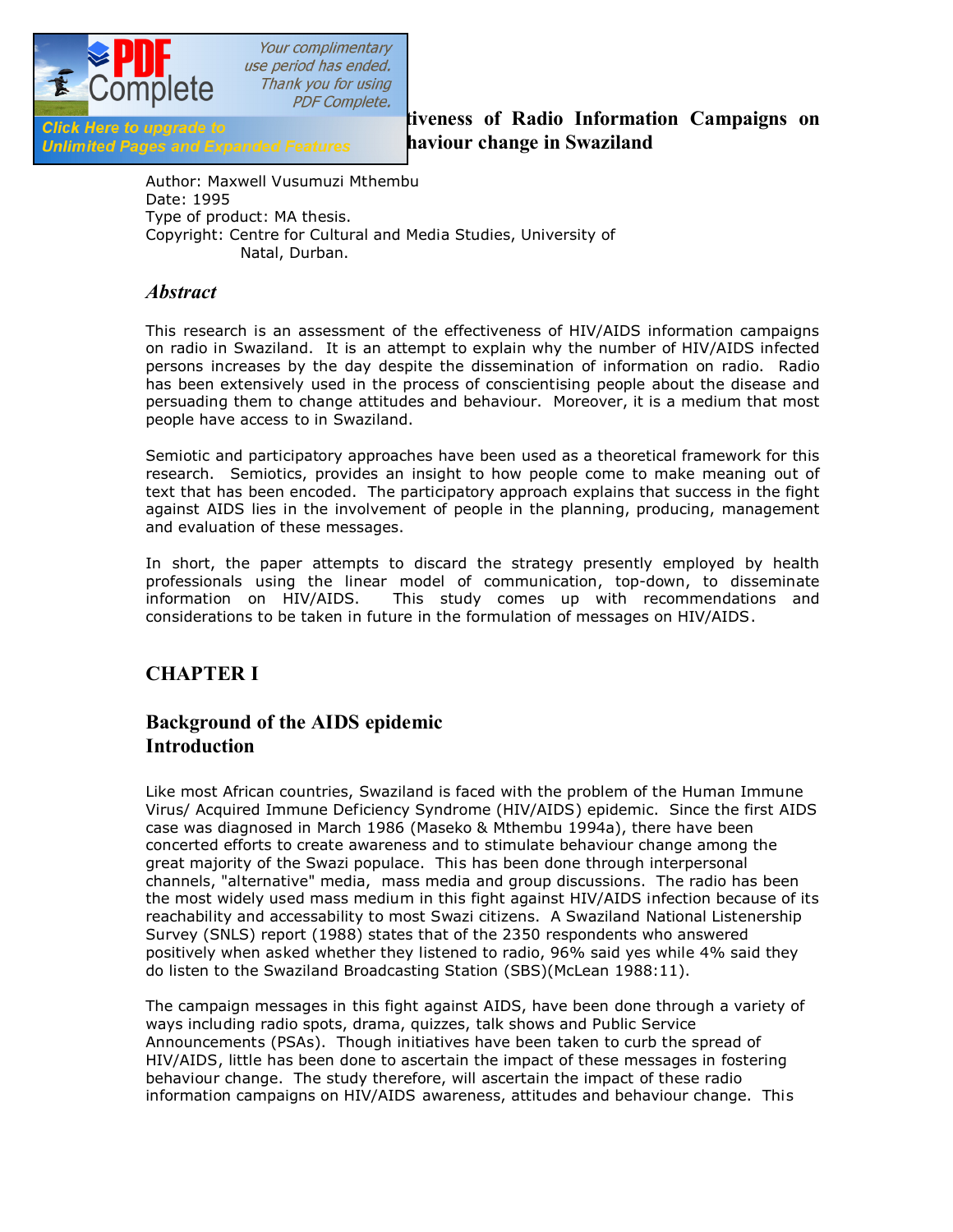

status will help in the study of the study of the study of the study of the study of the same on how AIDS messages should be constructed in the  $\frac{1}{\sqrt{1-\frac{1}{n}}}$  on how AIDS messages should be constructed in the

# Click Here to upgrade to<br>Unlimited Pages and Expanded Features **behaviour change.**

Statistics from the Swaziland National AIDS Programme (SNAP), reflect that there was only one reported case in December 1987. As of 3I  $^{\text{st}}$  December 1994, there were a total of 533 reported AIDS cases in Swaziland. In the last quarter of 1994, 100 HIV positive cases were reported. This obviously was a dramatic increase in the number of people dying of AIDS and infected with HIV.

It therefore is of importance to find out the causal factors of this spread despite efforts to conscientise the public about dangers and threats posed by the virus. HIV/AIDS information campaigns were disseminated time and again on radio. It was therefore, necessary to try and find out how these messages were formulated and what factors were considered. Issues to be addressed include the content, the presentation and the presenters of such messages.

| <b>Age Group</b> | <b>Males</b> | <b>Females</b> | <b>Unspecified</b> | <b>Total</b> |
|------------------|--------------|----------------|--------------------|--------------|
| $0$ to 4         | 44           | 37             |                    | 82           |
| 5 to 14          | 0            |                |                    |              |
| 15 to 19         |              | 34             |                    | 39           |
| 20 to 29         | 68           | 146            |                    | 214          |
| 30 to 39         | 66           | 85             |                    | 151          |
| 40 to 49         | 40           | 21             | 0                  | 61           |
| 50 to 59         | 14           |                |                    | 17           |
| $60+$            | 3            |                |                    |              |
| Unspecified      | 12           | 9              |                    | 23           |
| Total            | 252          | 336            | 3                  | 591          |

### **AIDS CASES AS OF JUNE 1995**

### *Source: Swaziland National AIDS Programme*

### **Historical developments on HIV/AIDS**

Not on1y Swaziland is affected by the rise in HIV infection and AIDS related deaths. The World Health Organisation (WHO) estimates that by the year 2000, based on data as of June, 1991, there is Likely to be a cumulative world total of 25-30 million adult HIV infections and 8-10 million adult cases: 5-10 million children with HIV infections and 4-8 million children with AIDS; 90% of these cases of infection will be in developing countries (Hubley 1993:4). In Africa, especially in Sub-Saharan Africa., the increase in HIV/AIDS cases is phenomenal.

A number of researchers have identified complex socio-economic and political factors that influence the transmission of HIV. Such factors include, political instability, rapid population growth, rapid urbanization, poverty, labour migration and squatting. Others include homelessness, unemployment, poor education, an inferior social position for women, national diversities in language and culture and under-resourced health and social services (Parker 1993:3). Some of these factors are relevant to the Swazi context, for instance, the high population growth, unemployment, labour migration and inferior social position for women. In a world where an estimated .250 million people a year acquire a Sexually Transmitted Disease (STD), it will be readily appreciated that there is ample opportunity for the spread HIV. Such diseases include gonorrhoea, syphilis, chancroid, genital warts (papillona) and genital herpes. Sexual transmission accounts for 75% of all HIV infections worldwide (WHO 1994: 9).

In North America and Europe, transmission of HIV has been documented to occur through one or more of four modes. Transmission occurs through sexual contact, exposure to blood contaminated needles, administration of infected blood or blood products, and passage of the virus from infected mothers to their new born (Quinn et al. 1986:958). However, there one school of thought which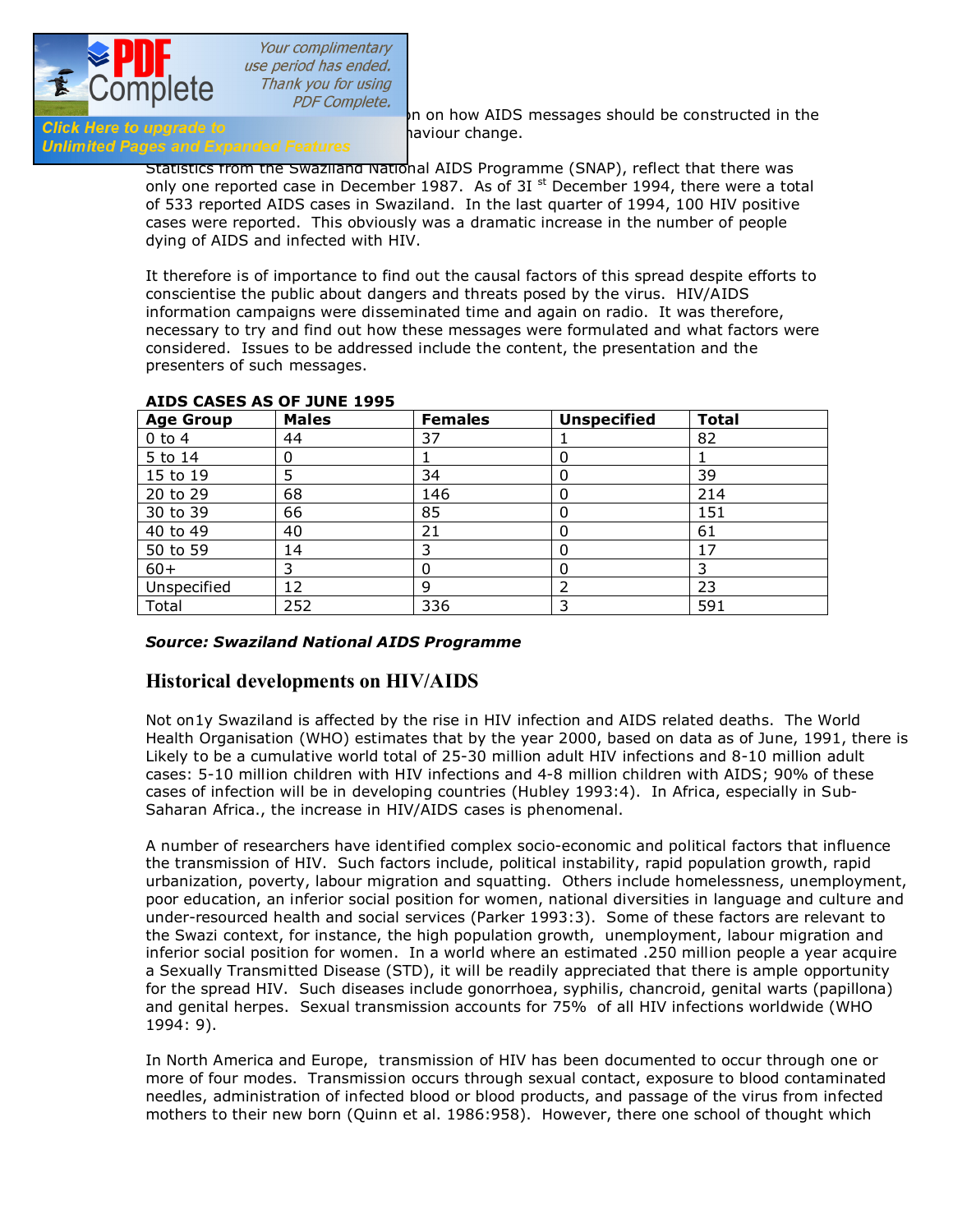

positive that the epidemiology of AIDS cases in Africa and the 'West'.<br>Click Here to upgrade to the cause of age and sex distribution in Africa, emphasis has been Girck Here to upgrade to Daniel Hardy because of age and sex distribution in Africa, emphasis has been<br>**Unlimited Pages and Expanded Features** of HIV Factors thought to influence transmission include of HIV. Factors thought to influence transmission include

promiscuity, sexual practices associated with increased risk of transmission of the AIDS virus (homosexuality and anal intercourse) and cultural practices that are possibly connected to increased virus transmission (female circumcision and infibulation). Currently, promiscuity seems to be the overriding factor in the spread of HIV/AIDS in Africa (Hardy 1987).

AIDS is not, however, the leading cause for mortality in most of the developing nations. An analysis of selected causes of death for individuals of all ages in the developing world revealed, among others, that the following levels of mortality 1988 in millions were recorded: respiratory disease (I0), circulatory disease (8), diarrhoea (4.3). measles (2), injuries (2), malaria ( 1.5*).* tetanus (1.2), tuberculosis (0.9), hepatitis (0.8), Whooping Cough (0.6), typhoid (0.6), maternal mortality (0.5), meningitis (3.5), schistosomiasis (0.5), syphilis (0.2), and AIDS (0.2) (Sepulveda et al. 1992 - 326- Parker 1994:4-5) .

A recent study carried out by the World Health Organisation's Global Programme on AIDS (GPA) in collaboration with the Rockefeller Foundation, states that, in 1995 alone, there were 333 million new cases of curable STDs. The study reveals that 12 million were new cases of syphilis, 62 million new cases of gonorrhoea, 89 million new cases of chlamydia and 170 million new cases of trichomonas. Though AIDS is amongst the least causal factors for mortality as per this data, the rise in the number of HIV infected persons and the rise in the number of AIDS related deaths, has resulted in more emphasis being placed on the prevention of this disease, especially since a cure has yet to be discovered. However, since efforts are made towards a cure, it is of importance to evaluate strategies used in trying to prevent the spread HIV/AIDS. This research hopes to evaluate, the impact of the information campaigns on radio.

The number of AIDS cases turns out to be a much less useful measure of the severity of the problem than the proportion of persons infected with HIV in the population. HIV has a long incubation period and therefore, may not appear until after years of infection with the HIV (Mann 1987:41).

### **Clinical aspects of HIV/AIDS**

AIDS, is a medical diagnosis for a combination of illnesses which result from a specific weakness of the immune system. The immune system defends the body against infections and diseases. Therefore, AIDS is not a single disease but the end- stage of infection with HIV, characterized by a cluster of illnesses. Such illnesses include tuberculosis (TB), pneumonia etcetera.

There are two types of HIV, the most common, HIV-1, which appears to be slightly different in genetic make-up, and a more recently recognised virus called HIV-2. HIV- I is found world wide yet HIV-2 is commonly found in West Africa. HIV-2 affects the immune system in the same way as  $HIV-1$ . But the difference is that people infected with HIV-2 progress more slowly towards AIDS. Body cells that are target for HIV are T-helper lymphocytes and monocytes, which when leaving the blood stream and enter a blood organ, become known as the macrophages. Macrophages defend the body by seeking out and eliminating foreign particles and dead or infected cells in a healthy immune system. The body also defends itself by manufacturing special proteins called anti-bodies to render foreign bodies useless, collectively known as Antigens (WI- IO 1994:6).

HIV interferes with these antibodies and monocytes/macrophangs, gradually weakening the immune system. Cells that produce anti-bodies are a type of lymphocyte (white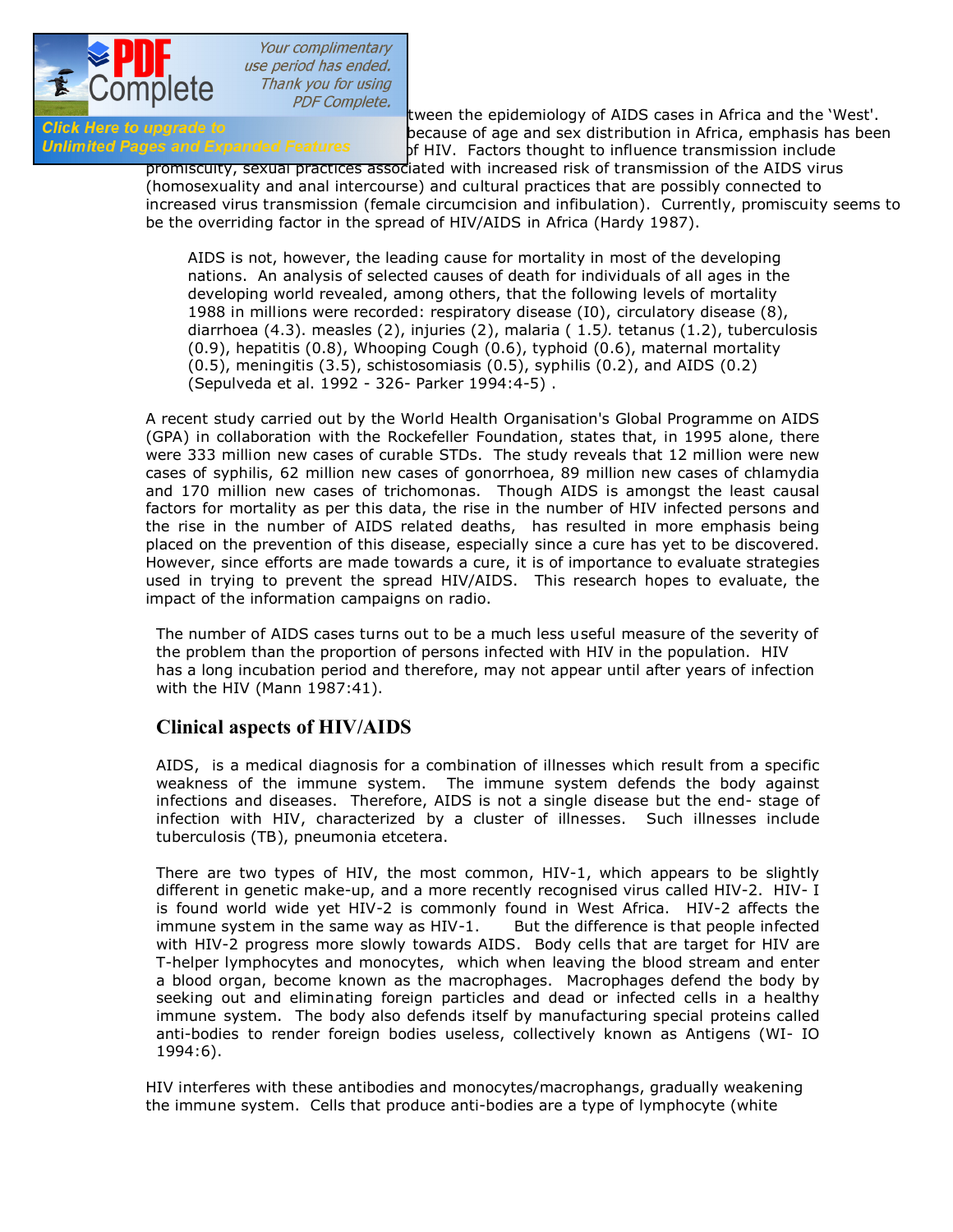

blood cells produce anti-bodies specific to the antigen they<br>Click Here to upgrade to entimention of the antigen they have encountered. This Girck Here to upgrade to destroy of the antigen they have encountered. This<br>Unlimited Pages and Expanded Features and the southly in the event that the antigen reappears at a et swiftly in the event that the antigen reappears at a

> later stage. I cells are other important lymphocytes in the immune system. These circulate in the blood stream and concentrate at sites of invasion by a foreign body. T cells coordinate the Immune system's response to an antigen and switch the system off when danger is past. Some T cells also retain memory of antigens they have encountered (WHO 1994:6).

The T cell that coordinates and regulates other T cells is called the T helper cell. This cell is the main target of HIV. What the virus does is to break into the cells and throw the whole immune system into chaos by side-lining all other cells dependent on the T helper cell. (The T helper cell is known as the CD4+ T Lymphocyte but is commonly known as the CD4+cell) Upon entering the body, HIV outwits the immune system by changing constantly and becoming unrecognisable to antibodies produced against it. Once inside, the CD4+ cell, HIV uses the host cell's machinery to reproduce rapidly and massively. 'The virus form buds on the surface of the host cell before bursting in the blood stream to invade the other cells. A very low number of the CD4+ cells in the blood indicates an impaired immune system and means a person is unable to fight off diseases or infections that would pose little threat (WHO 1994:3 ).

### **HIV transmission**

Research has proven that the size of the risk is affected by a number of factors including the presence of other STDs, sex and age of the infected partner, type of sexual act, stage of the illness of the infected partner, and the virulence of the HIV strain involved (WHO 1994). Other causal factors for infection include blood transfusion and unsterilised instruments. For instance, in countries where blood donors are svsternatical1y screened, where haemophiliacs use heated blood products, and where medical research instruments are used for several patients without sterilization, the risk of nosocomial HIV infection is nearly zero (Ancelle-Park & De Vincenzi 199-3:101). However, primary infection worldwide is through heterosexual contact. In all forms of sex, the risk of HIV transmission is greater where there are abrasions of the skin or mucous membrane. Women, according to several studies, are the most vulnerable to HIV infection because a larger surface (the vagina and cervix) is exposed. Moreover, semen contains a far higher concentration of HIV than do vaginal and cervical fluids (WHO, 1994:9).

There are several factors which determine the spread of the virus. These include demographic, Behavioral, biological and probably political and economic factors Ancelle-Park & De Vincenzi (I993). The rural-urban drift is one other contributing factor, so is prostitution, through which unemployed women find themselves engaging in as a result of unemployment, and therefore, as a means for survival become sex workers. In the process, sex workers become a group that is associated with the spread of the disease through their behaviour. Scholars Ancelle-Park & De Vincenzi (I 993) postulate that:

General Sexual behaviour that involves contact with a small but highly infected core group are associated with the rapid spread of HIV (Ancelle-Park & De Vincenzi 1993:7).

Urban migration of the male workforce and attendant disruption of family units are factors that may facilitate heterosexual transmission of the disease in urban centres with subsequent spread to rural areas. Cultural patterns of sexual behaviour may also play a part but the mode of transmission seemed to be predominantly female to male at the outset (Lachman 19931:28).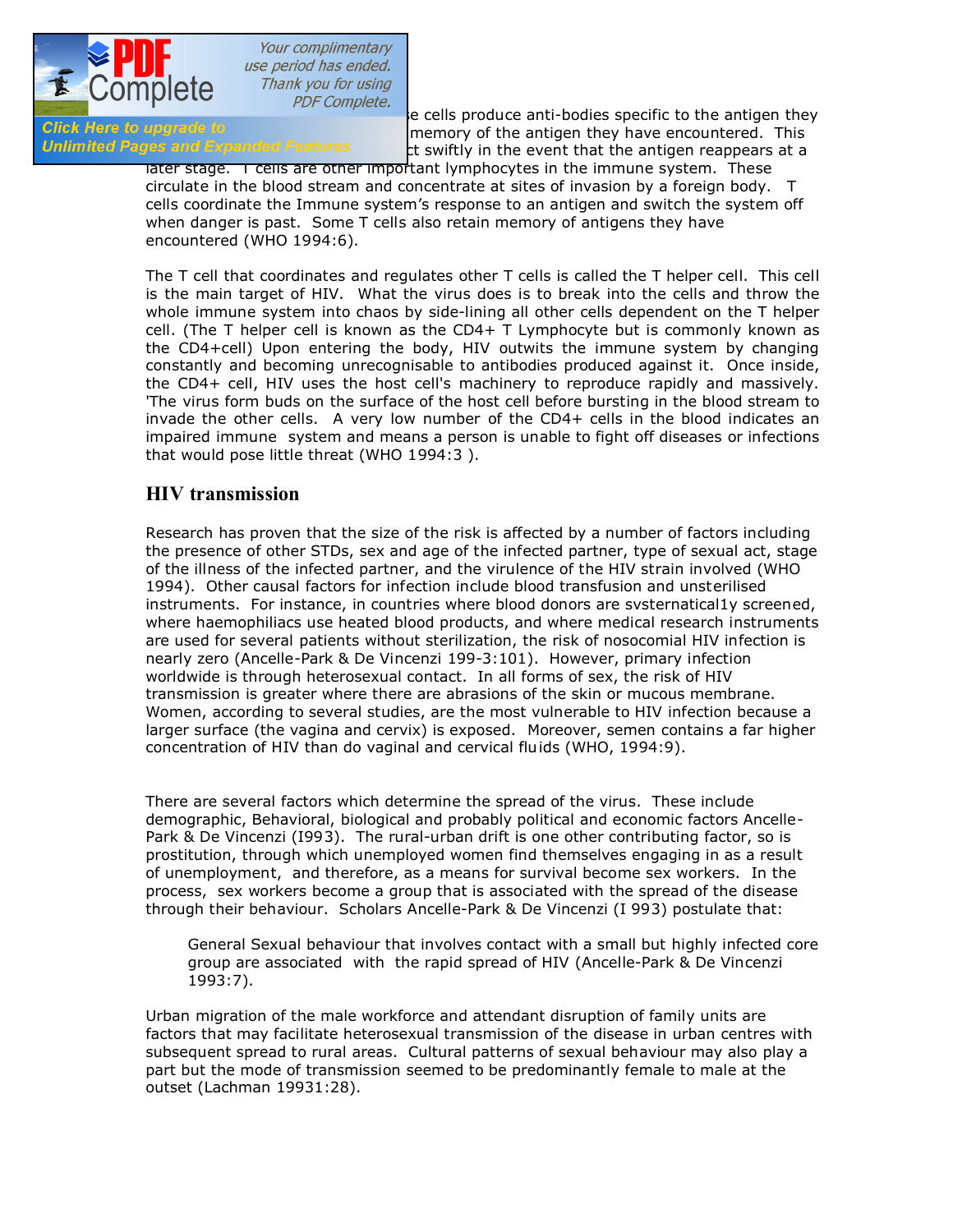

 $\frac{P}{PDE}$  COTTIPICTC  $\frac{P}{PDE}$  *Complete.*<br>Alcohol cannot the spread of HIV. Alcohol cannotic the spread of HIV. Alcohol cannotic the spread of HIV. Alcohol cannotic the spread of HIV. Alcohol cannotic the spread of HIV Girck Here to upgrade to 'seatures' stripportion of people who indulge in alcohol, do agree<br>Unlimited Pages and Expanded Features and to be stimulated into baying sex. As such the tend to be stimulated into having sex. As such, the

> nearest convenient woman would be ideal to sleep with, without in some instances, taking the necessary precautions for safe sex. In Swaziland for instance, there is a seasonal brew called **Buganu** (Marula) which is said to give appetite not only for food but also for sex. A certain percentage intake of alcohol tends to lead some individuals into having sex. "The combination of drugs and or alcohol with sexual activity is associated with high-risk sex strongly and reliably across studies" (Coates et al. 1988: S 24 1).

A global strategic of WHO the prevention and control spread of the spread of HIV/AIDS was first drafted in 1985, reviewed and revised in May 1987. The three main objectives of the strategy are:

- To prevent HIV infections;
- · To reduce the personal and social impact of HIV infections;
- · To Mobilize and unify national and international efforts against AIDS.

## **The Swazi Context**

In order to understand the spread of AIDS in Swaziland and the level of HIV infection it would be proper to first give an insight to the demographic characteristics of the Kingdom of Swaziland. Swaziland covers an area of 17 364km squared. The country is landlocked by Mozambique in the east and South Africa in the west, south and north. The total population of the country is estimated at 900 000. Of this total, 47% is under the age of 15 years as per the 1986 population census and 53% were women of whom 22% range between ages 15-49. Between 1976-1986, population growth was 3.2% a year. The urban population as per the 1976 population census was 23%.

Swaziland is a signatory to the Ama Alta declaration of the World Health Organisation goal of "Health for all by the Year 2000". "Health for All" means that health is to be brought within reach of everyone in a given country (Mahler 1981:5). Article 5 of the Ministry of Health's national policy, states that the main objective of the ministry of health is:

To improve on the health status of all the Swazi people by providing preventive, promotive and curative health services which are relevant and accessible to all (National Health Policy 1983: 67).

The threat posed by AIDS to the people of Swaziland, saw the establishment of the AIDS Prevention and Control Programme (APCP) in 1987. The APCP was developed in collaboration with the WHO and was formal1v launched in October 1987. The Programme called for the development and implementation of a series of AIDS prevention and control activities. The activities included epidemiological surveillance, research, education, training and improved laboratory diagnosis and improved management of persons affected by HIV infection and AIDS. A major component of that Programme was directed at raising public awareness and level of knowledge on HIV infection and AIDS, the modes of HIV transmission and the measures that could be taken to prevent HIV transmission (3 Year Plan 1988:9).

Efforts to increase awareness on the deadly effects of AIDS and to prevent the transmission of HIV have been conducted by the Ministry of Health and a number of nongovernmental organisations (NGOs) under the coordination of SNAP. These include the Family Life Association of Swaziland (FLAS), The Salvation Army Clinic (Mbabane), Swaziland Hospice at Home, World Vision, Baphalali Swaziland Red Cross, The AIDS Support Centre (TASC) and the Swaziland Traditional Healers Association.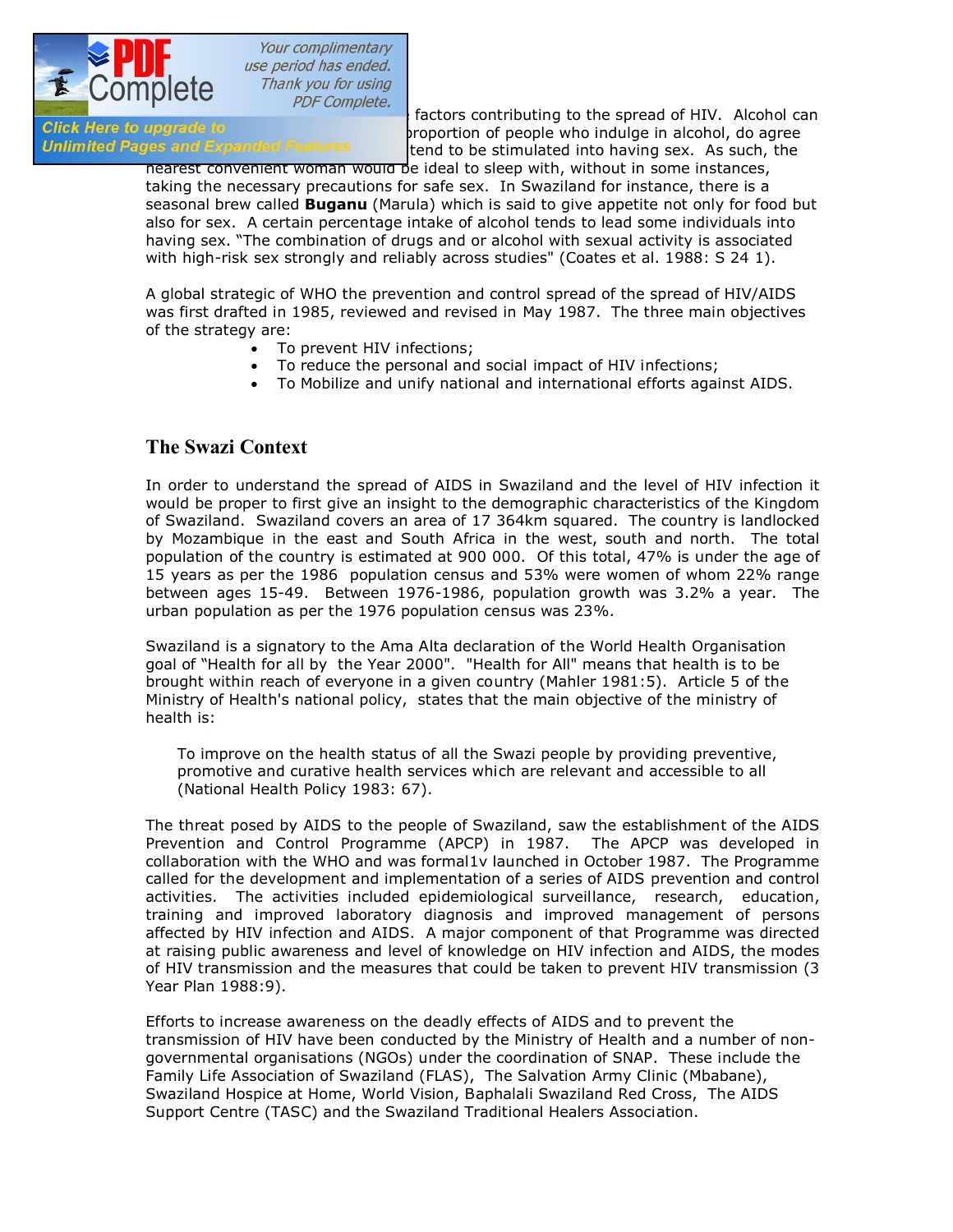

Your complimentary use period has ended. Thank you for using **PDF Complete.** 

Click Here to upgrade to<br>
Unlimited Pages and Expanded Features<br>
Plan (STP) for the control and prevention Plan (STP) for the control and prevention of AIDS in

Swaziland. The STP was intended to be implemented over a 12 month period under the direction of the National AIDS Committee (NAC). The activities of NAC were to be supported by the AIDS Task Force (ATF), a standing committee to advise the NAC on technical and policy matters. Following the evaluations of the STP, a Medium, - Term Plan (MTP) was initiated for prevention and control of AIDS. The overall objective of the MTP was to prevent and control the spread of HIV in Swaziland.

# **HIV/AIDS and behaviour change in Swaziland**

Behaviour change is a subject that has been dealt with extensively, especially, pertaining the power of the mass media and its influence in society. However, debates on this concept are not over yet. Following these debates, there emerged a number of theories. These include the bullet theory, two-step flow theory, cognitive dissonance theory, uses and gratifications and other such theories (Curran et al. 1982). Dominating in these debates were arguments to the effect that the media could not manipulate an individual. Rather, the individual manipulated the media. However, this study places more emphasis on the content that is disseminated as to how it impacts on the individual. The argument is that there are certain factors in society that encourage the individual to change behaviour. Moreover, the I argument is that the information disseminated has to identify with and make meaning to the targeted the individual. This subject is discussed in detail in Chapter Three of this study.

Human behaviour, actions and practices play an important role in the prevention, control, treatment and rehabilitation of most health problems. Effective health education planning involves determining the factors which underlie a person's decision to perform or not to perform a behaviour. A person may intend to change a behaviour but still not do so. This is what Lawrence Green, a health educator, called enabling factors. The drive to change power is referred to as "enabling factors'. Behaviour change is difficult to come by because of the influence of enabling factors such as the time, money equipment, skills, available services, etcetera (Hubley, 1988:135).

While women, for example, might be willing to alter their behaviour, men are the ones who dictate terms, often times without compromise. In the Swazi setting, a husband's decision is final. Though, it is subject to review by senior members of the family, whose verdict shall be binding to both parties. If for instance, a married woman suggests the use of any family planning methods such as a condom to his husband, conflict is like1v to ensue between husband and wife as a result of this proposal. Therefore, no matter how much a woman can be conscientised on issues of safe sex, the husband has the authority to overrule such a decision. In traditional Swazi society, a man and his wife slept on separate mats and it was the male who decided as to when to have sex.

The issue of behaviour-change is not only an individuals task but rather it should involve partners in any given relationship and the society in which they live.

### **Cultural practices promoting HIV/AIDS**

Customs and traditions are behaviours that have been carried out for a long time and have been handed down from parents to children. They will be more difficult to change than behaviours that have been recently acquired and held only by individuals (Hubley 19931:27).

The issue of polygamy is one area which has created problems in fostering behaviourchange in Swaziland. The view held by members of the male gender is that culture does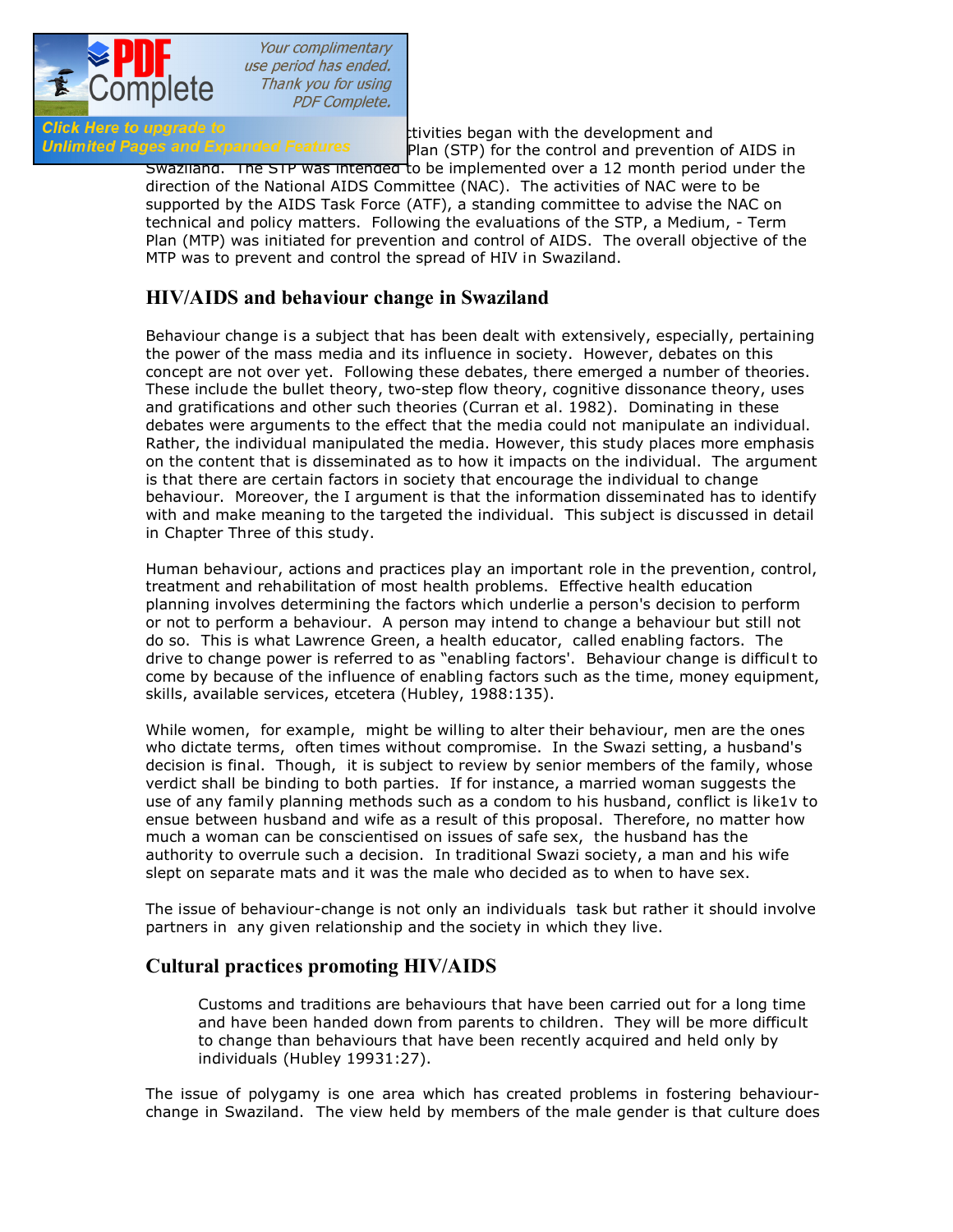

**PERTUAN SETTLE COMPLETE:**<br>
PERTUAN THEM TO THE MESS AS THE MANY PLEASE. This view has been inherited by<br>
mean that they too, can have as many girl lovers as Girck Here to upgrade to members of mean that they too, can have as many girl lovers as unit for the society of<br>Unlimited Pages and Expanded Features and the society of the society of the society of the society of the soci if for a young man to have many girlfriends. Such an

individual was glorified with the term **Inganwa** (one in love with many girls).

Social behaviour of the Swazi people did allow men to have affairs without any restrictions. A woman or young girl was not, however, allowed to have as many lovers as she wished. If she did she was referred to as a prostitute. It is in the minds of most men that culture permits them to have as many women as they wish. This is one area which should be the starting point in the fight against the AIDS epidemic because it promotes promiscuity. The biggest hurdle however, is how to change such behaviour overnight, without opposition from the great majority of people who still believe in this kind of practice. Another side effect of polygamy is that it has often times than not promoted illicit affairs for the wives whom the husband cannot satisfy. The husband in most instances, has a wife he likes most, where he spends most of his nights. The others will only be visited occasionally. The women are then tempted into illicit affairs to try and satisfy their sexual desire. Such a practise can lead to the spread of STDs and HIV.

The issue of HIV/AIDS infection is one that needs to be addressed from the traditional Swazi society's upbringing of children. In the past, Swazi children were counselled by elders in the family. This was a task performed in the evenings. Boys were counselled by elderly men at **Esangweni** (meeting place for men usually in the evenings). Girls were under the tutelage of women at **Egumeni** or **Edladleni** (equivalent of a kitchen). Topics at **Esangweni** ranged from war expeditions, behaviour, sex., cattle-rearing, and many others.

In the past, there were very few cases of teenage pregnancy and teenage sex. Only young men and girls ready for marriage were allowed to sleep with their lovers. Even then, they were not allowed to have penetrative sex, better known as **kucencuka** (Gama 1995). It was also during these meetings that girls were prepared for marriage. They were told what to eat and what not to eat after getting married. For instance, they were not supposed to eat eggs. In accordance

with Swazi tradition such foods increased her sex appetite. However, these traditional structures (meetings) have since been eroded.

A child is a member of society. Before s/he comes into contact with society, the child should have interacted with members of his family. Upon growing up, s/he interacts with other members of society upon whom he can exert some influence and who also exert influence on him (Ezewu 1983: 31). The main aims of African customary education may be identified as follows:

- · To preserve cultural heritage of the extended family, the clan and tile tribe;
- · To adapt members of the new generation to their physical environment and teach them how to control and use it, and
- · To explain to them that their own futures and that of their community, depends on the understanding and perpetuation of the institutions, laws, language and values inherited from their past (Ezewu, 1983:23 ).

It is implied therefore, that any effort to curb the spread of HIV/AIDS through preventive measures, has to take cognisance of the vital role the family plays in educating young family members. Any such measures should have as its base the family. The starting point to conscientise children about HIV/ AIDS should be within the family structure. Teenagers interviewed by Swazi media have often times put the blame on their parents. Teenagers say their parents do not discuss sex-related issues with them when they reached puberty. Parents, as a result of the erosion of traditional structures and transculturation, have shifted the honours of educating their children on such issues to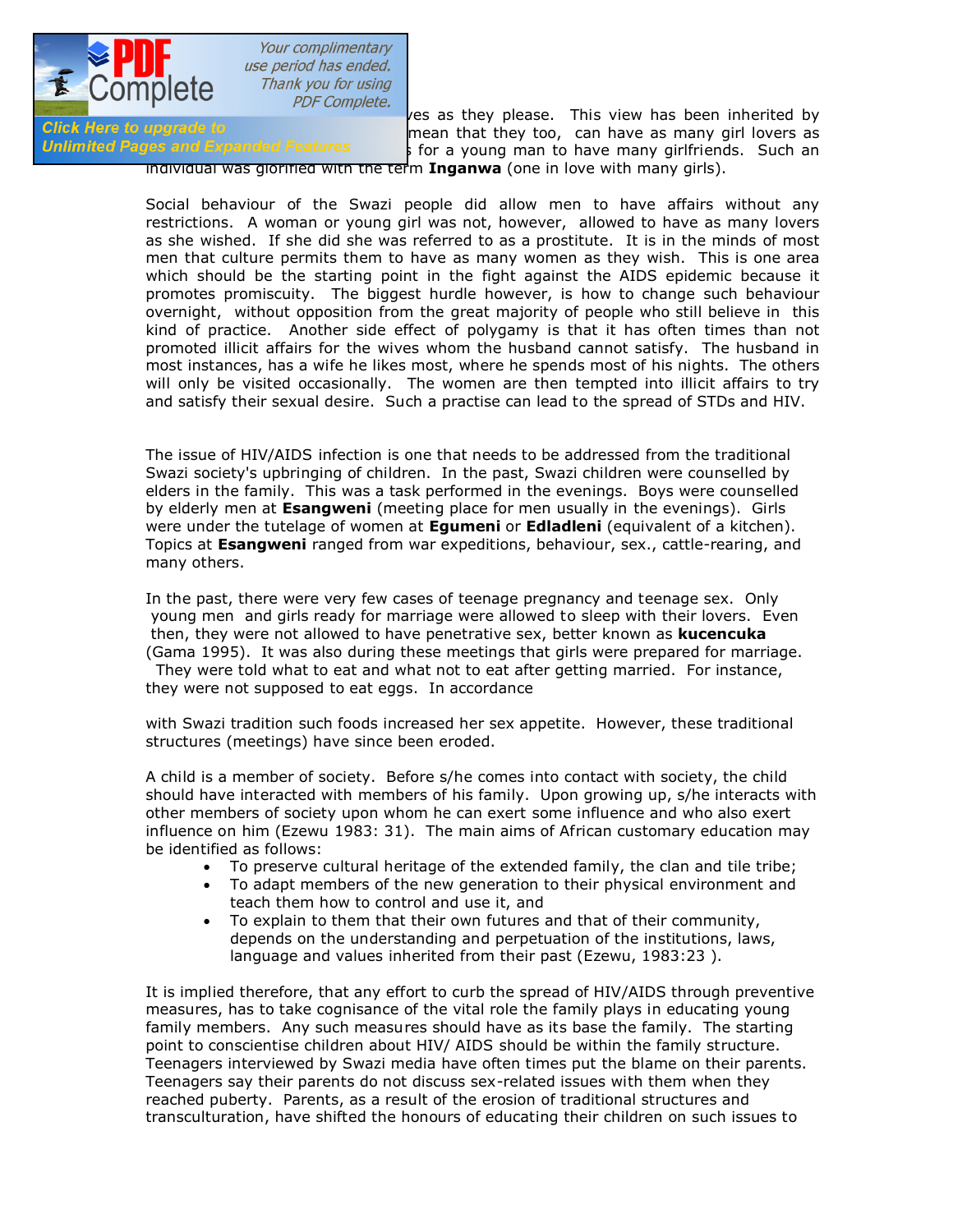

[the media. The church and schools](http://www.pdfcomplete.com/cms/hppl/tabid/108/Default.aspx?r=q8b3uige22) also play a part in this exercise of educating the

# **Click Here to upgrade to<br>Unlimited Pages and Expanded Features**

Researchers have argued that in order for any HIV/AIDS campaign to be successful, approaches should complement each other starting from the media, clinics, schools etcetera. A survey carried out in two rural areas of Zambia shows that the wide-scale multi-approach education campaign may have had a positive impact on the knowledge of AIDS among rural population of Zambia **(AIDS Education and Information in Zambia**  1988:6).

In trying to control the spread of HIV/AIDS, several intervention programmes have been formulated to address the problem. It is worth mentioning that there is a correlation between HIV and STDs. However, for complete protection from STDs including HIV, sexual abstinence and faithfulness between uninfected partners should prevail. However, abstinence and lifelong fidelity to one uninfected partner are not the experience of millions of people (*Outlook* 1994: 1).

### **Condom use in fight against HIV/AIDS infection**

In order to reduce the spread of HIV and other STDs, public health measures have intensified the promotion and use of condoms for men. Condoms are provided free of charge in most of the health centres in the country. Health practitioners have also advocated for the use of condoms since they reduce unwanted pregnancies. Condom use is not new. It was practised in the ancient days:

Ancient Egyptians used sheaths of animal membrane to prevent pregnancy, and in  $16<sup>th</sup>$  Century Italy, the anatomist Falopius designed a linen sheath to protect against syphilis. The device itself derive its name from a Dr Condom who made sheaths for King Charles II of England in the  $17<sup>th</sup>$  century (WHO 1994:83).

Laboratory studies show that sperm and disease-causing organisms cannot pass through an intact latex condom. Epidemiologic studies of condom users confirm that condoms can be very effective (Population Reports 1990:7). A review of 15 studies measuring the condom efficacy in protecting women against HIV transmission reported a consistently strong protective effect, ranging from relative risk 0.0% to 0.6% (Cates & Stone 1992; *Outlook* 1994:2).

A national survey, in Swaziland, on knowledge, attitudes, beliefs and practices (KABP) on AIDS in 1990, states that of the respondents, 86% had heard of condoms. However. 18% of all respondents have ever used condoms. Those with high risk behaviour are slightly more likely to have heard of condoms than those without risk behaviour. Other characteristics which correlat with a higher use of condoms are greater than education, being from an urban locality and being in the age range 10-39 (Perez 1991:14).

In developing countries only 4% of married couples use condoms, and in Sub-Saharan Africa the figure is often below 1% (WHO 1994:831). However; the promotion of condom use has been met with much criticism and scepticism from various sectors of Swaziland. This group, mainly comprised of Semi-skilled and unskilled workers. Their perception regarding condom use was strikingly similar to that found in a study of students at the University of Witwatersrand. The argument put fourth was that condoms made sex less enjoyable and were embarrassing to use (SAMJ 1991:73).

Religion, for instance, has played a part in condemning the use of condoms. The underlain claims are that condoms promote promiscuity even among unmarried couples. A denomination which has come out clear against condom use is the Roman Catholic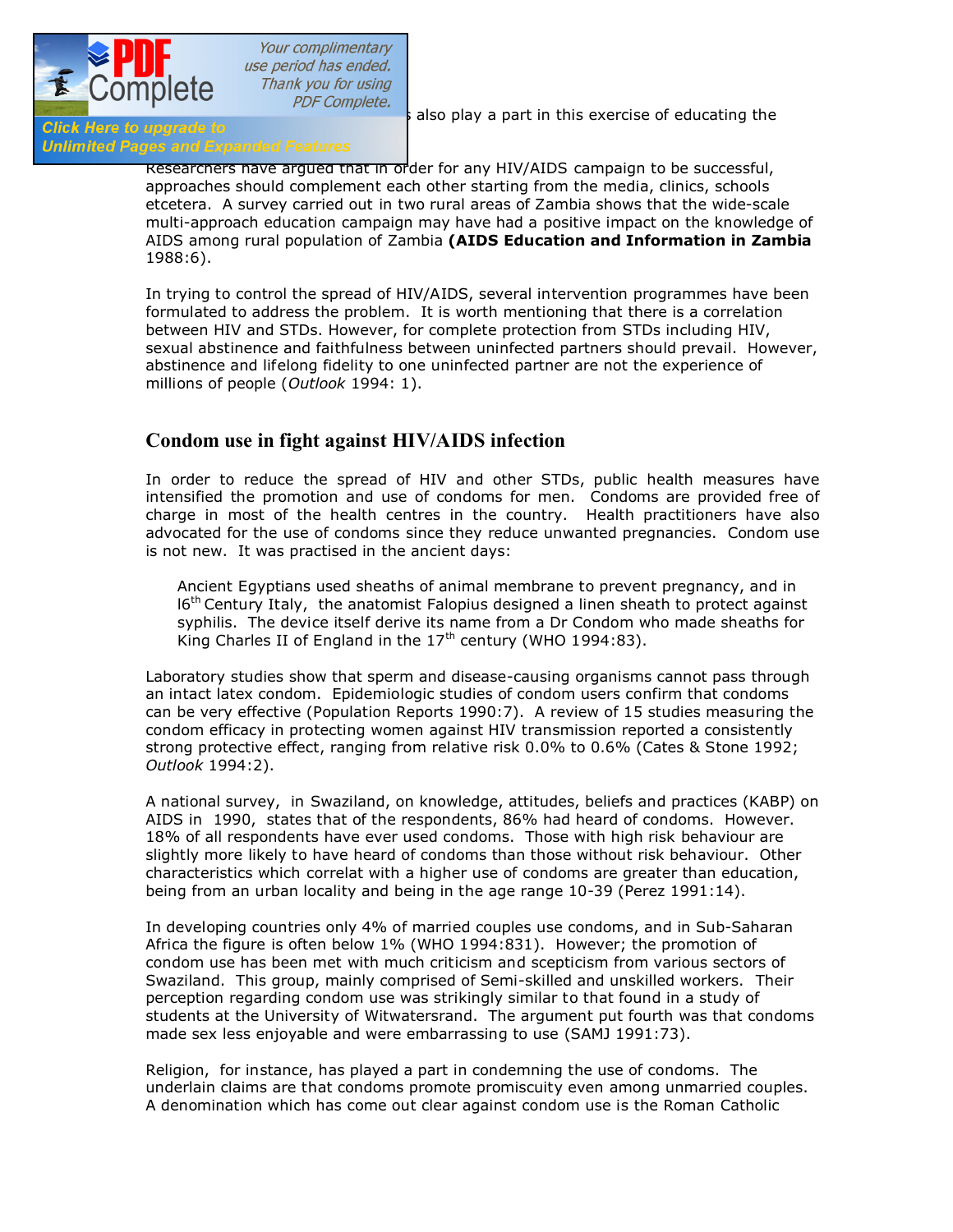

COTTIPICTO  $PDF\text{ Complete.}$ <br>Click Here to upgrade to ence. This condemnation has been a major setback<br>ting the spread of HIV. For instance, of the Girck Here to upgrade to<br>**Unlimited Pages and Expanded Features** 1006 and anneed that condom use was again IDS, 30% agreed that condom use was against their

religion (Perez 1991:15).

There are other factors among the sexually active population that there is no enjoyment when a sheath is used but instead, prefer 'skin to skin'. Others have likened using a condom to eat a sweet with a wrapper. Most of such people are still not convinced that the use of a condom is for their own good and that of their partners. An indicator to the above argument is the high incidence of STDs and high birth rate in Swaziland. The birth rate is estimated at 3.83 percent per annum (Swaziland Population Pr jections 1986-2016). Already there are concerns raised that there should be some form of regulation to curb the population explosion. For example, the Ministry of Education points out that one of the factors for dropouts in both primary and secondary schools is teenage pregnancy (Westage 1986; Maseko & Mthembu 1994a:6).

### **AIDS and STD education in schools**

In an effort to improve the health status of Swazi citizens, especially among the great majority of the youth, there are efforts to curb the spread of infection. This is an effort to equip them with basic knowledge, skills and techniques to promote behaviourchange. A report on Knowledge Attitudes and Practices (KAP) on School Health Education in Swaziland, shows that the level of knowledge on HIV/AIDS in primary schools is very low. There were misconceptions and misinformation about the disease (Maseko & Mthembu 1994a:31).

The year 1989 saw the formation of the Schools HIV/AIDS and Population Education (SHAPE) which caters for secondary and high school students. This programme runs concurrently with the School Health Education (SHE) programme which addresses all elements of Primary Health Care (PHC) including STDs and HIV/AIDS (Maseko & Mthembu 1994b). The overall goals of SHAPE are:

- · To enable Students to know the basic facts on STDs and HTWAIDS infections in order to make wise, informed health choices in behaviour modification;
- · Improving knowledge, developing positive attitudes and beliefs that effectively prevent the pupils from early sexual indulgence;
- · Developing and empowering the youth with skills which will enable them to negotiate safer sexual relationships with their partners and making relevant social support health services accessible and available.

SHAPE in some schools has formed anti-AIDS clubs in collaboration with SNAP. In 1993, 14 secondary schools and high schools were mobilized to form anti-AIDS clubs. These included 5 schools in the Lubombo region, 3 and 6 in the Hhohho and Manzini regions respectively. At the time, 5 clubs were to be established in the Shiselweni region. These schools are involved and participate in educating at least 5 schools in their areas and motivate pupils to form their Anti-AIDS clubs. According to Maseko and Mthembu (I 994b):

The main aim is to reduce the incidence of sexually transmitted diseases, HIV infection and AIDS as well as teenage pregnancies through information education and communication about responsible sexual behaviour among the school age population (Maseko & Mthembu I994b:8).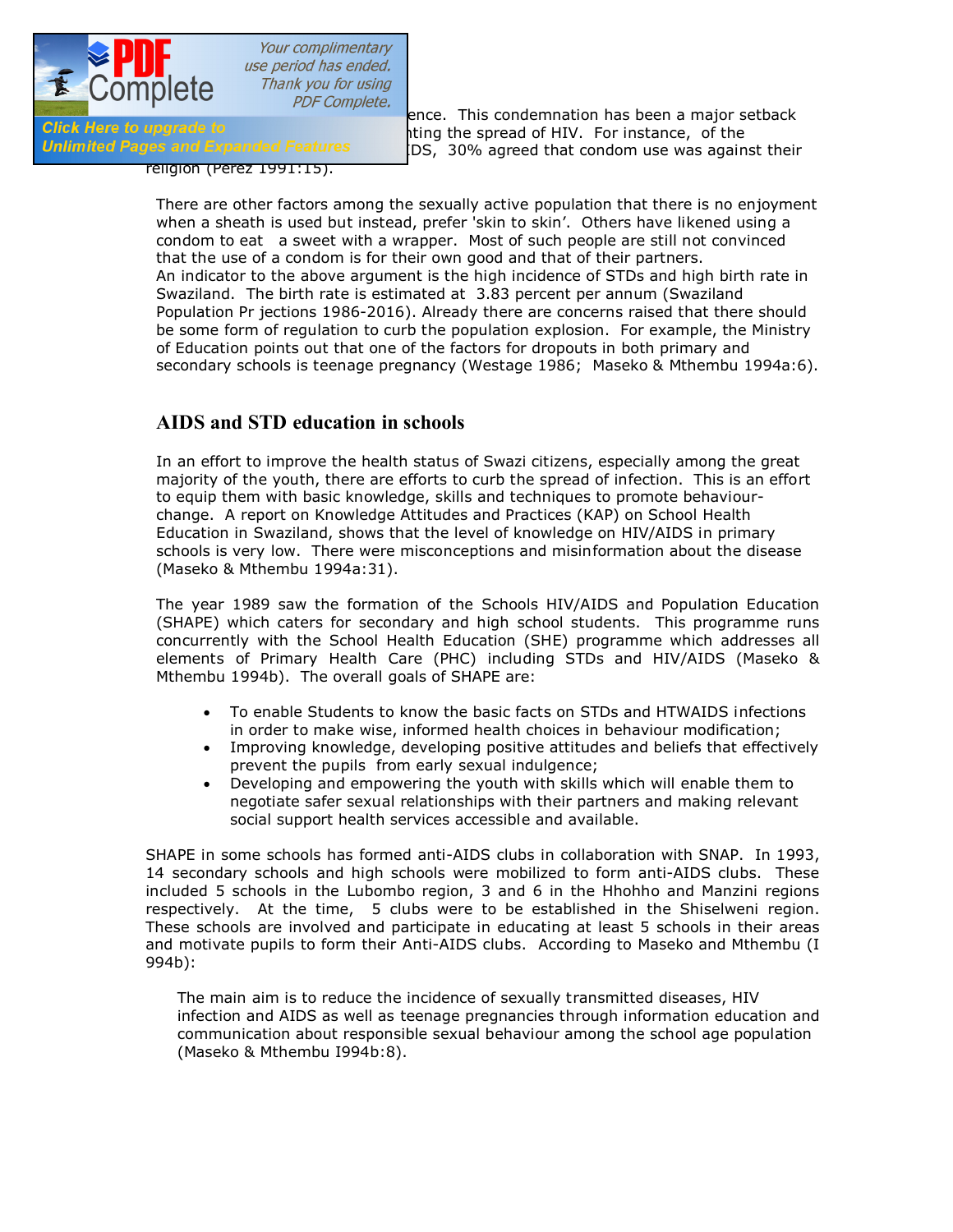

Unlimited Pages and Expanded Features<br>
f the iceberg as they tell us of the infections that

occurred five years ago or even earlier. We cannot therefore, afford to wait for a vaccine or effective antiviral treatment but must immediately take the necessary educational precautions to prevent further spread of the virus (Lachman 1990:42).

Likewise, in the absence of a cure or vaccine, the most important method available to prevent the spread of HIV and AIDS is to promote behaviour change in Swaziland. In this effort, an Information, Education and Communication (TEC) action group was formed as a sub-committee of the AIDS Task Force (ATF). The ATF is comprised of a membership inclusive of a number of ministries and NGOs. The objectives of ATP are:

- · to strengthen the Health Education Unit (HEU) of the Ministry of Health
- · to educate the public using mass media
- · to mobilise public organisation to reach special groups who practice high risk behaviours
- · to provide training material and control of AIDS for health workers at all levels
- · to produce and distribute health learning material to health educators and the general public
- · to develop a comprehensive programme of AIDS education in schools
- · to develop an AIDS counselling division within key institutions
- · promote the uptake and correct use of condoms
- · to undertake research on knowledge, attitudes and practices regarding AIDS and HIV infection in the general public and special groups.

In this chapter, the issues that have been dealt with include the factors that have been used to try and contain the spread of HIV/AIDS including condom distribution, school education etcetera. The shift in the traditional setting of the Swazi in their everyday life as a result of urbanisation and behaviour change has also been discussed.

One of the objectives of the IEC is to educate the public, through the mass media. The mass media played both a positive and negative role in conscientizing the masses about HIV and AIDS. In the next chapter, emphasis shall be placed on how the media have played a part in the dissemination of information on HIV/AIDS and the impact of such information on the general public.

# **CHAPTER 2 The media and HIV/AIDS Coverage**

The Swaziland National AIDS Programme (SNAP) in collaboration with a number of NGOs have tried to create awareness on HIV and AIDS. Moreover, SNAP tried to enhance behaviour change in a great majority of the AIDS risk groups through the use of the media. As mentioned in the previous chapter, these have taken various formats, using both the mass and alternative media as well as interpersonal communication. Radio has been widely used in AIDS communication. This is because a great majority of the Swazi population do not have access to other forms of media such as television and newspapers. In order to promote responsible reporting in the media, initiatives were taken to educate journalists on HlV/AlDS. For instance, in July 1995, a workshop was held for journalists at Pigg's Peak Protea Hotel Swaziland. This seminar was organised by the Family Life of Swaziland (FLAS).

Television is one other medium that has been used in educating people about the disease. However, its main disadvantage is that only a few people have access to it.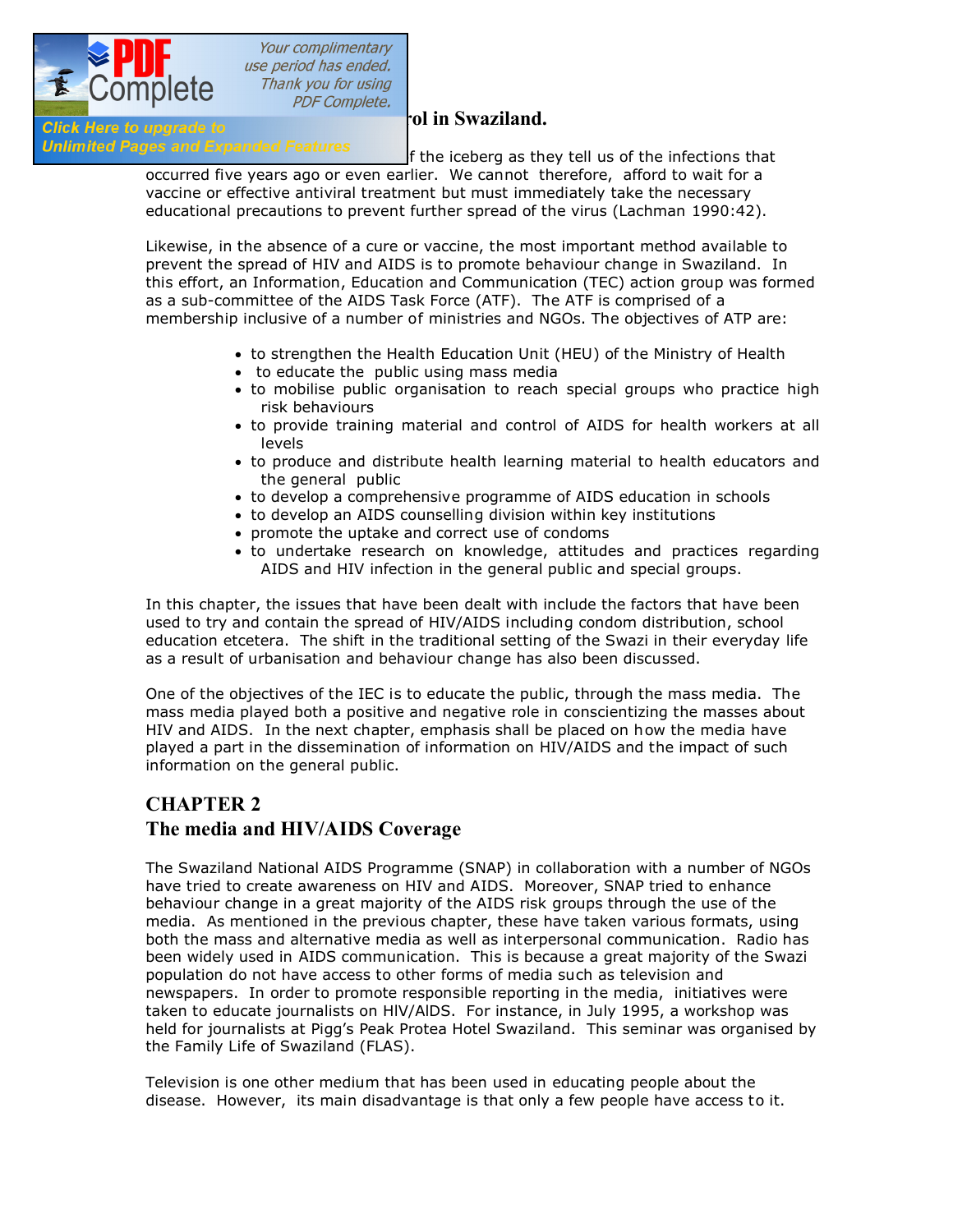

 $T_{\text{F}}$  and peri-urban centres. A 1988 Listenership Survey<br>Click Here to upgrade to under the unique domination of the urban centres. A 1988 Listenership Survey Girck Here to upgrade to  $\sim$  viewed, only 18% (N =2171) indicated that they ever<br>Unlimited Pages and Expanded Features  $\sim$  espondents who gave opinions on Swazi television respondents who gave opinions on Swazi television

> were in the urban areas (McLean 1988:310). The HIV/AIDS awareness exercise using television, has been conducted through Public Service Announcements (PSAs') drarna, documentaries, adverts and news.

Swaziland only has two newspaper groups which are the *Times Of Swaziland* and *The Swazi Observer.*These have, in most instances, reported on HIV statistics in the country and elsewhere and issues raised in Parliament pertaining to the epidemic. Also, part of the coverage in these newspapers were feature articles on social, economic and political threats posed by the disease in the country. Other stories that have been run include efforts made towards finding a cure. The problem with this type of medium (newspapers) in Swaziland is that there is a high illiteracy rate. The total readership for both newspapers does not exceed 150 000 a day (no concrete statistics available). The readership is only a fraction of the total population estimated to be 900 000 **(Swaziland Population Projections Report** 1995). Another shortfall is that some people can only read newspapers in the locally spoken language, SiSwati. However, no newspaper caters for this readership, all the newspapers are written in English.

Swaziland's population is concentrated in the rural areas. This explains why this research focused on radio information campaigns instead of all the mass media. Most people use radio in their everyday lives. A national survey conducted in 1990 on the knowledge, attitudes, beliefs and practices on AIDS in Swaziland, states that the usual sources of information about general health matters, are firstly the radio and secondly, the clinic (Perez 1990: 10),

The alternative media have also been used in curbing the spread of HIV/AIDS. These include posters, leaflets and pamphlets. The Health Education Unit (HEU), a Department of the Ministry of Health, was responsible for producing most of these media. Other such material has been produced by SNAP, and NGOs. After production, these media are then distributed countrywide especially to clinics, hospitals and schools. Posters have been used more than any other medium.

### **The Press**

The media coverage of AIDS has varied from society to society, culture and types of media. The reporting of AIDS has exposed fears and taboos related to sudden death associated to with sex (Williams 1992:9). In essence, the press has set the agenda informing people about the virus which seemed different to others such as influenza and smallpox. The press has played a part in conscientizing people about AIDS and the impact of the disease on the world economy. However, in other instances, the media have sensationalised the AIDS issue to significant proportions. The underlying assumption is that though the press created an AIDS awareness, in that process, the press refused to accept that AIDS was everybody's problem. Instead, it was only said to be a disease for homosexuals.

In 1987, Amanda Heggs (seropositive) was invited by a teacher to visit his school and talk about her experiences on HIV/AIDS. The teacher had difficulty convincing his pupils that heterosexuals could be affected by HIV (Heggs 1994:55). AIDS was at first something "out there" for most of the mass media, not part of the world of readers and viewers (Williams 1992:91). This misconception could be attributed to the fact that in the US, most of the AIDS cases reported were mainly of gay men.

There have been controversies about the reporting of African news by the western media. This is one of the reasons which led to the creation of the New World Information and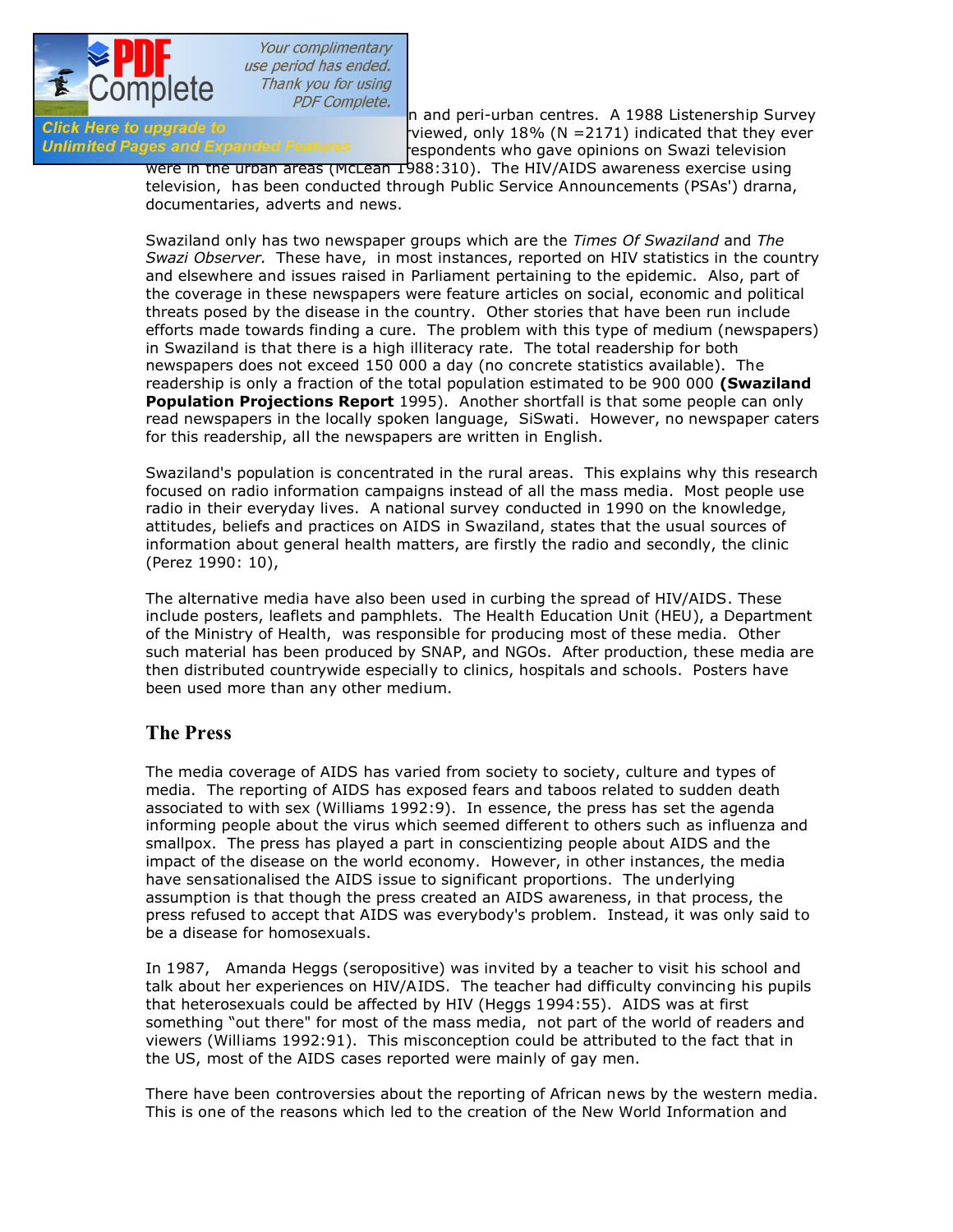

COMPICIC<br>The 80s. The NWICO was a call for a broad and<br>Information opportunities and for cooperation from GIICK Here to upgrade to democration of a superfunction opportunities and for cooperation from the Unimited Pages and Expanded Features and NUCO called upon transpational corporations to WICO called upon transnational corporations to

support self-reliant communication institutions in less developed countries. It was at the same time exercising self-restraint in exploiting the nearly one-way flow of information, advertising, political propaganda and mass media content (Sussan & Lent 1991:11)

Africa, like most of the so called 'Third World' countries, is not, and has never been newsworthy for Western media. Most disasters in the third world have gained wide coverage in the Western press. In fact, much coverage in the third world is done only when there are civil wars, clan fighting etcetera. One other observation noted by Williams (I992) was that the press tended to think that AIDS was not in their own backyard but rather a disease foreign to them. A study of the Zambian press coverage of the AIDS states that, in 1986, over two-thirds of the AIDS news stories were foreign stories, that is, AIDS stories in other parts of the world Williams (I992). The conclusion drawn to the study was that the Zambian press did not regard AIDS as an issue of importance.

The media avoided facing up to the threat of AIDS in the early years of the epidemic by clinging to the belief that science would provide a cure (Williams 1992:9). Cure and vaccine stories featured prominently in the press worldwide. In Zimbabwe, for instance, headlines such as 'New breakthrough against AIDS virus' appeared in *The Herald.*Few of these stories were about developments in Africa. Claims from several quarters in the African setting that traditional healers had a cure for the disease were featured but such claims were dismissed by medical practitioners.

Since the general belief was that AIDS was a disease for homosexuals, not heterosexuals, as soon as the press realised that everybody was vulnerable to infection, coverage increased considerably and fear became a more common characteristic of the reporting (Williams 1992: 1 0). However, in that process, the press blew the issue out of proportion, out of ignorance. In Zambia, *The Times of Zambia* reported that AIDS could be transmitted by sharing a toothbrush (29 June 1986) and by drinking from the same cup as an infected person (20 February 1986). *The Mail* on more than one occasion reported that AIDS could be transmitted by mosquitos and other insects (Kasoma 1990-91 Williams 1992. 10).

The media have sensationalised the AIDS issue to significant proportions. Worldwide, the mass media played the role of witch-hunting when the disease was first recognised. The press instead sought scapegoats who were 'responsible' for the spread of HIV/AIDS (Williams 1992: 1 0). This is the point at which the stigmatization of certain segments (homosexuals, CSWs) of our society began. Had the press played a better part in trying to acquire facts about HIV\AIDS and provide accurate information, most probably at this point in time, that endeavour would have created a solid foundation for quality education and information campaigns on this disease.

Some individuals put the blame on Africa as the continent where AIDS originated. Most of such people had the belief that AIDS originated in Central Africa and spread to other parts of the world. Such people include Dr Kevin de Cock (Chirimuuta & Chirimuuta (I987). De Kock postulates that the first Americans with AIDS acquired the condition in the early 1970s in Africa. "AIDS is being increasingly recognised in black Africans, and early African cases preceded the first American cases by several years..." (Chirimuuta & Chirimuuta 1987:35).

The Western media were also perpetrators of this smear campaign. In the eyes of the Western media, AIDS was a disease originally from Africa. However, Yinka Adeyemi, science and health correspondent for the Nigerian weekly, *Concord,* states that to the average European researcher in virus cancers, the notion that AIDS had its origin in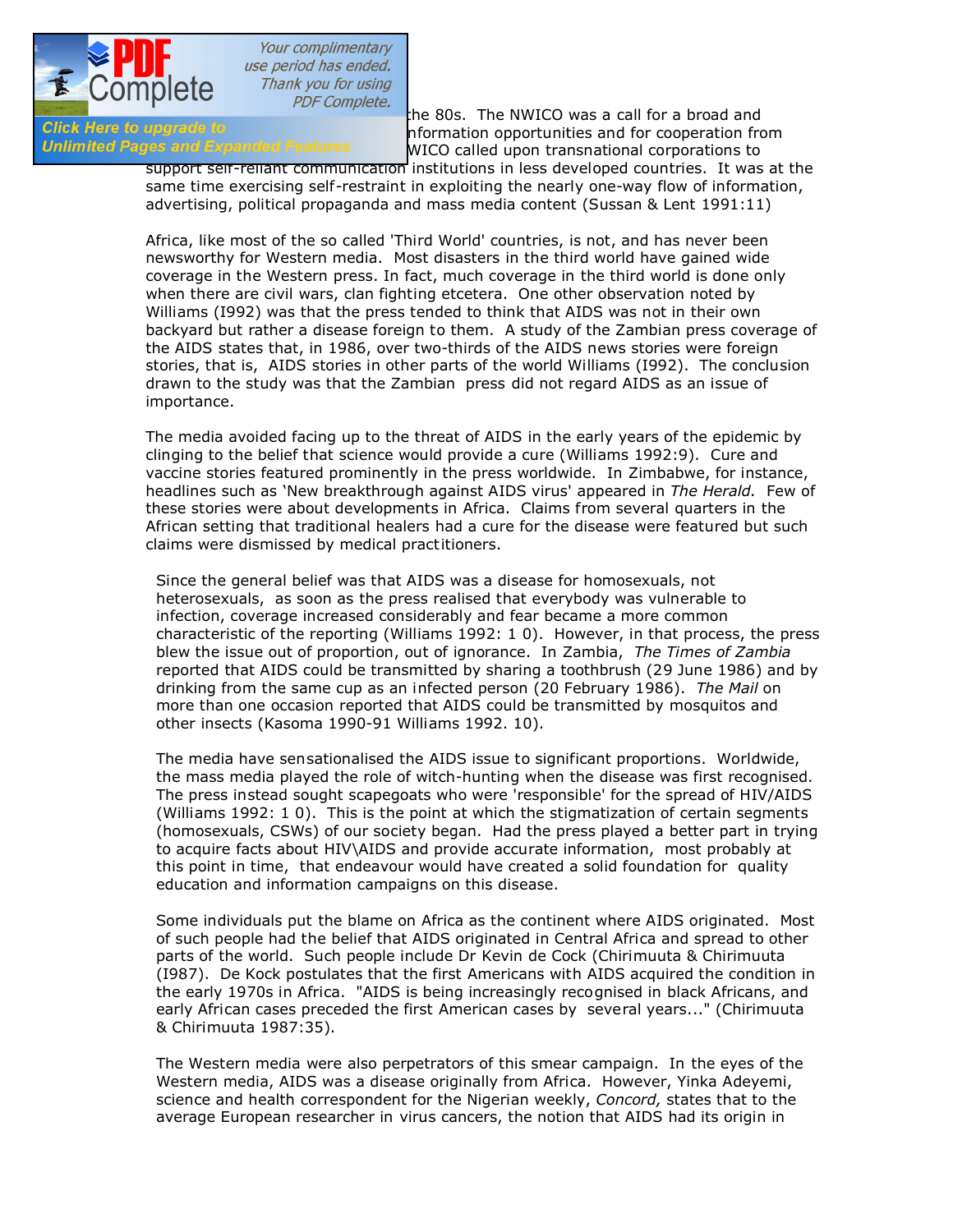

 $\frac{1}{\sqrt{1+\frac{1}{1+\frac{1}{1+\frac{1}{1+\frac{1}{1+\frac{1}{1+\frac{1}{1+\frac{1}{1+\frac{1}{1+\frac{1}{1+\frac{1}{1+\frac{1}{1+\frac{1}{1+\frac{1}{1+\frac{1}{1+\frac{1}{1+\frac{1}{1+\frac{1}{1+\frac{1}{1+\frac{1}{1+\frac{1}{1+\frac{1}{1+\frac{1}{1+\frac{1}{1+\frac{1}{1+\frac{1}{1+\frac{1}{1+\frac{1}{1+\frac{1}{1+\frac{1}{1+\frac{1}{1+\frac{1}{1+\frac{1}{1+\frac{1}{1+\frac{1}{1+\frac{1}{1+\$ GIICK Here to upgrade to<br>**Unlimited Pages and Expanded Features** The African connection are replete with fundamental loopholes and plausible (Chirimuuta & Chirimuuta 1987:35). The

argument put across by de Cock and some people who share the same sentiments lacks empirical evidence and further nothing concrete has yet been found pertaining to the origins of this disease.

The African press also came in the forefront when Africans were to be subjected to tests if they went to European countries and that no HIV infected Africans would be allowed entry into such countries. However, this was not to be the reverse for Europeans corning to Africa. The editorial of the April 2, 1987 issue of *The Herald* in Zimbabwe lashed out at such countries. *The Herald* argued that as result of such tests some African countries withheld information on AIDS in fear of repercussions from European countries on whom some depend helplessly for financial and other assistance (Chirimuuta & Chirimuuta 1987:124).

Even though there seemed to be a war of words through the mass media, one should point out that within Africa, countries have blamed one another for the incidence of AIDS. *The Kenyan Times* (26, May 1987) accused Uganda, which then had the largest number of reported AIDS cases in Africa, of 'trying to pass the buck and bug' elsewhere. The paper's editorial chastised Ugandans for their lax sexual behaviour (Williams 1992: 1 0).

### **Radio**

Radio has been used in educating and informing the population on HIV/AIDS. Radio has been used for drama, PSAs, talk shows, quizzes, advertisements, etcetera on HIV/AIDS campaign. There have been several radio drama series that were aired with the aim of conscientising people about HIV/ AIDS. These were mainly produced by the Health Education Unit (HEU) and SNAP.

Radio has been the mass medium used most extensively in developing societies, as a cost-effect means of providing information and education to diverse target groups. Such groups include farmers, rural mothers, illiterates, primary school children, informal and non-formal education (McLean 1992:53). Since the Swazi populace is concentrated in rural areas, the only way of disseminating information at a go is through the use of radio. Prior to independence, people were required to pay radio licenses. However, after independence, the license system was abolished. Khumalo states that, "as an incentive to the nation, to listen to the radio and then respond to its messages to the nation, His Majesty King Sobhuza II abolished the radio license in Swaziland after independence (Khumalo 1988:80).

The use of radio as a development tool began in 1966, the same year the radio station was established, with the introduction of the first farm broadcast. This programme, originally produced by a driver from the Ministry of Agriculture, provided information to help the small farmer improve agricultural practices (Skhosana 1989; McLean 1992:54). From then on, most of the government ministries and NGOs made use of this opportunity and began disseminating development-oriented information to their target audiences. However, there was one unique problem with the professionals responsible for the dissemination of this information. They were not trained on how to produce programmes. In order for these professionals to distinguish themselves from the state broadcasters, they began to refer to themselves as "development programmes producers" (McLean 1992:56).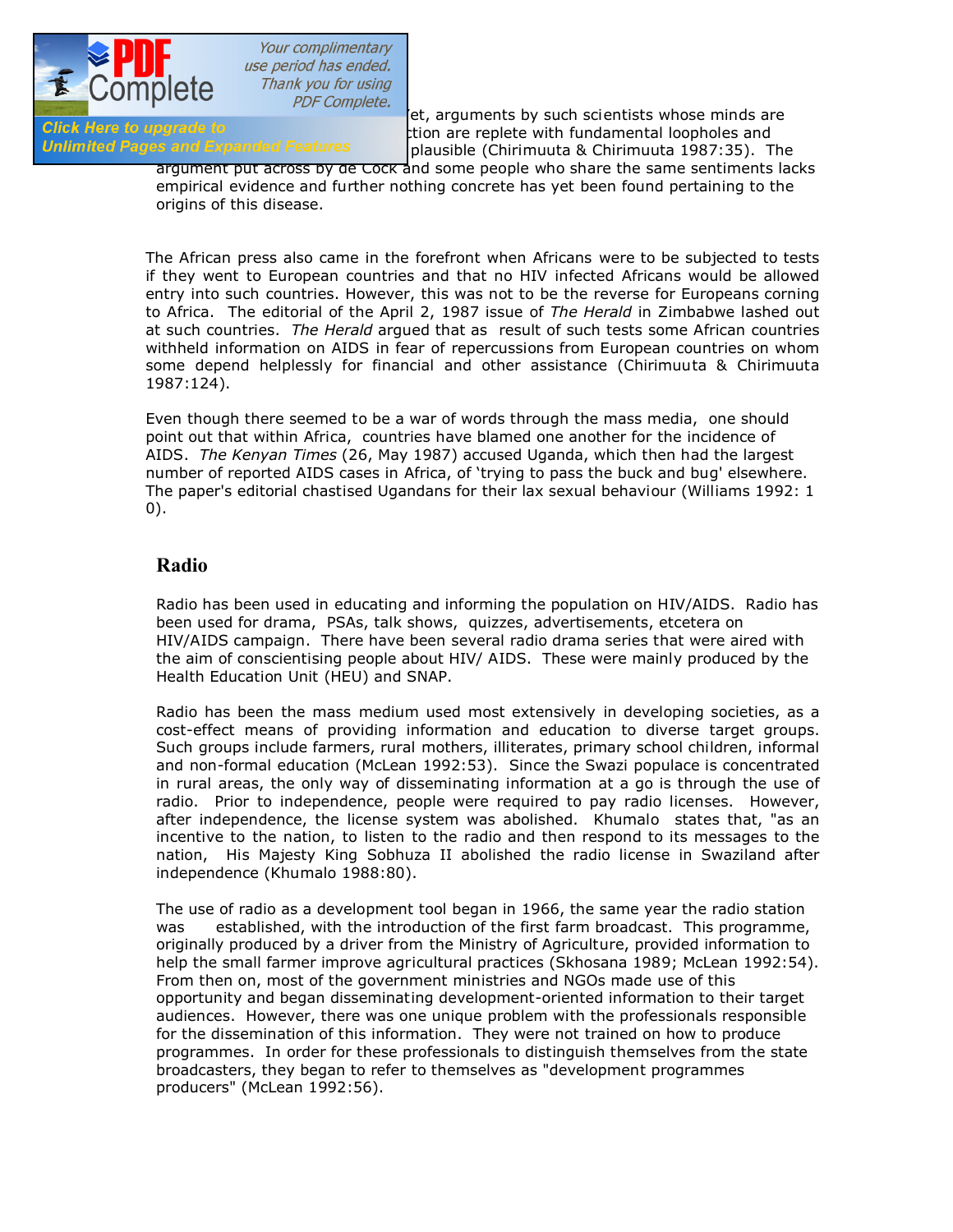

 $\frac{1}{\text{Click}}$  COTTIPICTC *PDF Complete.*<br>
ean (I992) postulates that the present constraints to<br>
ounications include a number of factors. These are: Glick Here to upgrade to **communications include a number of factors.** These are:<br>Unlimited Pages and Expanded Features are inadequate production facilities for development prs, inadequate production facilities for development

bureaucracies, and the lack of sufficient planning in the use of communication media.

According to McLean (1992), this led to the formation of the National Association of Development Programme Producers (NADPP). Khumalo (I988) posits, in support of McLean (I992), that the present constraints to more effective development communicators include: insufficiently trained communicators, inadequate production facilities for development bureaucracies, and the lack of sufficient planning in the use of communication media by the various development ministries (Khumalo 1988: 82).

The NADPP was the first professional media organisation to be formed by non-broadcast personnel. This Organisation as per aimed at:

- · informing and educating the nation
- · organising and fostering training and development of the NADPP both locally and internationally, and
- · encouraging members to work, plan and share ideas (NADPP, 1982; McLean 1992: 56).

McLean (1992) postulates that it was a general feeling within the organisation that previous in-country workshops in radio production, sponsored by the various donor agencies, did not sufficiently meet trials needs. Neither did the Ministry of Interior which the Swaziland Broadcasting Information Services (SBIS) fell under, have the capacity to train these professionals. This meant that the programme producers learned on-the-job. It was not until 1985 when a bilateral programme between the Swaziland Government and the United States Agency for International Development (USAID) that a training programme for these producers was initiated (Khumalo 1988; McLean 1992).

The Ministry of Health through the HEU, is one such Ministry which has used the radio to the maximum in creating awareness on various epidemics which have and are a threat to the Swazi nation. There were other promotions broadcast over radio such as breast feeding campaigns. The radio was also used as a tool for educating people about HIWAIDS. However, SNAP has since taken over in the dissemination of AIDS information campaigns and educating the general public. Presently, it is this office which disseminates the bulk of information on HIV/AIDS, including posters, leaflets, newsletters etcetera.

However, there are other NGOs which also discharge this function. These include the Baphalalli Swaziland Red Cross, Family Life Association of Swaziland, (FLAS) The AIDS Support Centre (TASC) and others. It is worth noting however, that any such messages before being disseminated to the general public, have to be approved by the Information and Education Communication (IEC). This pertains to radio drama, adverts, posters etcetera. The IEC is comprised of professionals from various sectors of Swazi society. The IEC was formed as a sub committee of the AIDS Task Force. This group has membership ranging from a wide range of ministries and NGO including the following: Ministry of Health; Ministry of Education; Ministry of Home Affairs. Occupational Health Services; Swaziland Broadcasting Services/Development Communication Project. Swaziland Television Services; Farni1y Life Association of Swaziland; Save the Children Fund;

Traditional Healers Association;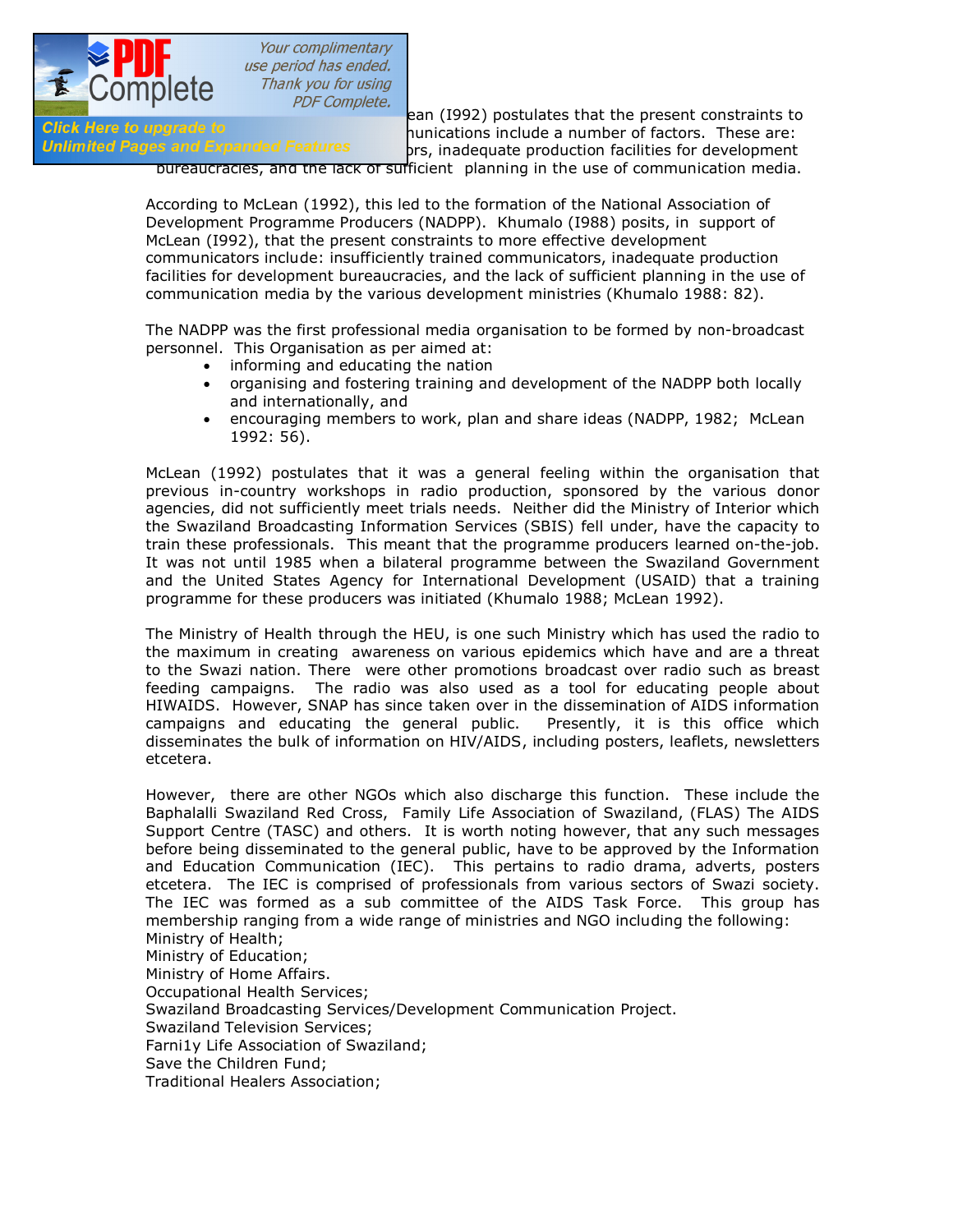

PDF Complete.<br>the information campaigns shall be dealt with in depth

### **Television**

Television came into being in Swaziland on February, 1978, two years after the South African Broadcasting Corporations' television service. The Swaziland Television Broadcasting Corporation (STBC) station, is mainly subsidised by the state. The Public Enterprise Unit (PEU) report released in July 1995, states that in the year ending in June 1995, the Swaziland Television Authority, which is responsible for STBC, spent about 3 million Emalangeni of the taxpayer's money. This is evidence enough that the station is failing to sustain itself through advertising revenue and license fees.

Television in Swaziland is still the medium for the upper and middle income class. There are however, a few lower class sectors who own TV sets. The great majority do not have access to any TV set. Therefore, concentration of television viewers is in the two major cities namely Manzini and Mbabane, as well as surrounding areas. Other areas of television viewers' concentration include company towns and peri-urban areas. This is not to say there are no TV sets in rural areas. There are on1y a few families which can afford to own them. It is implied therefore, that any form of information disseminated through this medium is aimed at the urban population of the Swazi society.

The station (STBC), plays the role of an advertising agency in that most of the adverts aired are produced by the station. There are other production companies that produce adverts such as Eve to Eye TV productions. Eye To Eye has produced adverts for SNAP. STBC also does sorne local production of programmes although the vast majority of the programmes are foreign.

Locally produced programmes include, among others, **Swazi View**, a documentary which addresses socio-political, economic and cultural issues. These are issues which impact greatly on Swazi society such as drought, epidemics etcetera. Talk shows are also featured through which subjects like AIDS are addressed. The STBC news crew does time and again feature stories on AIDS statistics. Other programmes produced locally include **Youth and AIDS.** Foreign produced programmes on HIV/AIDS are also screened. In short, there are efforts to conscientise the masses on the effects and preventive measures on HIV/AlDS. Access to a television set means access to such programming.

Having addressed the use of mass media in the fight against AIDS and HIV in fection, it is wise to bring to light the differences these mediums have over each other. It is true for instance, that there are advantages which radio has over newspapers and there are advantages newspapers have over television. In the fight against AIDS, there should be an integrative approach, which combines all the media and other initiatives such as condom distribution. If emphasis will be on the use of one medium, then whole purpose will be an exercise in futility.

What is of significance is the fact that there is preference over the use of mediums. There are people who prefer to use radio, while others prefer TV and others newspapers for their information. However, individuals who use all the mass media are likely to be educated in that they can read newspapers and understand English language. English is the dominant language on television (STBC). However, it is worth noting that the majority of the Swazi population have little or no education at all therefore, the use of newspapers is restricted to a few, and so is understanding the content of television.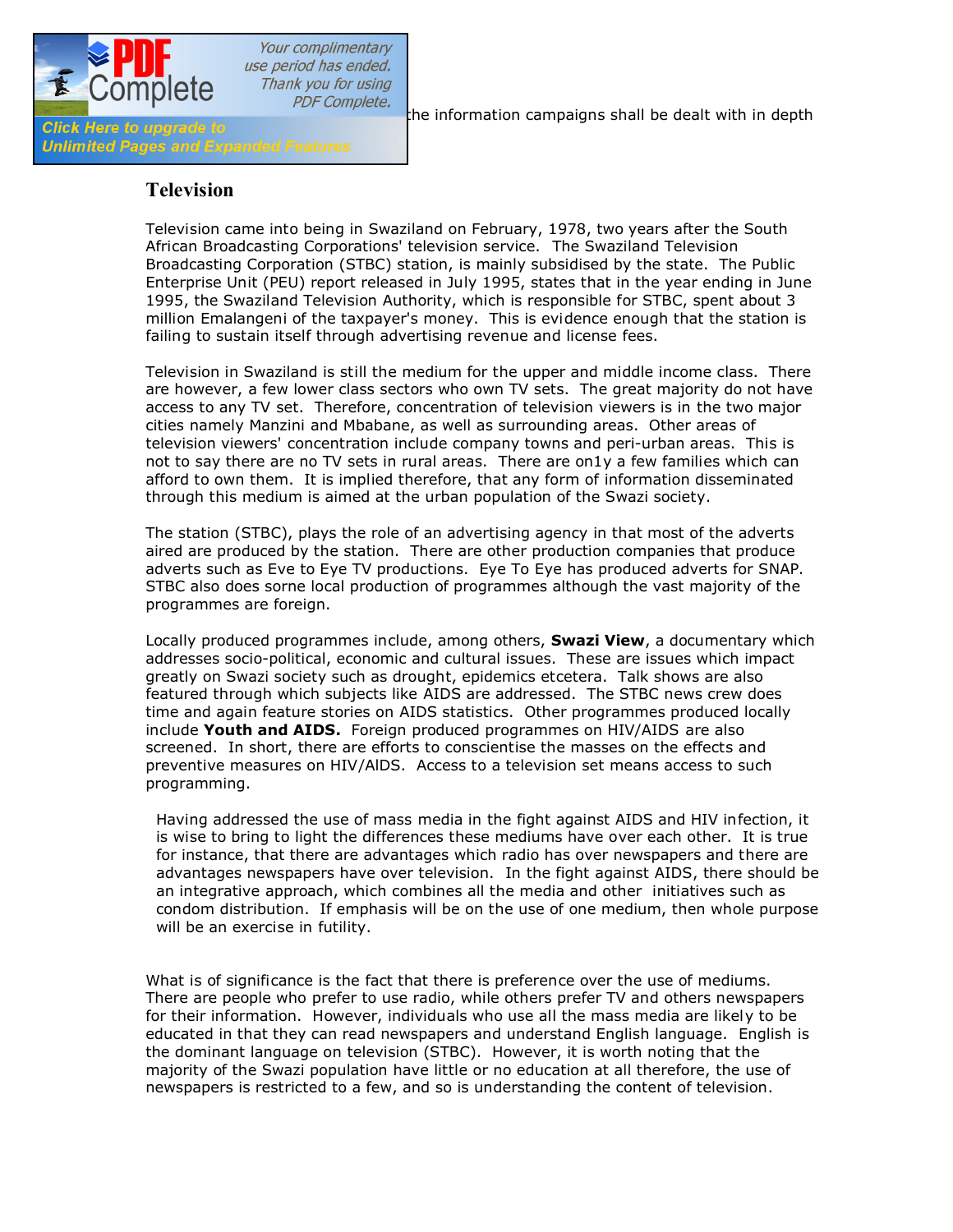

The UCTTIPICTC THE UNIVERSITY OF THE UNIVERSITY OF THE UNIVERSITY OF THE UNIVERSITY OF THE UNIVERSITY OF THE U<br>The are a few battery operated television sets. Som Girck Here to upgrade to<br>**Unlimited Pages and Expanded Features** 1 sets Radios on the other hand have mushroomed <sup>'</sup> sets. Radios, on the other hand, have mushroomed

all over the country such that most people do have access to this medium. Radio in Africa is recognised as the least expensive and most effective medium in reaching widely scattered rural Populations. Radio is seen as the most effective tool for national integration and development (George 19931: 5 8). However, its disadvantage is that it is dependent on sound alone, there is no visual element, which in effect means that gestures, facial expressions etcetera are not available.

Television shares some of its characteristics with radio. Like radio, its message is fleeting because it cannot be received at the convenience of the viewer. TV's advantage is that it makes use of audiovisuals and these make it powerful in changing attitudes. Newspapers are more in-depth. When writing a story on an issue, the advantage is that a reader can go over what he/she does not understand. Magazines and newspapers allow the reader to absorb material at his/her own pace. One disadvantage is that it is only for the literate segment of the population concentrated in the ma or cities and towns.

### **Posters**

Posters are another form of media that have been used in an effort to educate people about the dangers of HIV/AIDS. Posters were seen as a major part of the gay-oriented protest group, ACT UP, which emerged in the late 1980s in the United States of America as a mechanism for vociferously articulating the interests of that sector. Many of these posters combined simple graphics with lucid powerful images and slogans that were action oriented (Parker 1994:28). Posters have been used worldwide in a wide variety of endeavours. In South Africa, posters emerged originally within a range of political and economic struggles - notably the labour movement in the 1980s (Parker 1994).

In Swaziland, posters have been used by the Ministry of Health in a number of campaigns. These were developed by the Health Education Unit (HEU). The posters are then distributed countrywide especially to clinics, surgeries and hospitals. Posters in the past have been developed for diseases such as cholera, diarrhoea, measles, small pox. STDs etcetera. Posters have been used a great deal by the Ministry in creating an awareness of certain diseases and precautions people could take until they got help from health centres.

The Problem however, is that the posters are produced by a graphic artist at HEU. Together with other health professionals, they decide the format a poster should take and make all the decisions without consulting with the people who are meant to benefit by 'reading' the poster. There are posters as a

Result this centralised approach in their production that have been confusing to the general public. One such poster was designed by SNAP. This poster had a No Entry sign on it and this sign tended to lie a lot. The public thought they were barred from entering that area in the vicinity of the poster. This is evidence enough that people for whom the message is meant for should be involved in the process of developing whatever message intended for them. The audience must be integrated into message development, and that utilisation of media products must be contexualised within supplementary and complementary social services and processes (Parker 1994:34).

### **Other material**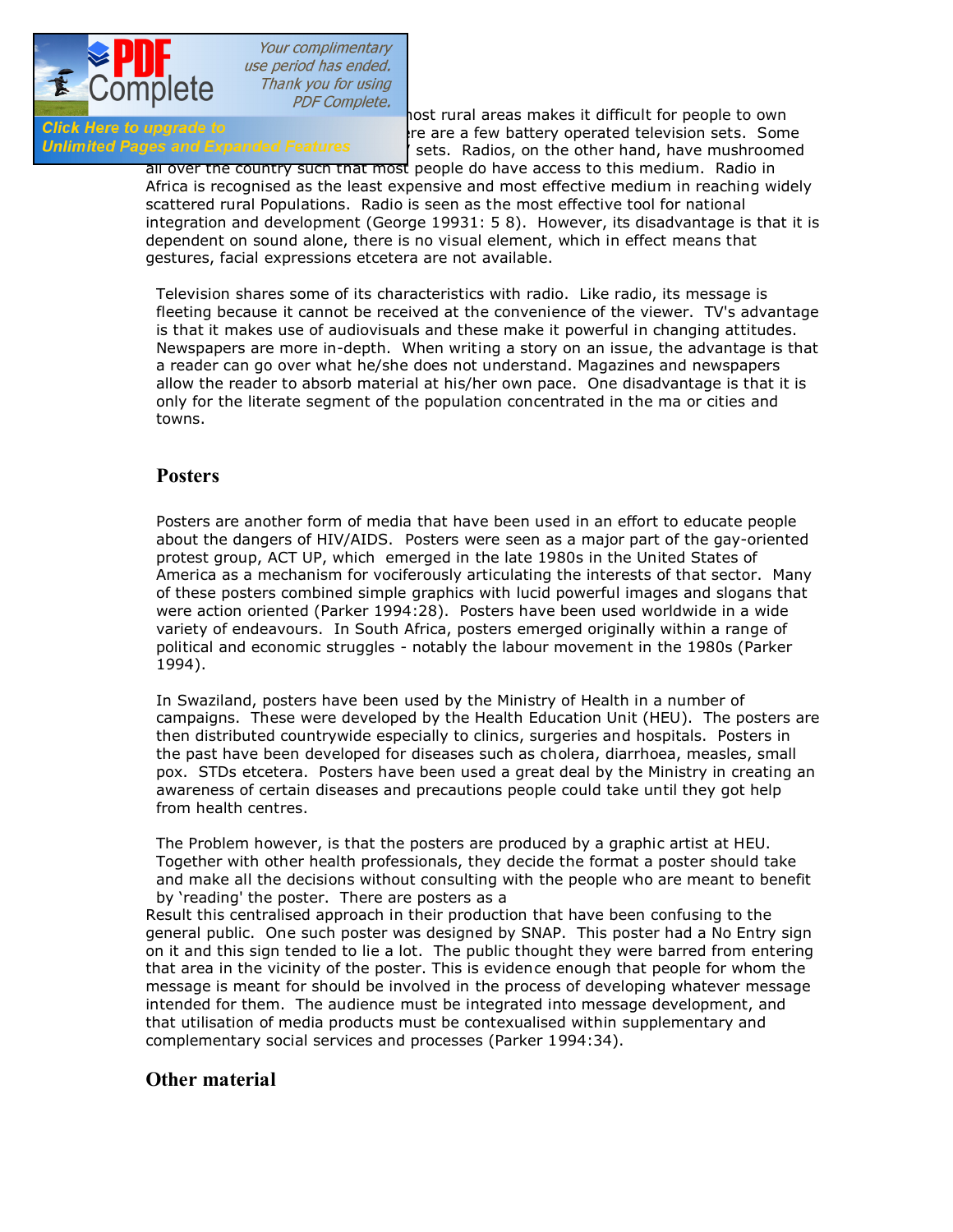

 $T$  COTTIPICTO *pDF Complete.*<br>B been produced by HEU and SNAP in preventing the<br>A books brochures, newsletters and T shirts. These spread of HIV/ AIDS. These include books, brochures, newsletters and T shirts. These  $\alpha$ . However, as to how effective these are in

concientising the people is not known in that no study conducted to evaluate the effectiveness of such campaigns.

### **Interpersonal communication**

Interpersonal communication strategies have also been used in prevention campaigns. One way, which has been recommended when disseminating information is face-to-face communication (Hubley 1993). He posits that the one-to-one situation is important in health education. Situations where one-to-one communication takes place include meetings between doctors and patients, home visits in the community, and discussions with individuals in the communities. Such visits cater most1y for those who are already infected with the virus and those dying of AIDS. The Salvation Army, for instance, is responsible for AIDS care management through community-based support for people living with HIV/AIDS.

Hospice at Home is responsible for case management of the terminally ill.

## **Media Network**

No single media channel is diverse enough to reach and convince every element of the audience. As indicated earlier, dozens of studies were conducted in the 1950s and 60s to determine which was better, radio, TV, print or extentionists. The answer is now clear that "which is better?" is the wrong to ask. The right question is "which is better for what purpose'?" Some broad answers are emerging:

- · Broadcast media is better at reaching a lot of people quickly with fairly simple ideas;
- · Print media is best at providing a timely reminder of information we cannot expect people to remember themselves;
- · Interpersonal communication including extentionists, group meetings, community organisations, demonstrations, is clearly the best way to teach, develop audience acceptance mobilise behaviour change **(Academy for Educational Development**  1988: 38).

### **Causal factors for contracting HIV/AIDS**

I remember one client who came to be tested at the clinic, lie was HIV negative. After he got his result back he said " I have AIDS:, I replied that he did not because of the results. However, he pointed his figure to his head and said , "I have it up here... in my mind," I replied he was right. Because of this crisis, everyone has AIDS. It is not an individual problem; it is a community problem (Norton 1990: 773).

Indeed, the AIDS epidemic is everybody's problem. AIDS affects both young and old, children will be left orphaned, the old will have no-one to look after them in the event that bread winners *die of* the disease. Production in the industrial sector will be greatly affected as skilled labour perishes due to HIV AIDS related diseases. The only solution to the problem will come from medical science, but the effects of the disease will be felt by individuals, communities and societies for years to come.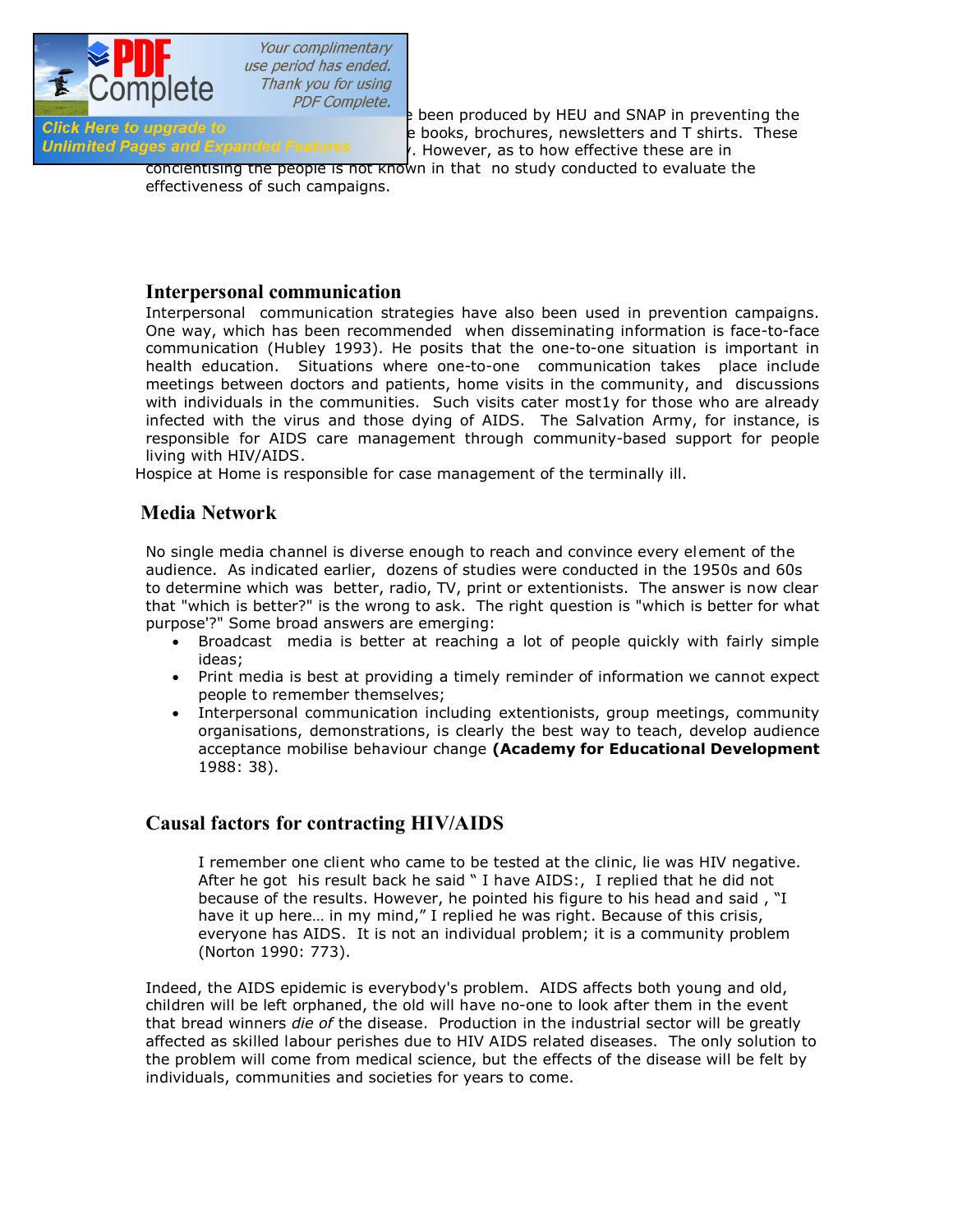

In the absence of a cure of a cure of a cure of a cure of a cure of a cure of a cure of a cure of a cure or va<br>In the absence of a cure of the disease is spreading the disease is spreading the disease is spreading the dise Girck Here to upgrade to importance of the state of this continent, the disease is spreading<br>Unlimited Pages and Expanded Features in unities which depend on human labour for survival fit unities which depend on human labour for survival. fit

such communities, levels of national poverty are already so great that the resources for dealing with the care for the sick and the orphans are already extremely scarce (Barnett & Blaikie 1992).

# **Migration**

The need to leave home and migrate to faraway places in search for employment is one factor which has contributed to the increase and spread of HIV transmission. Men have to migrate to far away areas, far away from their families. They are forced to have new sexual partners and be more vulnerable to infection. Men and women try to construct their lives far from home, taking new sex partners during their long absences (WHO 1994:49). When these workers return home, they put their wives at risk in that they might have contracted the virus from their illicit affairs. Likewise, women left behind, in the absence of their husbands, are likely to have sexual encounters with strangers and as such put themselves at risk of contracting the virus. One other area which seems to be an outcome of these migrations is that often times, men find themselves having affairs with other males, which act, put them at risk of infection. This is the case for instance, in mines and prisons. In Swaziland, most men leave rural areas in search for work in cities, towns and industrial areas. They mainly go back to their homesteads during month-ends. In their work areas, they start relationships with other women. This is a common practice with men in the Swazi society.

### **Poverty and wealth**

The rural-urban drift is, a result of poverty in most instances. There is a link between poverty and migration, which factors, place people at risk of HIV infection. It does not however, mean that the poor are the only ones vulnerable to HIV/AIDS. The rich too can be infected. "Paradoxicallv, AIDS in some of the least developed countries is as much a disease of the rich as it is of the poor" (WH0 1994:51).

Studies conducted in Rwanda, Malawi and Tanzania prove that the spread of the disease also had to do with having money. This is because people who have money in their pockets can more easily afford to travel, visit bars and pay for sex than others. In short, the poor easily succumb to the advances of the rich in order to survive. Poverty not only imposes on people patterns of living which increase their risk of exposure to HIV, but it often robs them of the means to protect themselves. At a popular night spot in the Ezulwini Valley in Swaziland, CSWs say that they charge a lesser fee for customers who use condoms but for a sexual encounter without a condom, the fee is extremely higher. Such an encounter therefore, exposes such workers to HIV infection.

### **School children**

School children are not immune to contracting the HIV/AIDS virus. Children are easily lured by people who have money and drive expensive cars into having sex with them. Elderly people who have affairs with school-going children are referred to as "Sugar daddies" or "Sugar mamas". Most of the "Sugar daddies" are married men and have several extra marital affairs. However in the case of women, most of them are not married, but are independent and live alone. They lure young boys into having sex with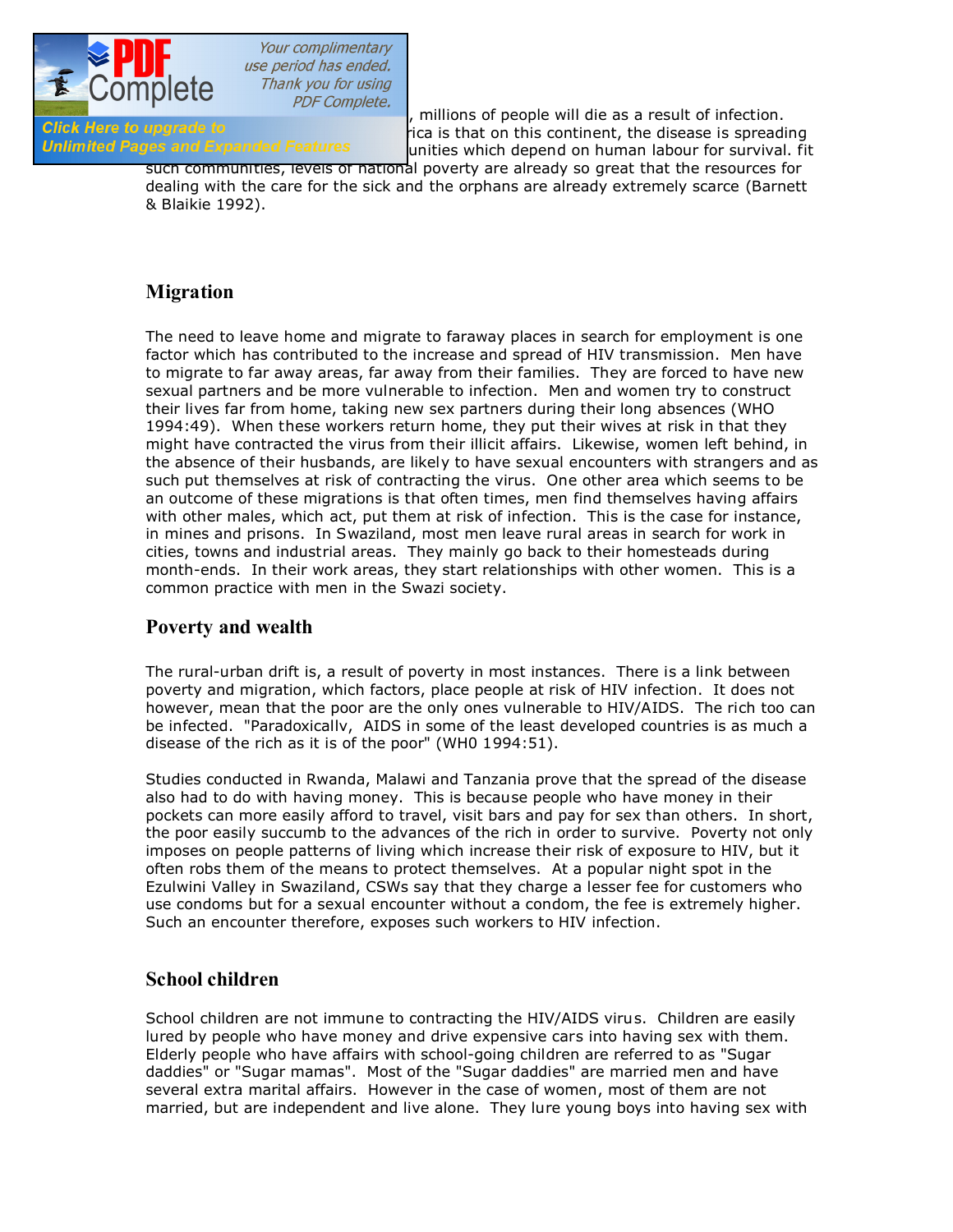

Circk Here to upgrade to depended Features ... hoepf 1988 and Ulin 1 992 that:<br>Unlimited Pages and Expanded Features

**the COTTIPICTC**<br> $PDF Complete.$  sions. Similar observations have been noted in Zaire<br>hoepf 1988 and Ulin 1992 that:

Observers have noted at least an unfortunate and unintended consequence of AIDS information campaigns in Zaire, namely that some men are beginning to leave the older sex workers in favour of young school girls who, they reason, are unlikely to be infected with HIV (Bledsore 1989: Schoepf 1988; Ulin 1992:6).

Many young people have fallen prey to these "Sugar daddies" and "Sugar mamas". Quite a number of children, of school-going age, drop out each year as a result of falling pregnant and quite a sizeable number undergo back-street abortions as a result. Though this is no proof that it is only such affairs with elderly people that contribute to the high rate of teenage pregnancies, it is a reflection of how teenagers do not insist on their partners to use condoms during sex.

A survey on Swazi Secondary and High School students on sexual behaviour, attitudes and communication habits states that when respondents were all asked, "What do girls expect from a boyfriends? the major expectation cited by both males and females was "sponsor/money". Meaning that the major reason for falling in love was for the sake of money. Such information is an indication that there is a general belief among the great majority of the youth that in a relationship, there has to be exchange of money. Therefore, one is drawn to the conclusion that if an individual has money, he has the power to ,make advances and succeed.

### **Out of school youths**

Out of school Youths, facing a problem of unemployment, are also at risk to infection. They are often conned by their would-be employers to have sex with them in order to secure jobs. Females are the ones who usually encounter such experiences. The argument is substantiated by a WHO (1994) publication which states that:

For many girls and women round the world, sex is the currency in which they are expected to Pay for every opportunity in life, from gaining admission to the overcrowded classes in school, to Passing exams, Securing employment, being granted a trading licence in the local market place, keeping a job as a domestic servant, or even crossing a national border (WHO 1994:61)

It is evident therefore that socio-political, economic and cultural factors contribute to the high incidence of HlV/AIDS infection. Individuals are susceptible to infection as a result of these factors. There is need to address the factors in that if left unchecked, HIV/AIDS infection is likely to be on the increase. In the next chapter focus is placed on the theoretical framework employed in this study. This analytical framework of the study uses semiotics and the democratic model of communication involving participation.

# **CHAPTER 3 Theoretical framework Top-down approach**

Africa in the 1990s, has experienced the 'winds of change' that have transformed nations. One-party states have embraced democracy. The vanguard in the liberation of Africa were beginning to realise after two decades in power that there was need for change.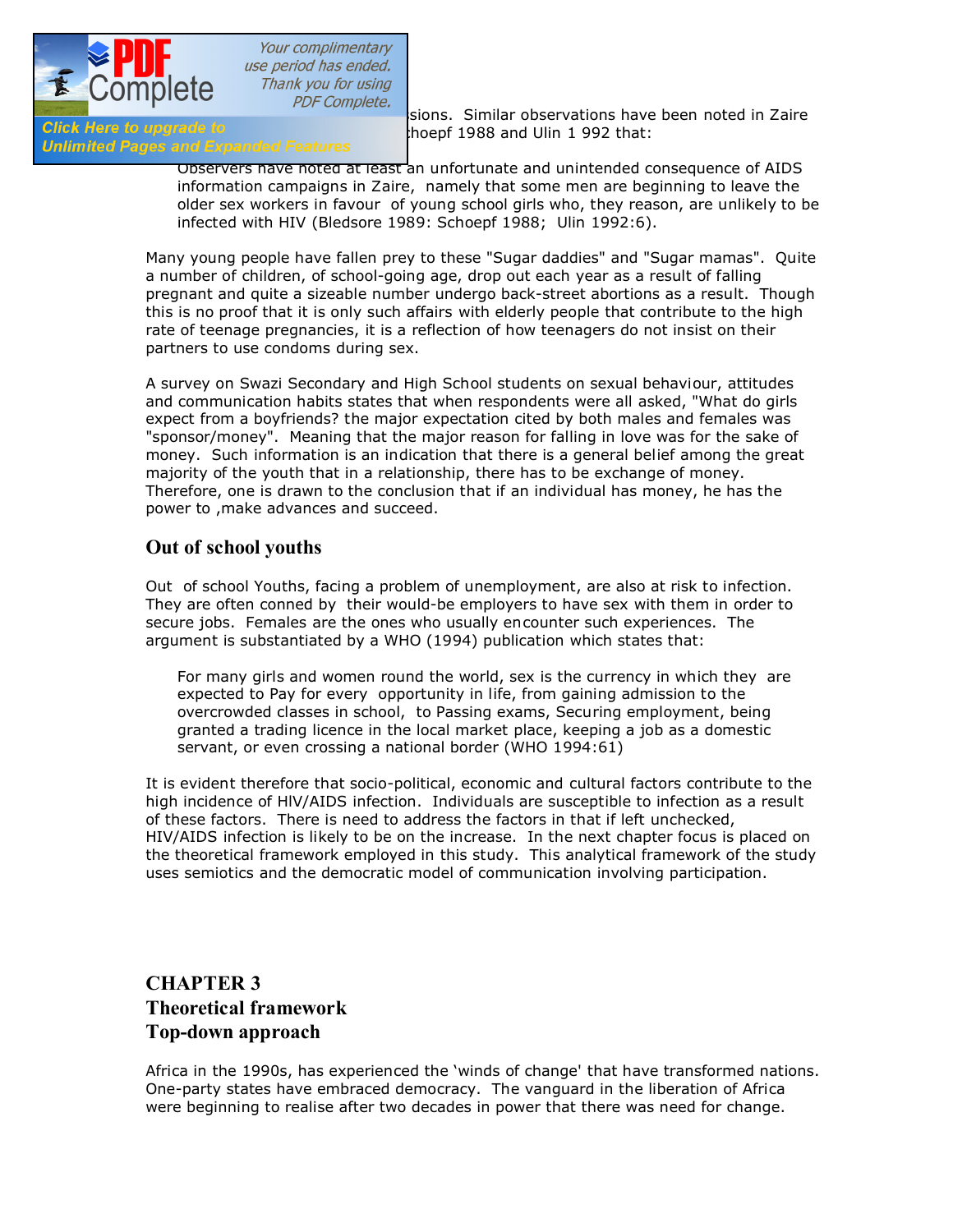

PDF Complete.<br>Malawi, Tanzania, Mozambique, Kenya, Zambia and

### **Click Here to upgrade to<br>Unlimited Pages and Expanded Features** mbling of apartheid South Africa to a new democratic South Africa. However, this is a lesson that has come about as a result of pressure from the rest of the world and the intensification of the struggle from within South Africa. At last people in most parts of Africa have had to decide on their leadership by casting their votes. Indeed this is the dawning of a new era.

Likewise, in the communication era, there have been moves towards active participation of the people in shaping their societies. There have been shifts from the top-down approach of communication to a more participatory approach. Initially, projects were initiated and planned by the so-called professionals in their offices without consulting with the people at the ground.

The top-down approach led to the mushrooming of schools, clinics and other projects which were decided upon by these professionals. Most of such facilities meant for the population were left idle by the people for whom they were intended. Health educators have also been such professionals. They have initiated various health campaigns without consulting with target audiences. Radio programmes, posters and other health promotions have adopted the top-down approach. It might as well be concluded that the people who have formulated, produced, and disseminated information on health related subjects in Swaziland have been health officials behalf of the people. Parker (I994) does lend weight to the argument by stating that:

Generally speaking, the predominant method for the production of health education materials incorporates a somewhat top-down approach where health professionals, in collaboration with media professionals develop media produsts (Parker 1994:64).

Health professionals have erred by setting the agenda themselves without the consent of the people for whom the massages were intended. Most health professionals even today are still making use of the old approaches to communication. The top-down approach to communication and development can be traced back to Herold Lasswell as well as Shanon and Weaver. These are better known as the communicator-message-receiver models of communication (C-M-R). According to Lasswell, communication can be described as a set of answers to the following questions:

Who:

Says what;

In which channel;

To whom;

With what effect.

The disadvantage with this model is that the communicator is seen as having the power to influence the recipients or receiver of a message. It further operates from the premise that communication is a persuasive process. Its shortfall is that there is no feedback, communication is from the sender to the receiver and is therefore, a one-way process. Moreover, the audience cannot ask questions on whatever subject under discussion?

Another model which surfaced in 1949 was the Mathematical Theory of Communication by Shannon and Weaver. Under this model, the information source produces the message which is then communicated to the intended audience. The message is then conveyed into a signal by the transmitter. The channel is the medium which transmits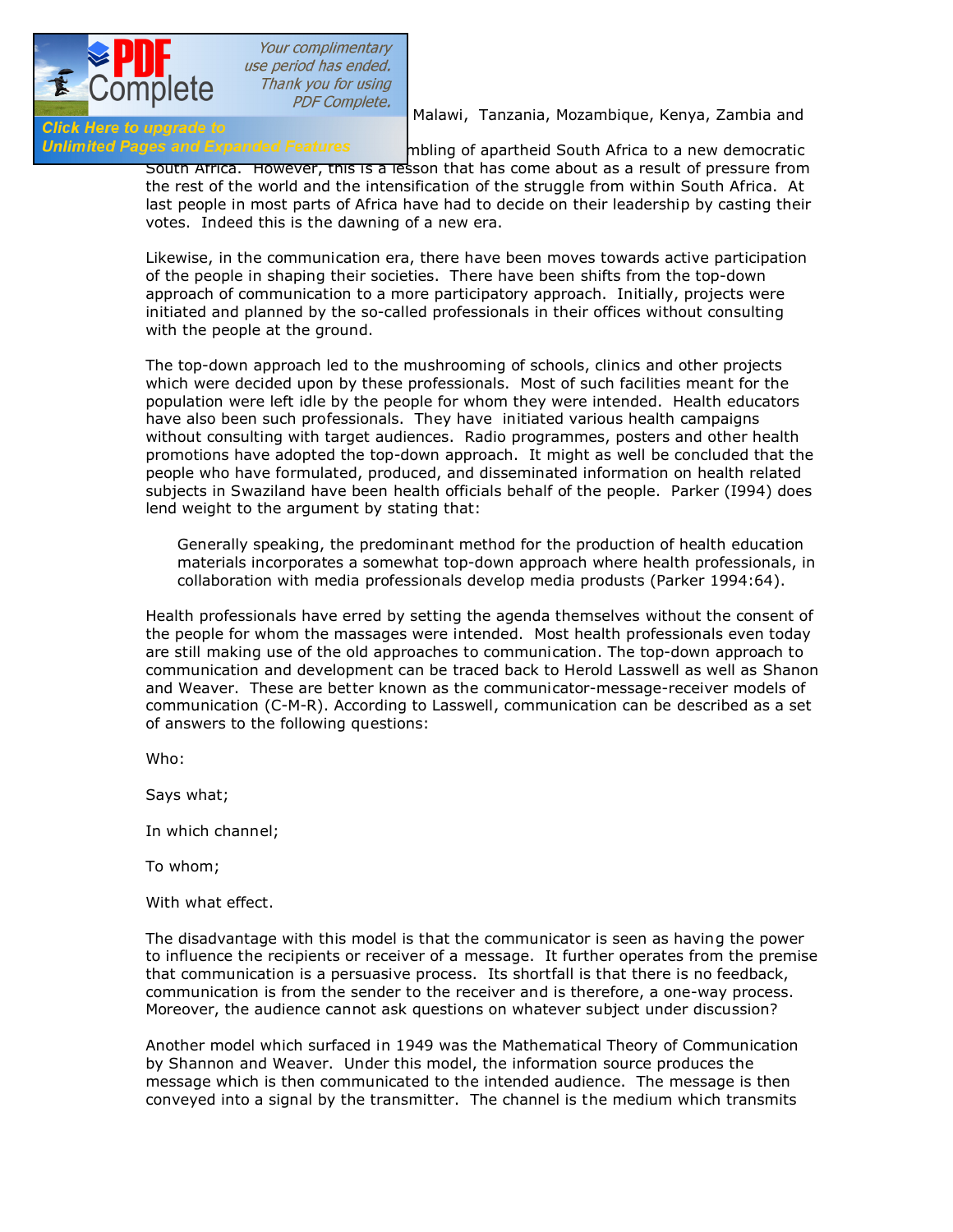

PDF Complete.<br>
receiver and the destination is the person the message

# **Click Here to upgrade to**<br>**Unlimited Pages and Expanded Features** that:

Such models easily engender popular credence, for, on the surface, they offer a logical appeal to what is surely a Popularly held view - that communication is about how effectively communicator transfers messages to a receiver (Parker 1994:38).

Shanon and Weaver's linear source-transmitter-channel-receiver-destination model, eclipsed the earlier. More organic, psychological and sociological approaches. Lasswell, Hofland, Schramm, Westley and MacLean, Berlo and others each devised a model of communication as they conceived it. This profusion of communication models may be attributed to these reasons:

Firstly, because they identified communication as the transfer of information (the stimulus) , they they were amenable to empirical methodology, thus establishing the basis for communication as distinct and legitimate science. Secondly, the theorists focused on the efficiency or effects of communication (the response), thereby holding vast promise for manipulation or control of message 'receivers' by vested interests or the 'sources'. Finally, the communication models fitted neatly into the nature and the mechanics of mass or mediated communication, an emergent and powerful force at that time. These models have received much criticism from scholars such as Fiske (1982).

### **Semiotics**

Semiotics is a study of how meaning occurs in language, pictures, performance and other forms of expression. The method incorporates not only how things come to mean, but how prevailing meanings are encounters between individuals, groups and classes and their respective cosmologies and conditions of existence (Tomaselli 1991).

The GM-R models view communication as the transfer of a message from point A to point B. However, semiotics sees communication not as a process but rather as the generation of meaning. Communication takes place after the creation of a message using signs Fiske (I982). A sign could be a word, picture, gesture etcetera. If a message is sent from person A to B, person B will try to create meaning from the message which meaning, was intended by person A. However, for this to be possible, the two have share the same codes and use the same sign systems. The meanings of A and B will more or less approximate.

Codes are the stringing together of signs to make meaning and these develop through social usage. If therefore, a message is constructed by a professional to a nonprofessional, the likelihood is that the codes s/he uses are different from those of the recipients of the message. This could arise from the fact the professional might not be aware of certain codes which identify with that particular group (audience). The youth for instance, have particular codes which differ from those of their parents.

This study therefore, seeks to explain that radio information campaigns are structured in a linear fashion, meaning that there is a transfer of messages from source to receiver. The message could in the process be affected by noise. Noise could be anything which affects the message from the source to receiver. The linear type of communication has been the most dominant in radio information campaigns in Swaziland. Therefore, if change is to be achieved, there is need to rethink formulation of these messages using the linear mode of communication.

The making of meanings or messages is known as encoding. The interpretation of these messages is known as decoding. Encoded messages could be encoded into writing,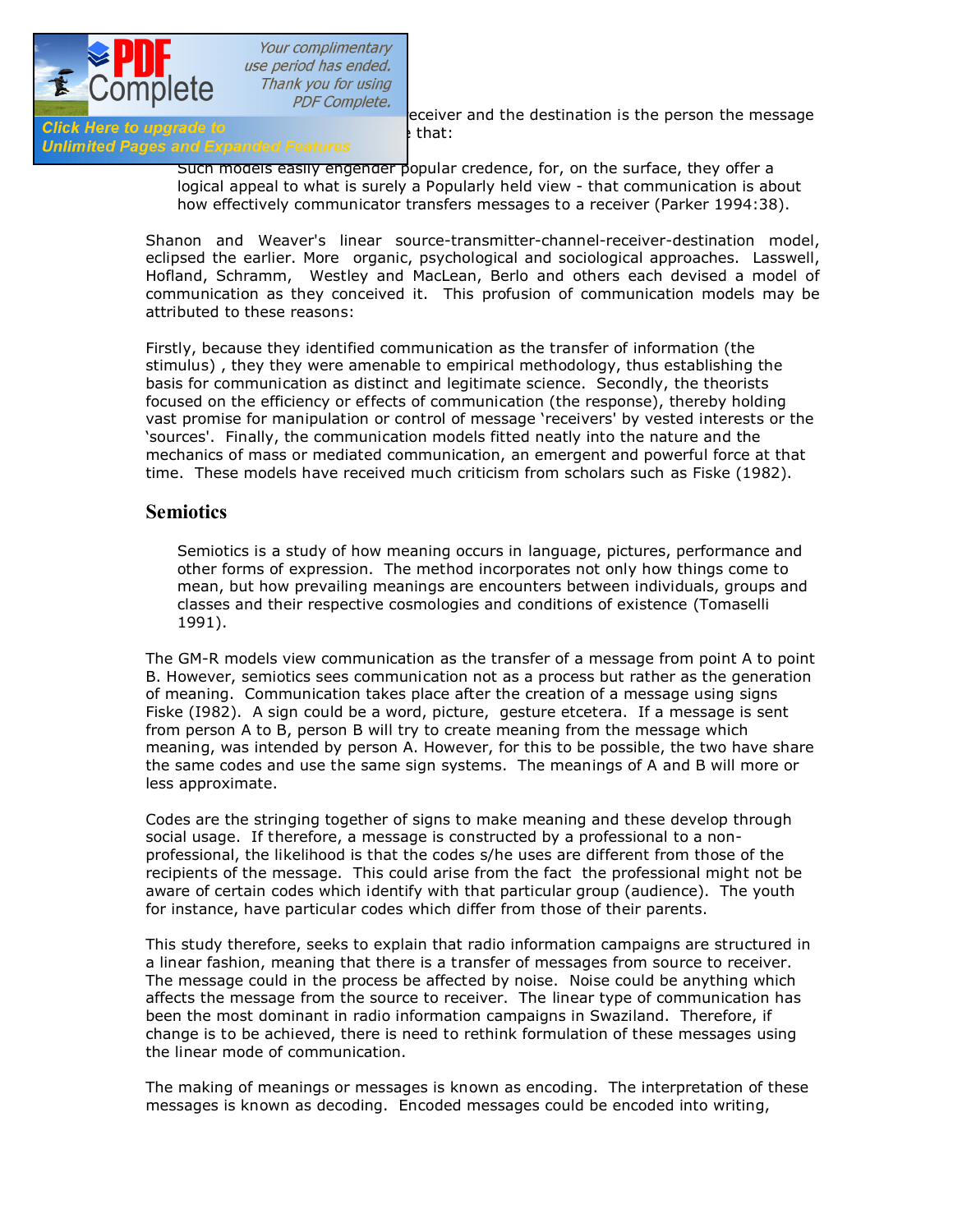

PDF Complete.<br>is produced through the decoding is called the text or

# Click Here to upgrade to<br>Unlimited Pages and Expanded Features

The interpretant is the meaning generated in the mind of the person/viewer/listener/reader who decodes that sign or message ... the text in this semiotic sense is the mental reconstruction of the idea, the thought, the association, the image mentally generated, by the act of reading, decoding or interpreting (Tomaselli 1994:20).

It is implied therefore, that when HIV/AIDS information campaigns are disseminated through radio intended for particular audiences, they are likely to produce different meanings to those intended by the encoder. "The meaning decoded from a inactive text is not necessarily the meaning which the creator self-consciously encoded" (Tomaselli 1994:21). Tomaselli (1994) states that the produced text, is itself, a battle ground for contestation for meaning between the producers and the readers of the text as well as between the groups and individual readers. Semiotics, places emphasis on the text. There is a distinction between the C-M-R models and semiotics. The message in C-M-R models is not of significance but just like any other stage in the communication process. Yet, semiotics places emphasis on the text. In semiotics, the receiver or reader of the message is not passive but rather involved in the production of meaning.

Semiotics, prefers the term 'reader' to viewer, listener and others, even to a photograph or a painting than receiver. It implies a greater degree of activity and also that reading is something we learn to do; it is thus determined by the cultural experience of the reader. The reader helps to create the meaning of the text by bringing to it his experience, attitudes and emotions (Fiske 1982:43).

Peirce saw the relationship as triangular. To him the sign stands to somebody for something in some respect or capacity. When a sign is received by the person to whom it is addressing, it either creates or generates an equivalent sign or a more developed sign, that which is referred to as the interpretant of that sign. The sign could be standing for its object. Therefore, when a message is encoded on radio, it is meant for particular individuals and in that process creates an interpretant (Fiske 1982; Tomaselli 1994). The interpretant of the word AIDS or condom, on radio would be the result of an experience of that word, the mental concept. Such an interpretant, may vary from person to person depending on experience. For example, to some people, AIDS is a form of birth control and not a disease which is threatening the community. However, de Saussure, placed more attention on the sign. For him. the sign consisted of the signifier and the signified. The signifier, is the image of the sign and the mental concept to which it refers is the signified (Fiske 1 982:470).

What semiotics does is that it sees communication as the generation of meaning. The encoder and the decoder play an active role in this generation. Fiske (I990), has described meaning as the result of the dynamic interaction between the sign, interpretant and object. What he says is that, meaning is historically located and may well change with time. Tomaselli and Shepperson (1991), attempt to make semiotics significant, using the historical realism paradigm. They, have used an historical nature of the sign to empower the oppressed within the contexts of this global reality to devise programmes of action that are relevant to their specific reality. Such empowerment, is to enable the oppressed to manage the transition of their communities into a developing reality based on democratic interaction on a global scale between all free communities. The programme takes into account the historical nature of the signifying subject applying Vygotsky's (1986) developmental psychology for its understanding that people in real cultural contexts tend not to accept new ways of life as a matter.

### **Participation**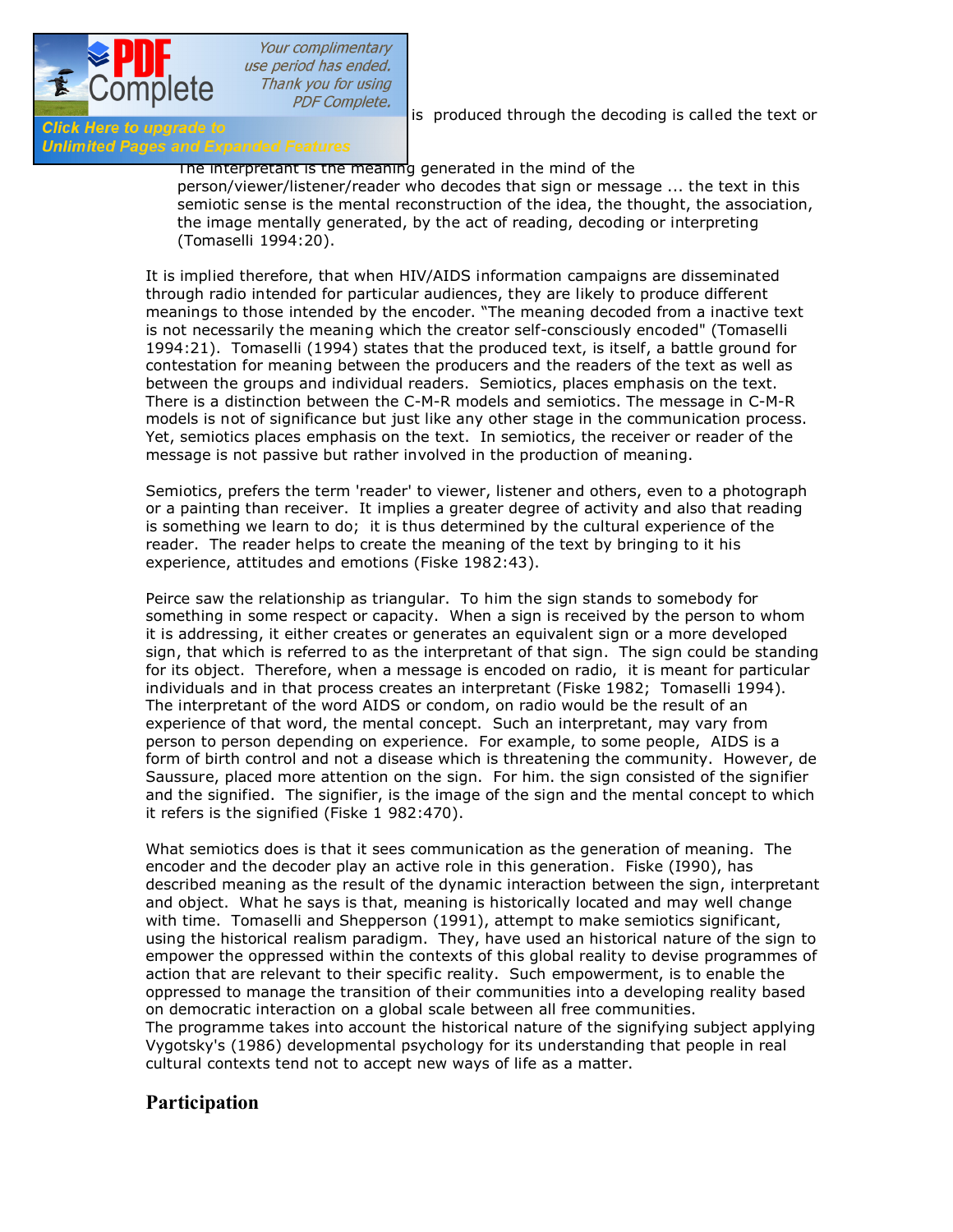

Your complimentary use period has ended. Thank you for using **PDF Complete.** 

Click Here to upgrade to<br>
Unlimited Pages and Expanded Features<br>
The people by the people" Democracy varies from he people by the people". Democracy varies from

country to country. Democracy in South Africa is different from that of Zambia or Zimbabwe for instance. Little emphasis has been placed on applying the concept of democracy apart from politics in other areas such as communication, development etcetera. However, there is need to apply this concept to other areas in order to empower the people. White (I994) give his conception of democracy:

Democracy implies a participatory decision making process. Yet in actuality, the possibility of participation demands a broad equalization of influence, within a decision making process, which, in turn rests upon an equalization of the basis of the social power in a particular society (White 1991:144).

Before going much into the functions of democratic communication, it would be wise to briefly describe the emergence of radio as a tool for development communication:

Development communication in Swaziland is the systematic planned use of the media to support development efforts. By development efforts, it is meant any systematic, planned endeavour undertaking that aims to help improve the status of their lives in such areas as health, agriculture, private enterprise, education, commerce, family life and Culture (Khumalo 1988:82).

McLean (I 992), postulates that the success of short-term radio campaigns on immunization and oral rehydration therapy conducted in 1983 and 1984, led to the proliferation of development programmes. What is worth noting is that the development programmes were produced by non-broadcast professionals from both the governmental and non-governmental organisations. Such programmes according to McLean (I992) were aimed at informing and educating members of the Swazi community in rural areas.

Consequent to that, in 1982, according to McLean (I 992), all the non-professional broadcasters joined hands and founded the National Association of Development Programme Producers (NADPP) which was the first ever such organisation in Africa to be formed by non-media professionals. The aliens of the NADPP were:

- · informing and educating the nation;
- · organising and fostering training and development of the NADPP both locally and internationally;
- · encouraging members to work, plan and share ideas (NADPP, 1982; McLean 1992).

Members of this group did benefit in 1985 under a bilateral programme between the United States for International Development (USAID) and the government of Swaziland. The association received training in various areas. According to McLean(1992), programmes are produced weekly by professionals and directed to specific target groups. The way these programmes are formatted vary and these are meant to be instructional and educational. However, the problem with these programmes is that they follow a straight informational format delivering a particular message. There are at times soap-opera style dramas. According to Khumalo (I988), the development effort must provide a delivery system which the knowledge and the information about the resource can be given to the appropriate people at the appropriate time in the appropriate fashion. Part of this delivery system is called communication.

Analyzing the definition given by Khumalo pertaining to the use of radio for development programmes, one can an therefore conclude that, that is where the problem begins. His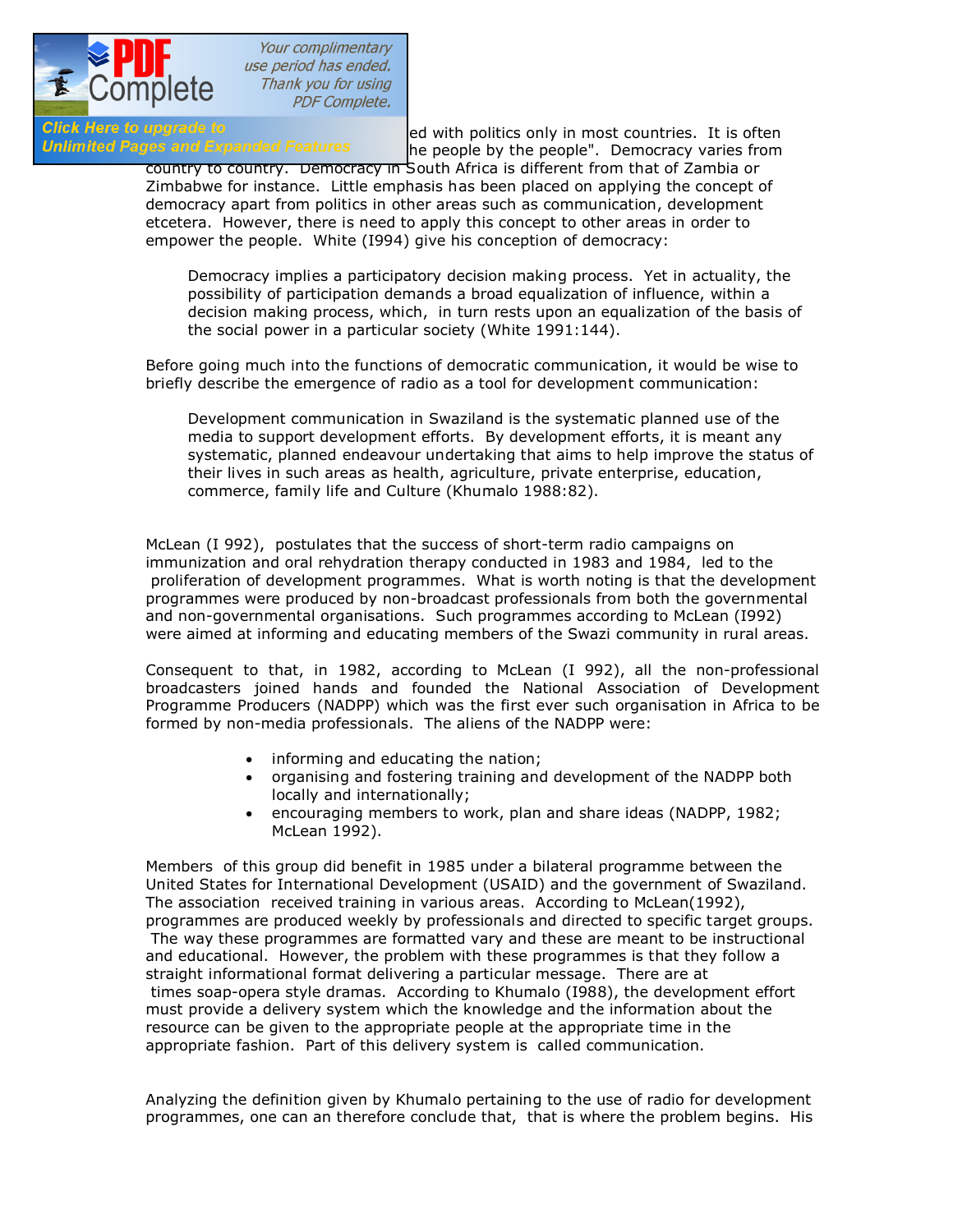

definition of the C-M-R models which are not in anyway<br>Click Here to upgrade to entitled and the official areas incedification in anyway Girck Here to upgrade to<br>**Unlimited Pages and Expanded Features** The Most of their programmes do not in anyway show lic. Most of their programmes do not in anyway show

signs of participation by the people for whom these messages are intended. All the programmes have a presenter of the programme, either hosting a guest in the studio, to talk on a subject in which that individual is a specialist. For example, the presenter of the health programme **Ayihlome Maswati**, might invite someone from SNAP to talk about HIV/AIDS in the programme. This is also evident in other programmes such as **Sebenta** (Adult literacy programme). This kind of set up has dominated developmental programmes as Megwa (1994) states that:

> What has dominated intervention programmes in population control particularly in the developing nations, is an approach that has tended to view recipients of population as the information campaign as people incapable of recognizing and solving problems. Hence, this viewpoint assumed erroneously that recipients need to be talked to and not talked with (Megwa 1994:104).

The argument put forth by Megwa could be linked to Paulo Freire's critic of the banking concept of education, where he questions the type of education which sees students as depositories. Freire (I972) states that:

The more students work at storing the deposit entrusted to them, the less they develop the critical consciousness which would result from their intervention in the world as transformers of that world. The more completely they accept the passive role imposed on them, the more they tend simply to adapt to the world as it is and to the fragmented view of reality deposited in them (Freire 1972:47).

The system prevailing in Swaziland should not view the audience as depositories of information. This does not make them develop critical consciousness that Freire (I972) refers to. In order for people to be part of the information campaigns on AIDS, there is need for the target audience to be involved in the formulation of the AIDS information campaigns. Therefore, there is need to democratize communication. White (1991) sees the solution to this problem only coming about through, the changing of social structures in order to afford more equal opportunities for the use of information.

Information campaigns on HIV/AIDS are formulated by individuals mainly health professionals and then pretested on the target. After pretesting, these messages are then modified before being aired. However, these information campaigns have to receive approval of the IEC. In an interview with Rejoice Nxumalo Counselling and Support Services Coordinator of SNAP, she did mention that radio information campaigns for AIDS were formulated by the IEC coordinator. The coordinator was the one who wrote the scripts and produced the campaigns.

IEC Coordinator, Mrs Beatrice Dlamini, in an interview, did state that the information campaigns do involve the target audience when formulated. However, involvement of the audience is only during the pretesting of the messages whose content has already been decided upon by the professionals. Respondents of this research however, did not identify with the messages. If the target audience was involved in these messages it would mean that those interviewed in the construction of these messages agreedwith these messages for the sake of it.

Megwa (I994) posits that the concept of involving those intended recipients of population information campaign in problem determination calls for the campaign organisers to listen more to the audiences and vice versa.

The Drama series on AIDS, used as a tool to inform the majority of the people about HIV/AIDS, was written by a person whose plays have featured in the local radio station, Swaziland Broadcasting Service (SBS). Some of these plays were not well received by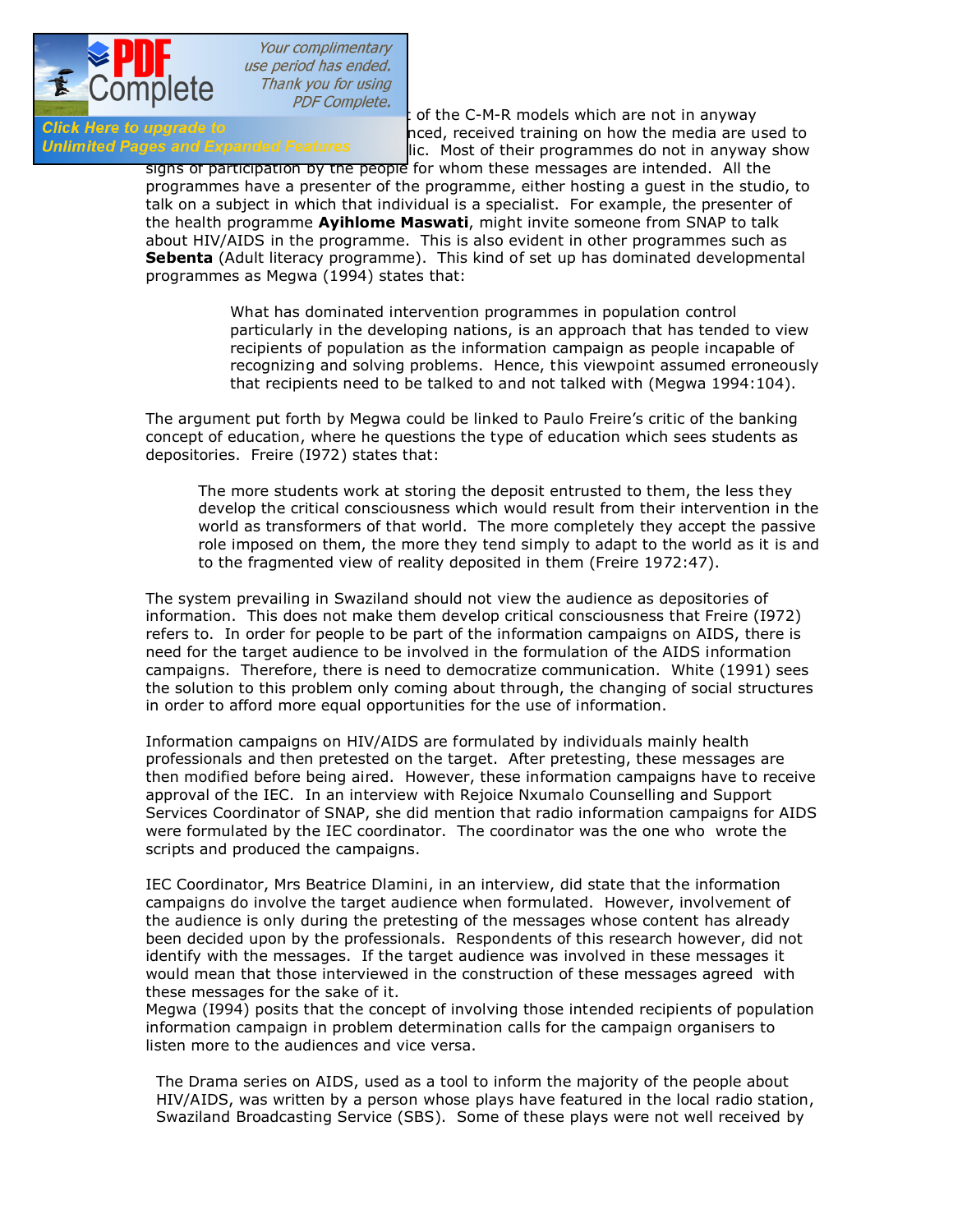

**the response to COTTIPICTC**<br>31 st complained that the radio plays were boring. This<br>31 communication (ton-down) in that the writer of the Girck Here to upgrade to indication (top-down) in that the writer of the call communication (top-down) in that the writer of the Unimited Pages and Expanded Features peal to the audience yet these failed to have a positive

impact to the audience.

Fiske (I982), postulates that the broadcast codes share many characteristics which are simple in nature and easy to understand and as such they are community oriented, appealing to what people have in common and tending to link them to their society. Fiske (I982) gives three solutions broadcast messages should take, even though these were directed to television programmes, they seem relevant to radio.

- · Broadcast message must deal with matters of general concern. Content is not just the subject matter of the message but it is also the way that subject matter is handled**.** "There are patterns of feelings, attitudes, values within a culture that are presented in its broadcast messages. These messages then re-enter the culture from the which they originated, cultivating this pattern of thought and feeling" (Fiske 1982:78-79).
- · The second aspect of audience as source is the way in which the audience determines the form of the message. This form is an encoded message: it is composed of the units of television behaviour combined according to conventional syntagmatic practice. It is broadcast code, it is a restricted code: and the cultural experience of the audience is the source of the message.
- · Broadcasting is an institutional activity and institutions are a product of their present society. Audience members negotiate their response with reference to their own particular circumstances old by so doing situate themselves in their culture.

### **Democratic communication**

Before addressing the issue of how messages are constructed, by experts using the vertical approach, it would be proper to explain the concept, vertical communication. This approach refers to communication which is one-way, from the sender to the recipients. The sender plans and disseminates information on his own without consultation with the intended audience. It would be in the interest of this paper to try and define the concept of democratic communication. White (I991) postulates that there are 6 major dimensions of the problem of development communication. These are: access to information, Information input, access to control of information, sectors of the population should contribute to the information, public philosophy of communication. Access to controls of channels of communication, decision-making in all aspects of policy and administration and public communication sectors of the population.

White (I991), argues that many people do not have equitable access to the information necessary for their basic human needs of health, educational, and personal development, occupations and for significant participation at local and national public decisions. He further states that in most instances the information is available but it is not related to the needs of the people on the ground. What White (1991) recommends is that there should be a radical change in social conceptions of communication, away from sourceoriented definitions of communicators.

.According to White (1991), communication is the preserve of a few individuals, that is, the professional elite and is largely unidirectional in nature. Communication systems should be reorganised to permit all the sectors of a population to contribute to the pool of information that provides the basis for the allocation of resources in society. What White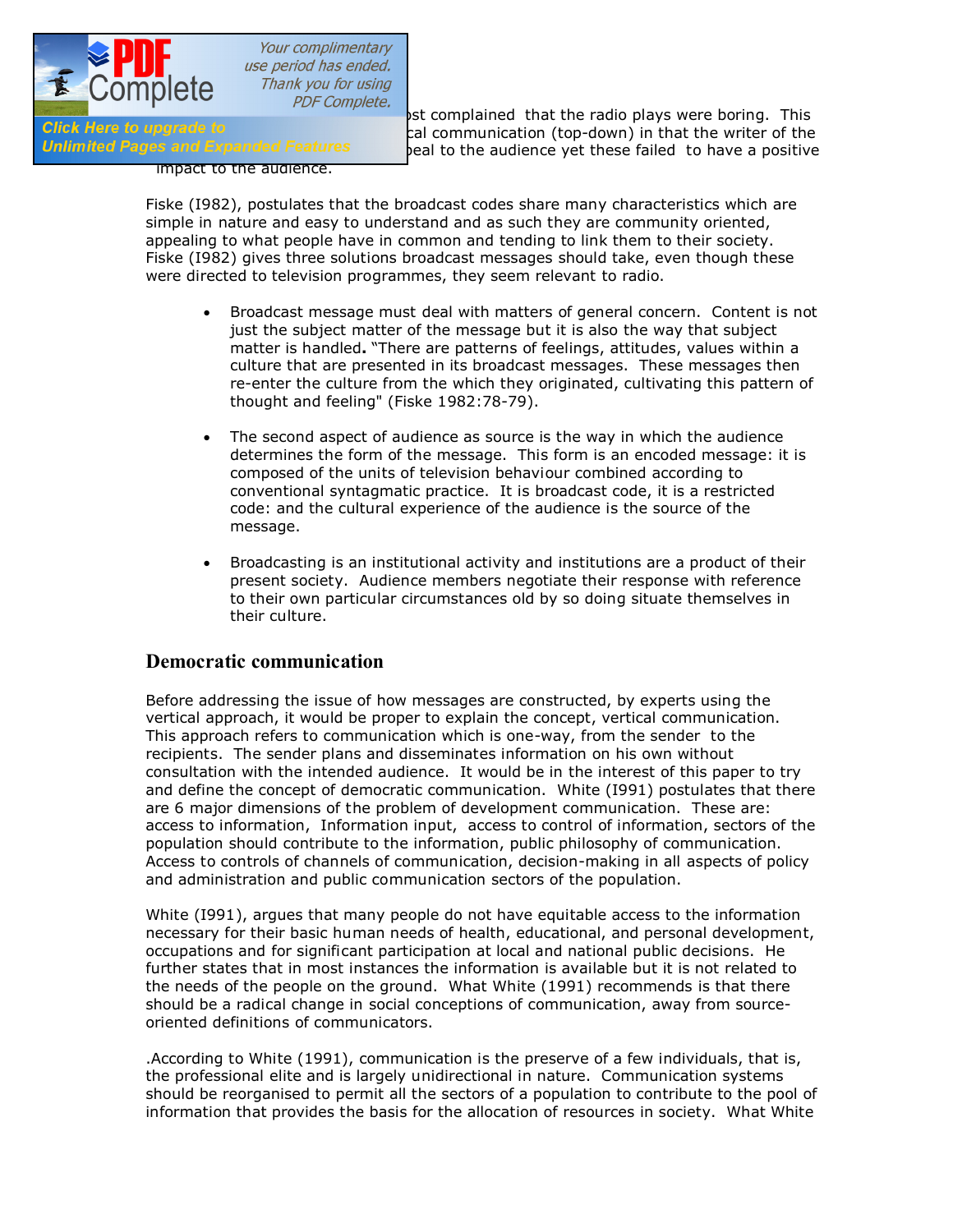

[\(I991\) is advocating for is that all s](http://www.pdfcomplete.com/cms/hppl/tabid/108/Default.aspx?r=q8b3uige22)ectors of the community should be given the chance Girck Here to upgrade to earning to the formational cultures that define their social values. In<br>Unlimited Pages and Expanded Features and the tools of production. Audiences should cess to the tools of production. Audiences should have

the opportunity to collectively criticise, analyze and participate in the communication process (Reyes 1981, White 1991).

A better alternative could be broad, consensual decision making and permanent coordinating councils representing all sectors of the population including minorities. Such representatives would be involved in questions of general policy, organisation and management of media decisions on programming orientation, and the evaluation of the programming as well as other aspects of performance.

White (I991 ) postulates that access and control is a social good and equal right of every individual and therefore, these qualities cannot be taken as merchandise or the privilege of an enlightened elite. The public also has a right to demand accountability in the use of the power of information. This can be done through representative decision making structures described above and representative property structures. Structures for control need to go beyond simple dichotomy of private commercial or state ownership. There should also be the development of new concepts of public law governing information and communication systems.

.According to White (I991), public philosophy of communication based on I 9th century liberal social ideas and libertarian principles is seen as increasingly inadequate. He therefore proposes a new philosophy of communication definition of communication. A new public philosophy is proposed based which provides a better understanding of information and communication in human and social development and which defines access to information channels and public participation (International Commission, Many Voices One World, 1980:1721-17 : White 1991: 144). Education for more responsible use of media and for more participation in public communication should become an integral part of basic education.

# **Community Involvement**

Freire in Sussman and Lent (1991) calls for a revolutionary humanist educational approach to development based on:

- a) faith in people's ability to learn, to change and liberate themselves from oppressive conditions of ignorance, poverty and exploitation;
- b) direct involvement of the oppressed with their own reality and its problem analysis of the constraints imposed on them by social structure and official ideology
- c) breaking down the cognitive differentiation between the educator and the those being educated inasmuch as they are students of one another;
- d) free and open dialogue;
- e) participation in liberating action; leading to a recreation of their social environment.

It is evident that in order for messages to make meaning, to the intended audience, consideration should be made to the effect that individual behaviour is bound by society. Tomaselli & Shepperson (I991) cite Vygostky (I986) to substantiate the argument that a language user can and predominantly does have proficiency in several discourses. Language users in turn, develop within the a practical normative community that constitutes the discourse(s) within which the user can become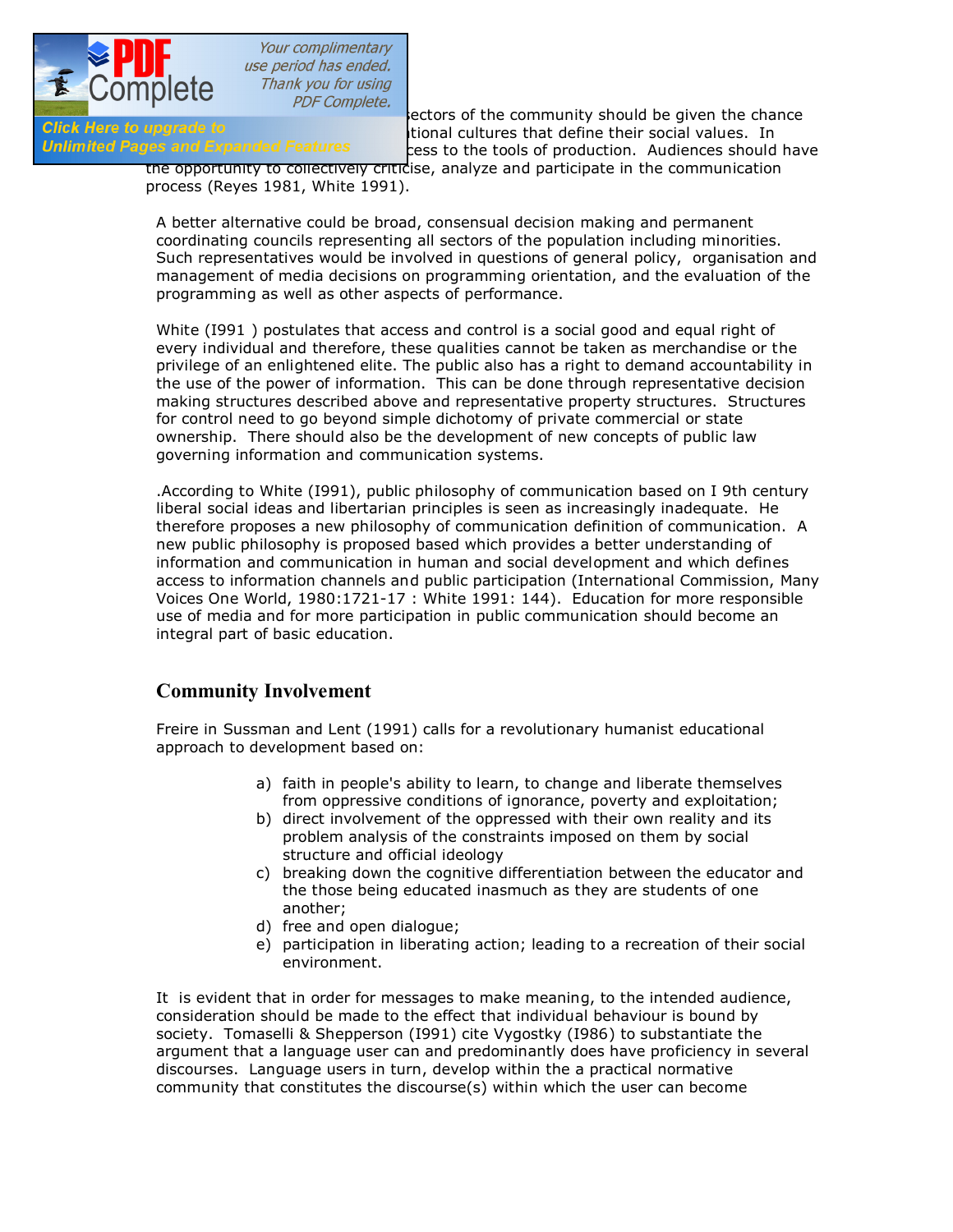

**proficiently to the subsetion of the complete.**<br>
mmunication is fundamentally interactive constituting<br>
vel of a community" (Tomaselli & Shepperson 1991). Gick Here to upgrade to discourse to discourse at a community" (Tomaselli & Shepperson 1991).<br>Unlimited Pages and Expanded Features

> Megwa (1994) postulates that communities as agents of the dominant culture, and as systems of exchange and influence, establish opportunities for people to act in specific ways. Emphasis therefore, for any intervention of HIV/AIDS infection should not target an individual per se but rather should consider an individual as part of the community which community plays a part in encouraging behavioral choices.

The community should have support for any such intervention initiatives. If however, there is no support from society, there is no way that people can be expected to change from high risk behaviours. At the moment, it seems like the fight against AIDS is likely to face an uphill task as Megwa (1994) postulates that community support is essential in trying to enhance behaviour change:

An informational campaign designed to stimulate behavioral change in the Swazi community should elicit the support of the Swazi communities and traditional institutions to act as change agents to achieve the desired outcomes (Megwa 1994:98).

Likewise, any efforts to curb the spread of HIV/AIDS should involve the community. The community should join hands in the fight, and together with health professionals will yield better results.

Having gone through the theoretical framework, in the next chapter, emphasis is on the interviews and the information that was gathered during the interviews. Also included is the methodology which was qualitative in nature.

# **CHAPTER 4 Methodology: Focus group discussions**

Below, I apply the focus group methodology which is more participatory in nature compared to the quantitative approach, making use of a questionnaire. Questionnaires, limit the answers of the interviewee:

A major contrast between the two approaches is that while the aim of the quantitative research is to analyze people's situations and behaviour from an outsider's objective perspective, the aim of the qualitative research is to understand those situations and behaviours from the insider's subjective perspective. The fundamental characteristic of qualitative research is that it seeks to understand the values, beliefs, actions, norms etcetera through the eyes of those who are being studied (Aube 1994:4).

Therefore, this approach was ideal especially since I wanted to solicit the views of various segments of the Swazi population in trying to assess the impact of radio information campaigns on HIV/AIDS. The discussion in focus groups, tends to stimulate others to contribute in the process:

Focus group responses are often more complete and less inhibited than those from individual interviews. One respondent's remarks tend to stimulate others to pursue lines of thinking that might not have been brought out an individual situation (Wimmer & Dominick 1991:146).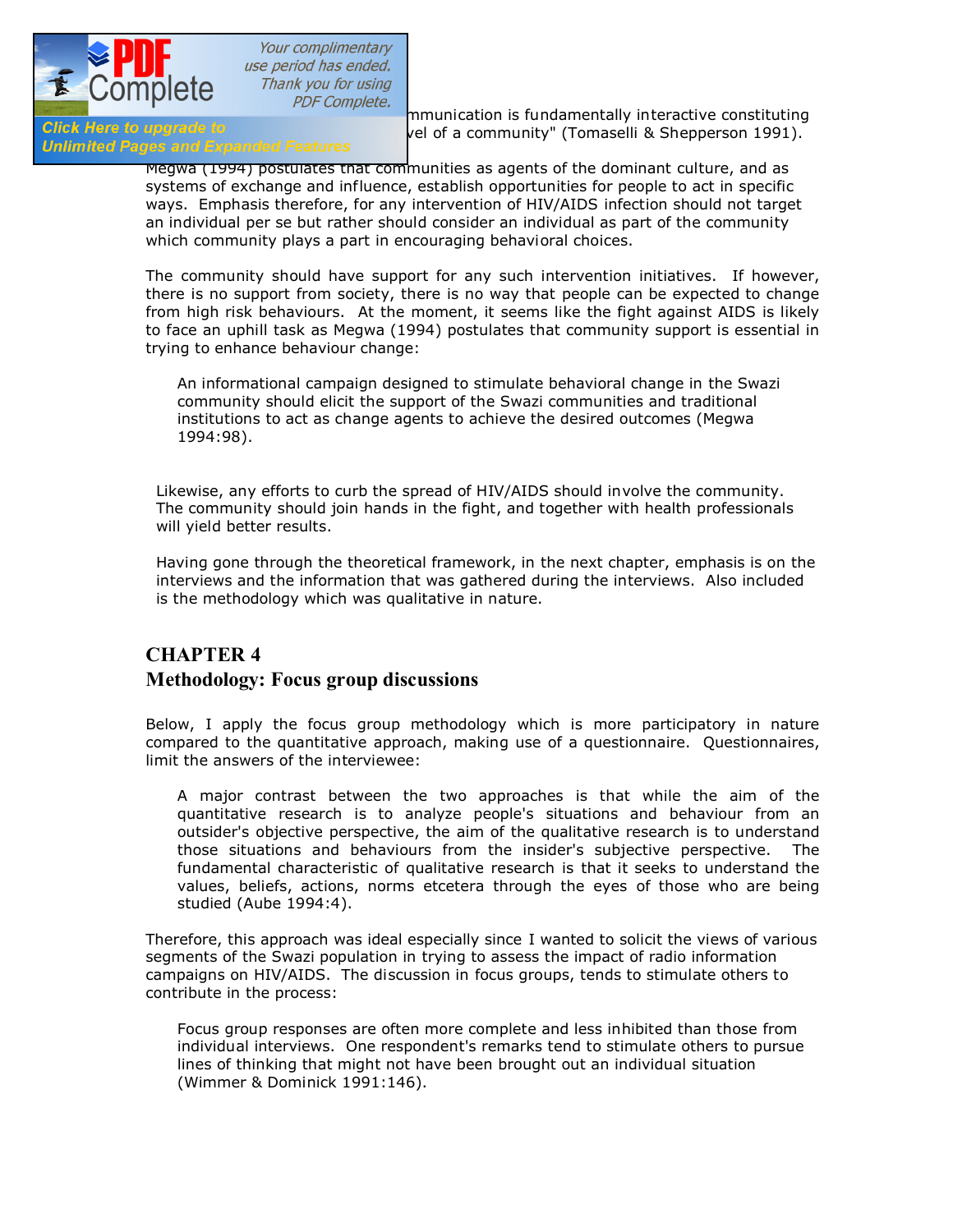

For the advantage in that interviewees are not viewed as social<br>Click Here to upgrade to enable to shave the way they do mainly because they live with Girck Here to upgrade to<br>**Unlimited Pages and Expanded Features** and acture the way they do mainly because they live with  $i$ iety. Krueger (I 994) postulates that the focus group

interview works because it taps into human tendencies, attitudes and relates to concepts, products and services. Programmes are developed in part by interacting with other people.

In the African setting, therefore, in which group norms and behaviours are still in existence, it is ideal to use this type of methodology. It has been argued that the Swazi are still tied to their traditional way of life, clan gatherings wedding negotiations, cleansing ceremonies, family disputes, the calling of the nation and the people's parliament are but a few examples of group method behaviours. In addition, the Swazi are non-confrontational and in an effort to please respondents often answer "yes" to survey questions (McLean 1990:2). Therefore, the use of surveys appear to be culturally inappropriate and can yield deceiving results. It was therefore, as a result of the above reasons, that I then settled for this methodological approach when undertaking this study.

## **Group selection**

When trying to select groups for interviews, one of the considerations to be made is that the group should be homogenous. Other factors taken to consideration in my study, included demographic factors such as sex, age bracket etcetera. The study consisted of 6 focus groups each with 10 interviewees. These groups were:

Umbutfo Swaziland Defence Force (USDF); High school students; The Youth Brigad; Female Prison inmates; Sexually transmitted disease infected Persons; Pregnant women; (Factory workers).

### **Prison inmates**

It proved impossible to interview female prison inmates basically because I was refused permission by the Commissioner of Prisons, Mnguni Simelane, for no apparent reason. In fact, one should point out that there is a belief by those in the higher echelons of the Prison service that prisons are immune from HIV/AIDS infection. To substantiate this accusation. former Commissioner of Prisons now commissioner of Police, Mr Edgar Hillary, refused to acknowledge that there were sexual encounters between inmates in prisons. He refused to grant members of the AIDS Task Force (ATF) permission to educate prison inmates on how best to protect themselves from contracting HIV. In short, they refused to accept there are homosexual practices in prisons among inmates. Phiri et al (I995), do lend weight to the above argument stating that, "...... The general lack of consensus on HIV/AIDS policies in Prisons throughout the world underscores the fact that in most countries prisoners are more vulnerable to HIV infection than the rest of the population" (Phiri et al. 1995).

The reason for choosing the female inmates stemmed from the conviction that there are such practices and to therefore, find out as to whether there is any knowledge of preventive measures that the prison inmates can undertake in curbing the spread of HIV/AIDS infection. Moreover, females are the ones most at risk of infection as such, if they are not sensitized about the dangers posed by the disease, especially through the radio, are likely to fall prey to infection. Considering the fact that most of those serving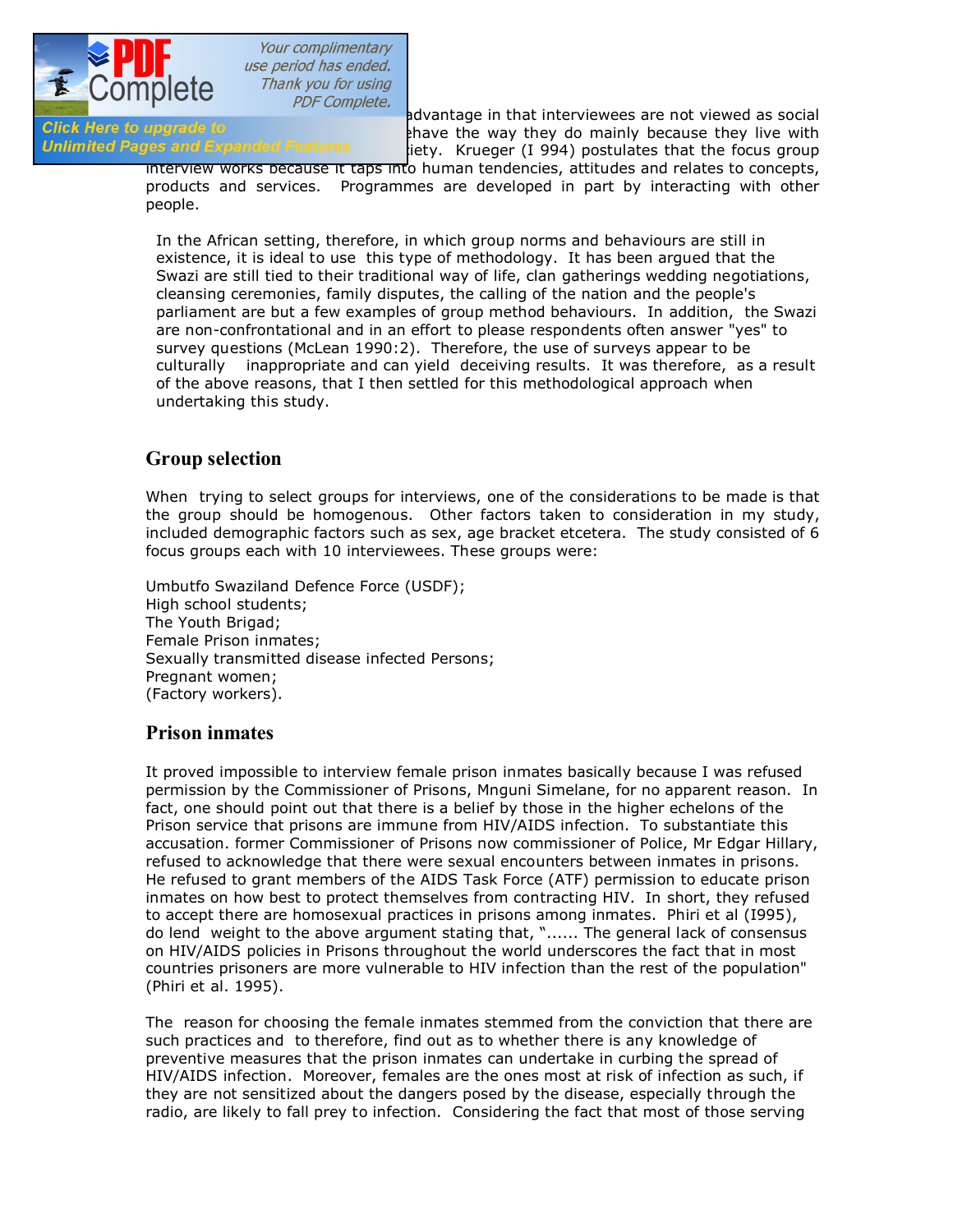

**their sentence are in the in most cases are in most cases from a lower socio-economic status.** Such a status is<br>Click Here to upgrade to **in the serving the serving the serving** the serving the GICK Here to upgrade to high read them aviours culminating to HIV infection after serving their<br>Unlimited Pages and Expanded Features high polynariland are from disadvantaged communities n Swaziland are from disadvantaged communities.

> Prisoners are no different from people who spend most of their time away from their loved ones and as such, they engage in practices such as homosexuality and drug. One other reason for choosing this group was that since they are allowed to listen to the radio at certain times a day, do such times correspond with the dissemination of information on AIDS. It should be noted that prisoners are not allowed to have their own radio sets but rather they listen to one set which is switched on at particular times as required by the law governing prisons.

# **STD infected persons**

STD infected persons were difficult to mobilize for purposes of this study. Such people are sensitive to their nature of infection. They do not want it known that they are infected with any STD. Swazis are sensitive people and if there is anything that affects their lives, they are less likely to divulge any information. As such, it was difficult to mobilize this group.

I therefore felt obliged to look for an alternative group to interview and these were factory workers. These are workers from Swazi Can, a factory that processes citrus fruits and pineapples in Swaziland. Since citrus fruits are seasonal, most of the workers are employed on a temporary basis during harvest time for citrus fruits. Swazi Can is about 30 kilometres from Manzini, the second largest city in Swaziland. There is a high incidence of STDs and most of those infected, according to a nurse at the factory clinic, are men. One other factor to note is that most of the seasonal workers are women from almost every part of the country.

The reason for selecting this group was basically because a person infected with venereal disease is highly likely to contract HIV. A counsellor on HIV/AlDs based at the Salvation Army church Mbabane, did state that most of the people they counsel on STD related infections when referred to test for the HI virus, are likely to turn HIV positive (Dvuba 1995).

Most of the people who are infected with an STD often do not go for treatment at a clinic but rather seek help from friends who usually prescribe their own medication which is usually, tablets called '500' or '250'. Without proper medication from a medical practitioner, such is unlikely to heal, yet the infected might assume that the 'treatment' s/he has undergone has been effective. This therefore is likely to spread the disease even further.

### **High school students**

Students at high school are likely have reached puberty stage. They emulate certain lifestyles which appeal to them. Some of these are from people they see in their neighbourhoods. Some are movie stars, music stars etcetera. When the AIDS epidemic was first reported on, in Swaziland, especially in the late 8os, most of the adult population said they would rather have affairs with school children whom they believed were AIDS free. These young kids were either referred to as 'Sweet sixteens' or 'l6 Vs'. BasicalIy, the main reason for choosing this group was to find out how the youth responded to media messages on HIV/AIDS.

### **Youth Brigade**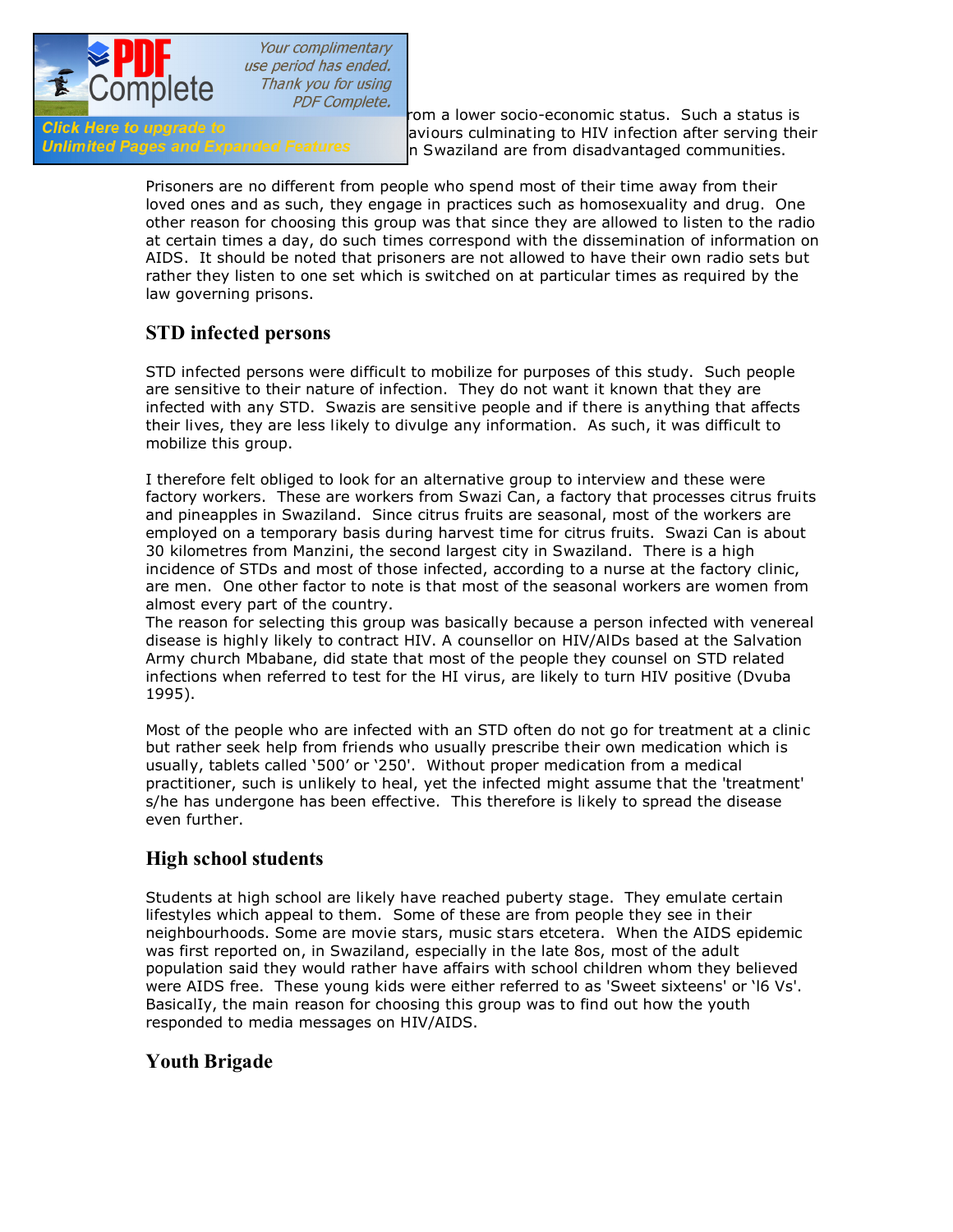

[The Youth Brigade shares more or l](http://www.pdfcomplete.com/cms/hppl/tabid/108/Default.aspx?r=q8b3uige22)ess similar demographic factors with high school Grick Here to upgrade to<br>Unlimited Pages and Expanded Features and the youth from various areas in the country ho have just completed high school education. Others

included in this group are young people who dropped out of school due to a number of factors such as poverty.

The advantage of working with this group was that due to the limited nature of this survey, some members of the group were from other parts of the country and as such would be in a position to articulate their views and would give me a picture of how they felt about the radio

information campaigns on HIV/AIDS and how these have impacted on them.

### **Pregnant women**

In many instances, their male partners are unfaithful to them. It often happens that when a woman falls pregnant or in the 7th month of pregnancy his partner does not have sex with her. During such times, some men establish relationships with other women to fulfil the desire for sex. To substantiate this argument, it is worth mentioning that men do start relationships even when their lovers are not pregnant therefore, nothing can stop them from initiating such affairs when their wives/lovers are pregnant. Though one should state that this is not true for all men, there are those who are faithful to their partners even at such times.

Pregnant women during pregnancy need to be taken good care of especially after being diagnosed HIV positive. Should a pregnant woman test HIV positive, the likelihood is that the mother will infect the unborn child with the virus. Dlamini (I995) states that the HIV positive mother" s biggest responsibility is to look after her health.

This means safer sex, to avoid re-infection, a balanced diet (which does not necessarily mean expensive meals but include a vitamin supplement that includes zinc and manganese), and getting treatment early for minor illnesses (Dlamini 1995:7).

Another factor for choosing this group was to find out how much they knew about the disease. That is what happens in the event they discover that they are HIV positive. Worldwide, 5-10% of all children who were diagnosed as HIV positive in 1993, are thought to have acquired the disease through mother to child infection (WHO 1994:1I).

### **Umbutfo Swaziland Defence Force (USDF)**

Members of this group, are for the better part of the year at their bases. Meaning that, most of the time they are away from their wives, for the married ones and lovers for those who are single. Army laws do not permit an individual to live with their families in the barracks. Members of the army are permitted to make regular visits to their loved ones when they are off or on leave. The set up is not arranged such that a USDF member is posted near his home area but this could happen by coincidence.

Such a set up puts members of this group at risk in that they are likely to have partners near their workplaces. This is evident by judging that interviewees from Phocweni Army Barracks were from different places. For instance, four were from relatively far away areas and the other five were from the areas that were from within the Manzini region where the barracks is located. Only one was from Mbabane (Nkoyoyo) which is about 55 kilometres away from Manzini.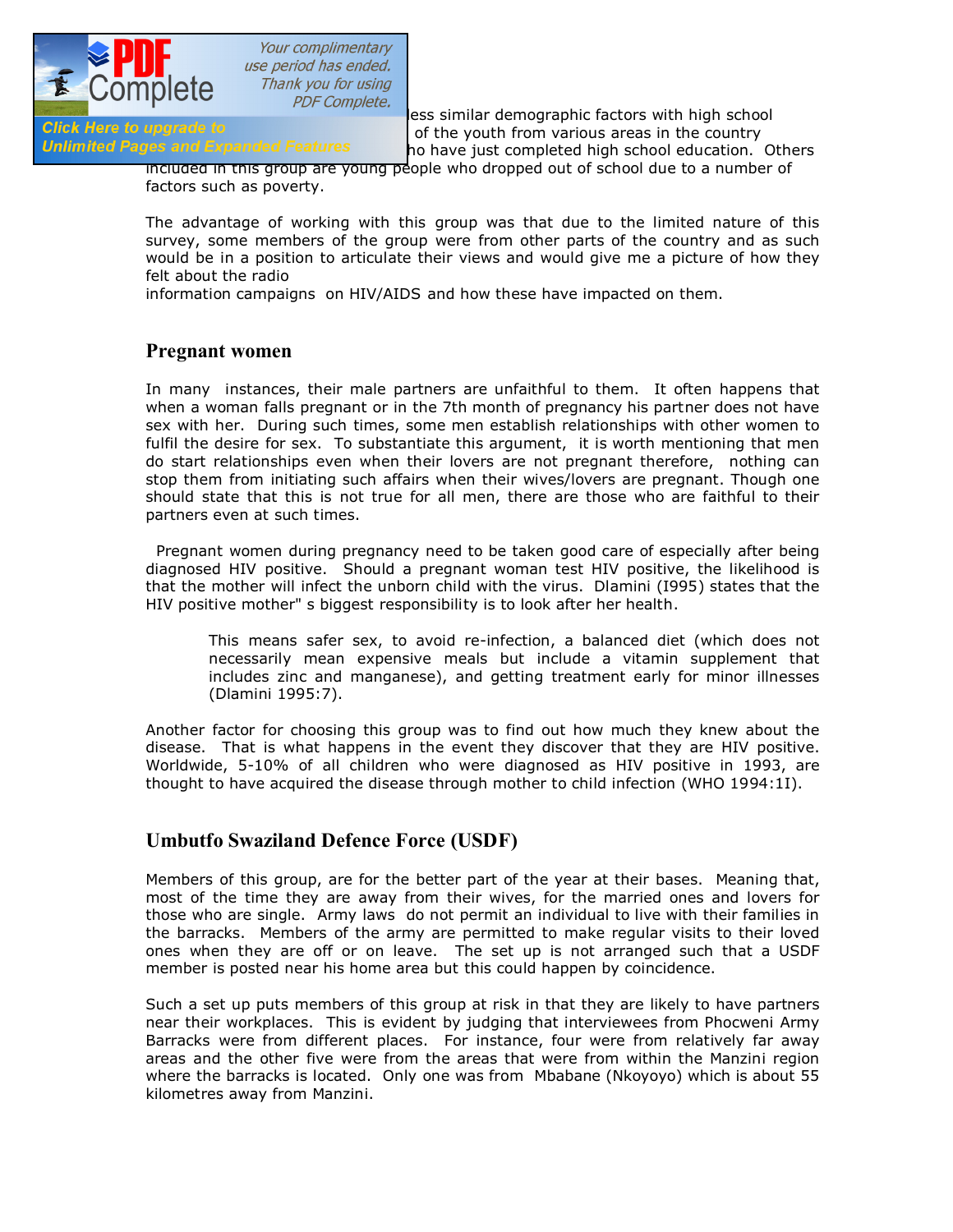

[Some members of this group do ind](http://www.pdfcomplete.com/cms/hppl/tabid/108/Default.aspx?r=q8b3uige22)ulge in alcohol and I have referred to alcohol in this Gick Here to upgrade to<br>Unlimited Pages and Expanded Features are their barracks or their barracks.

### **Formulating discussion questions:**

There were fourteen questions that I decided would be ideal in eliciting answers which would give a clearer picture on the impact of AIDS information campaigns on radio. The questions were straight to the point in that they were formulated to assess the effectiveness of the radio information campaigns. Moreover, the aim was to get to know more about what the risk groups wanted included in these messages and, more importantly, whether they were comfortable with the way they were presented, structured and the presenters of such spots.

To all the groups, the following questions were asked:

- 1) What do you understand about AIDS?
- 2) What don't you understand about AIDS?
- 3) What kind of people do you think are most likely to get AIDS?
- 4) What effect does AIDS have on the economy?
- 5) Where do you get news/information on HIV/AIDS?

6) Where and from whom would you prefer to hear messages on AIDS related matters?

7)Which messages appeal to you most and why?

8) What do you think is the most appropriate time for the dissemination of these messages? Why is that the most appropriate time?

- 9) After hearing these messages have you changed behaviour?
- 10) How long should an AIDS message take before being removed?
- 11) Are there any barrier to receptivity of these messages on AIDS?
- 42) Do you prefer listening to these messages on radio or on TV?
- 13) Do you think there is something lacking in these messages?

However, before the start of each interview, I should point out that there were seven radio spots that were played to each group. This was done in order to enable interviewees to know what messages we were in fact referring to in our interview. They listened attentively to the messages until the last massage was played. These information campaigns take the format of advertisements, ranging between 30 seconds and one minute.

### **Interview with high school students**

The first group that I set out to interview, were high school students. These were students from Manzini Central High School situated in the hub of Swaziland. Manzini is the focal point of all the towns in Swaziland. Manzini Central, accommodates members of both sexes. Participants in this group were chosen randomly by the deputy headmaster of the school after I had informed him to balance the numbers according to gender. There were, in fact, five female and five male students. There were two female and three male students from Form Five. In Form Four, there were two males and three females.

Before the interview, I had set out to arrange the room in which we were to conduct the interview, putting everything in order. The moderator introduced us to the students and explained our mission before the interview. This exercise was followed by an introduction on the part of the Interviewees. Soon thereafter, the interview commenced.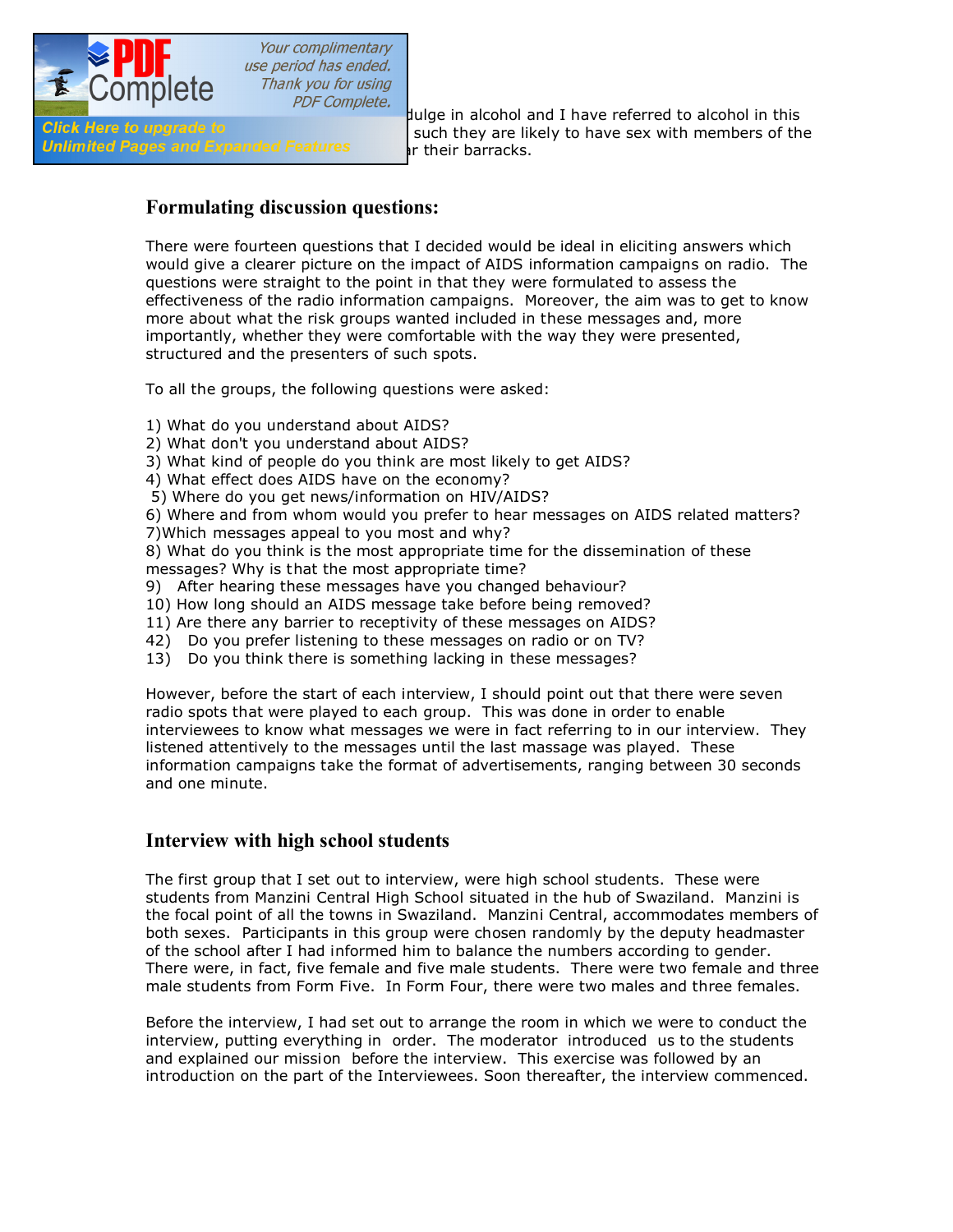

 $T$  is interesting in the sense the they were more than<br>Click Here to upgrade to sense they were more open and more relaxed. Girck Here to upgrade to articulate to articulate to and the in fact, they were more open and more relaxed.<br>Unlimited Pages and Expanded Features

- v During the interview, it was obvious that there was an awareness on HIV/AIDS. There seems to be no distinction from HIV and full blown AIDS. The fact that there was an answer to the effect that, "no one is immune from infection, the young and old," proves that there is an awareness on dangers posed by this disease and the fact that AIDS is a problem for all human kind.
- $\div$  On the question of the economy, mention was made to the effect that the economy will be greatly affected by AIDS since most of those infected/will be infected, are the young members of the community, especially the workforce.
- v A seropositive person, teachers and AIDS youth clubs were chosen by the group to be in the forefront in disseminating information on AIDS related diseases.
- $\cdot \cdot$  There was a strong criticism of AIDS messages in that they were said to be too funny and as such did not have a serious impact, "The only thing these messages do is to make us laugh,".

Worth noting is the fact that in other countries especially in the West, humour has been extensively used in HIV/AIDS information campaigns. Humorous campaigns on HIV/AIDS have been well received. This is in sharp contrast with the views of the high school respondents. It shows the effectiveness of the focus group methodology used for purposes of this research. Through the methodology one has an insight of what the students advocate for in HIV/AIDS messages.

 $\cdot$  Information campaigns on AIDS were said to be placing too much emphasis on the use of condoms andthere are no messages for young people still not sexually active.

"Messages do not promote abstinence. Promoting the use of condoms among the youth is in fact promoting promiscuity."

- $\cdot \cdot$  There was also a suggestion that the youth should be involved in the production of messages. Involvement, claws back to the participatory model of communication. What the students are saving is that communication should be democratised and not centralised as explained in Chapter 3.
- $\div$  Suggested times for disseminating AIDS information campaigns, were mornings and evenings before the news. There was also a feeling that these messages should be broadcast everyday, especially on weekends since most students spend most of their weekends at home.

 $\div$  However, no message was singled out as effective by this group. Instead they did mention that the messages were more problematic in that they were one-way. "The problem with these messages is that one cannot be in a position to ask questions in case there is a query, therefore, I would prefer interpersonal communication instead, since it is the one that I can be in a position to ask questions on something I do not understand about the disease".

- $\div$  Another suggestion made was that AIDS messages should at be aired for at least one month before removal or replacement.
- $\triangle$  Barrier to receptivity was studying in the evenings. During the day, they said they were at school and as such do not have access to the radio.
- v Both radio and television were said to be ideal for the dissemination of AIDS related messages. There was a general feeling that indeed TV was preferred to radio, but since most households do not have access to such a medium therefore, preference would be on radio because nearly all households do have access to one. The advantage was that TV used both audio and visual effects.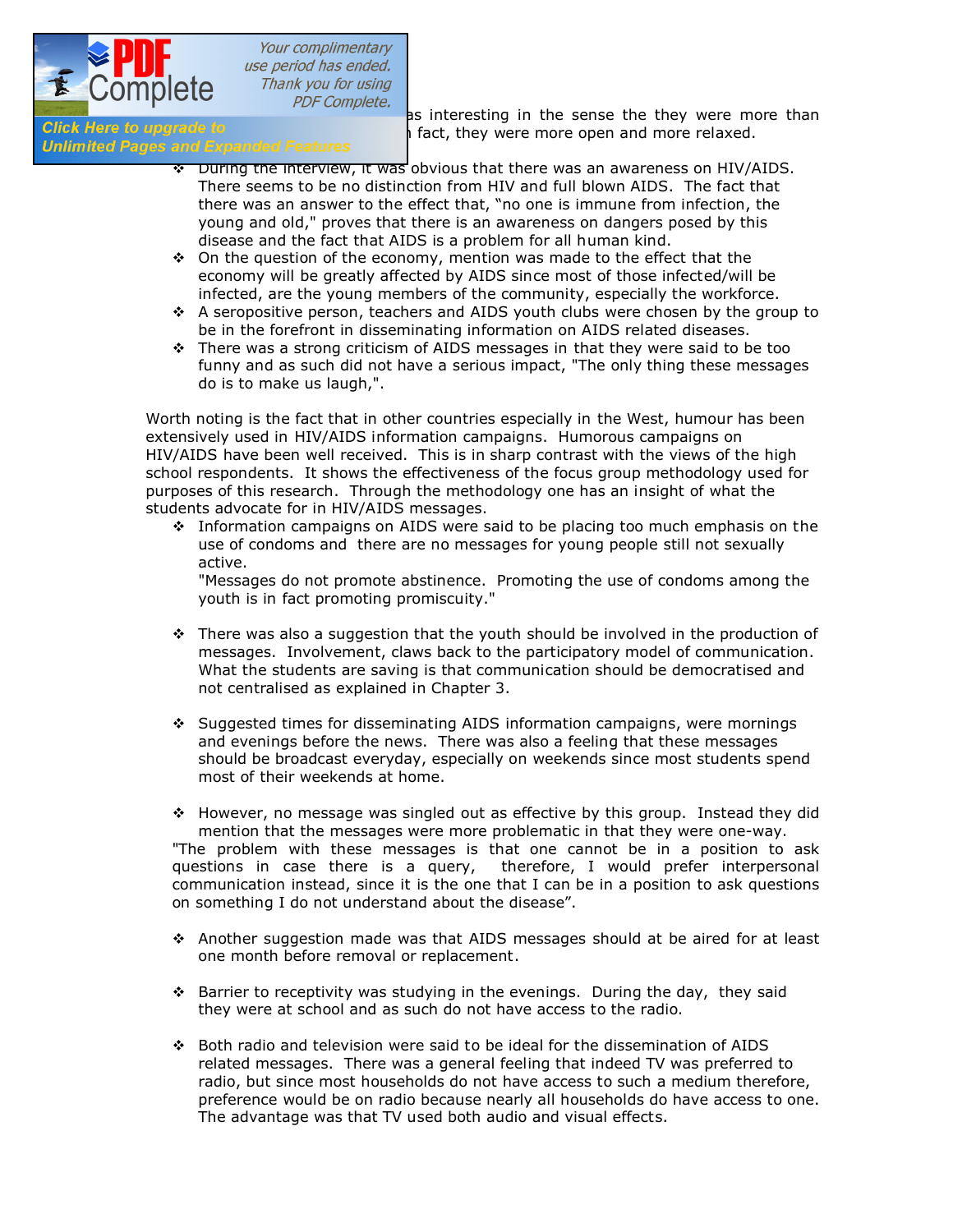

Your complimentary use period has ended. Thank you for using **PDF Complete.** 

Click Here to upgrade to<br>Unlimited Pages and Expanded Features since changed behaviour after bearing these since changed behaviour after hearing these

messages. Others did point out that they were not yet involved in any sexual engagements and as such these messages were not relevant to them.

### **Interview with USDF members.**

These were off-duty members of the army who had been granted permission to take part in this interview by the Army Commander, Brigadier Fonono Dvuba and Captain Mkhathwa. They had left one, Lieutenant Charles Dlamini, to arrange everything for me. The session was conducted in an office at Phocweni Army Barracks' clinic/hospital. Though I thought this group would not be that much cooperative, they were I believe disciplined, after Lieutenant Dlamini had told them to behave themselves. Up until the end of the interview, I did not encounter any problems.

This then made me conclude that indeed the Shannon and Weaver model was most effective in the form of one-way communication when soldiers have to carry out the orders. They are trained in fact to toe the line without any 'IFs' and 'BUTs'. Tomaselli and Shapperson (I991) do make mention of the fact that the model came to life during World War II and in fact was used by these scholars to draw conclusions that indeed communication was a one-way process in the army set up.

After having introduced one another and getting to know them and them, getting to know us (moderator and myself), we then set out to ask the questions. This group did know that there was a beast called AIDS but, I was not convinced that they were well versed about the disease. One could tell that they were blank by the look on their faces. There was little they knew pertaining to infection and prevention of infection. What made me reach that conclusion stemmed from the fact that there were more questions they asked pertaining to this disease.

◆ On what they understood about AIDS, this group did state that AIDS was transmitted heterosexually and that there were other forms of infection such as contaminated needles, or razor blades used on different people. This could happen if one of those using the razor or needle is infected with the virus. Mention was made to the effect that most of the information they heard about AIDS was through the media, friends and a nurse who had once visited the barracks and informed them about this disease. Questions asked included the following:

"Can one get AIDS by attending to an injured HIV positive person?" "Why don't mosquitos transmit AIDS?" "What does AIDS stand for?"

- $\clubsuit$  However, the group did state that people at risk of infection are those who do not practise safe sex. For instance, those who do not use condoms.
- v On the economic repercussions of AIDS, the interviewees said that AIDS was going to greatly affect the economy, especially the workforce. There was another view though which stated that the country will benefit tremendously in that:
- $\triangle$  At the present moment, there are calls for the legalizing abortion since the birth rate is high. Therefore, AIDS will reduce the population, thus people will get employment in the process and thus those in search for work will be greatly reduced."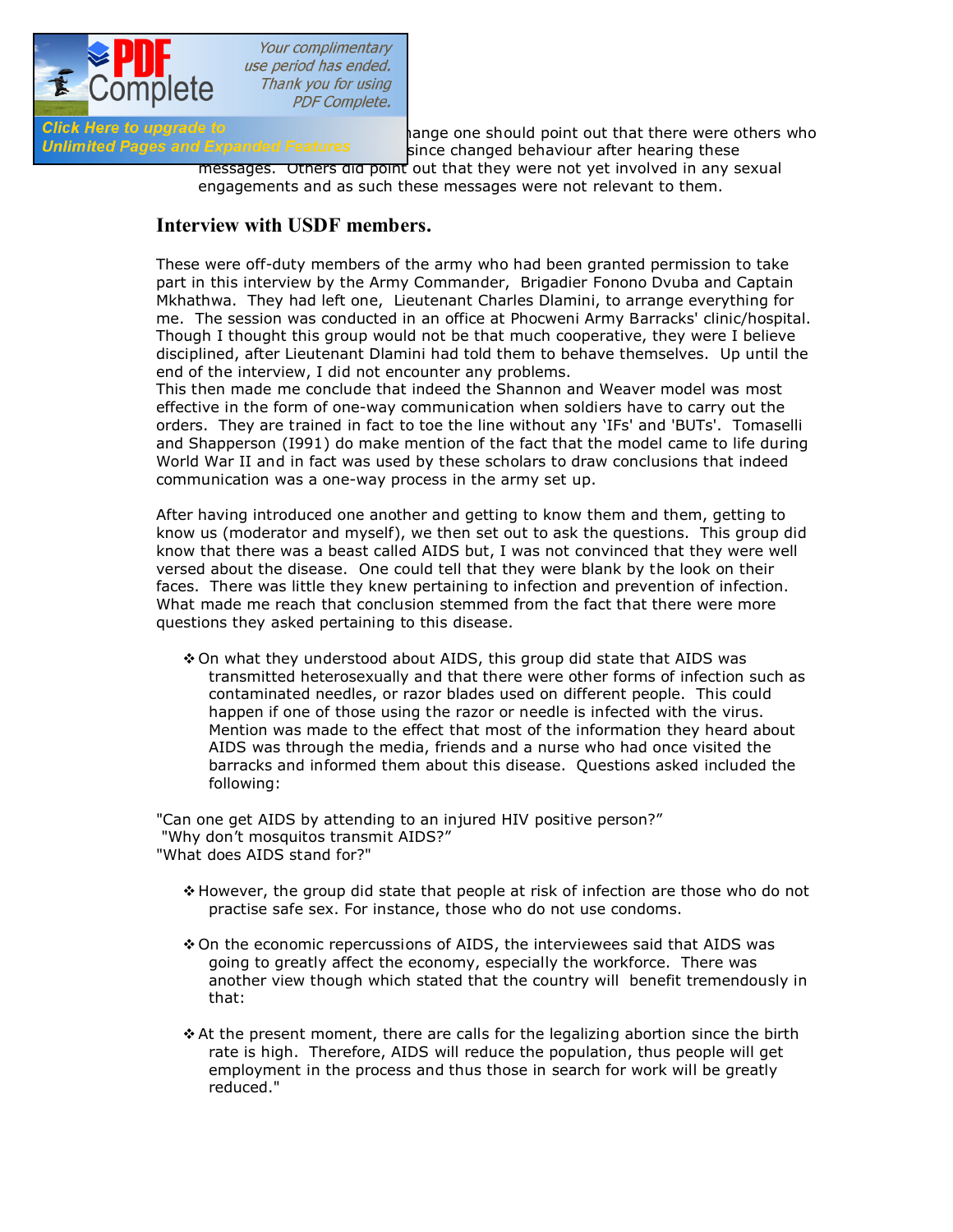

v COTTIPICTO  $PDF\text{ Complete.}$ <br>Glick Here to upgrade to exique a result of these messages, they did state that GIICK Here to upgrade to<br>**Unlimited Pages and Expanded Features** a condome they are discouraged by the fact to use condoms. They are discouraged by the fact

that by the time they ejaculate, the condom would be in the process of coming off. This made them more reluctant to use a condom because they were better off without it.

"The problem with these condoms is that they are of the same size such that by the time one is through with the act, the condom is already half-way off".

- \* The group said radio personality, Percy Simelane was the right person to present HIV/AIDS messages and that somebody in authority such as the Minister of Health should time and again talk about the disease.
- $\clubsuit$  The spots used at the moment were said to be okay but these messages should also cater for traditional healers. That is, messages that cater for this group should also be made available. Mention was also made to the effect that the messages should not only relate to issues of to condom use but should also cater for others who do not use such devices.
- $\div$  Time selected for airing these messages was the evenings just before the news and after the 7.15prn radio drama series. A point was raised that ordinary citizens should also be part of the production of these messages.

"We should also be given a chance to write on these messages so that there could be a lot of them". What members of the army are advocating for is participation in the formulation of these messages. Through participation, they shall have the power to decide on the language they want used in these rnessages. Participation draws us to the semiotic approach. Whereby people shall be responsible for encoding meanings that they will easily identify with.

- $\div$  Television and radio, were said to be ideal for delivering messages related to AIDS. However, a complaint was registered that TV does not carry much news on AIDS yet they want to see more of these spots on television.
- v Barriers to receptivity included spending most of the time at work, either during the day or at night.

### **Interview with pregnant women**

This is one group that one really encountered problems with. These respondents were at King Sobhuza II Clinic in Manzini. Most of them were teenagers who had fallen pregnant, and as a result, they were ashamed of themselves and subdued when answering questions.

This interview session was conducted in an office at the health centre. The office was granted to us by Sister Simelane who is in charge of the centre. On the day of the interview, ten pregnant women were recruited among the clinic attendants. The purpose of the interviews was mentioned to them and they also were given the opportunity to introduce themselves in the process. This they did and then the interview commenced. The seven radio spots were played to them and in the process of the play back, they were also smiling which expression proved that they had heard of the messages before.

 $\div$  Even though they were regular attendants of the clinic, they were not well versed with some issues pertaining to the disease, in that the only thing they said was that AIDS kills and it was not curable. One of interviewees did mention that transmission was as a result of sexual activity. Issues such as preventive measures were not mentioned, neither were precautions one can take to avoid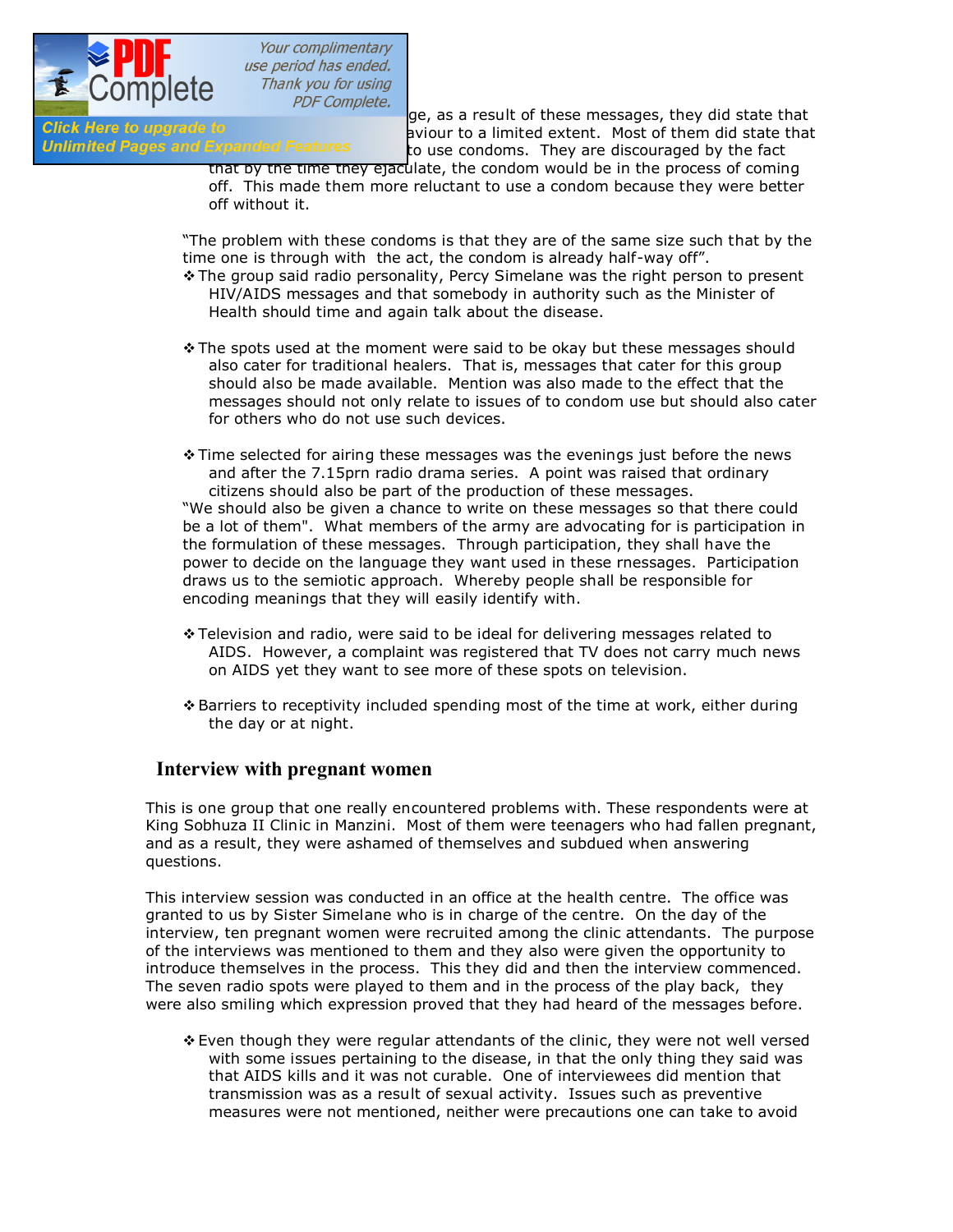

**inferrelly consider the UCTTIPICTC**<br>Click Here to upgrade to **Exercise** by were pregnant, they did not say that infection can

# Click Here to upgrade to<br>Unlimited Pages and Expanded Features [11] .

- \* Sources of information mentioned were the Family Life Association of Swaziland (FLAS), Radio, The AIDS Support Centre (TASC), newspapers, clinics and posters.
- \* There is a woman who is very much involved in the production of Radio drama series at SBS who in one of the messages is referred to as **Mgobodzi's** mother, whom the interviewees preferred to be included in these messages. The most appealing message to them was **Qagela Ngiphetseni,** mainly because of its emphasis on condom use. **Mgobodzi** (message) was also preferred in that it gave assurance that AIDS cannot be contracted through casual contact.
- v Behaviour change was not easy to come by since most of them expressed difficulty in understanding the messages. They did state that the messages were humorous in nature and instead of changing their lives they made them laugh.
- v Lacking in these messages was that they were not directed to men who were partly responsible for the high incidence of HIV infection.

"Men are more promiscuous and these messages should be directed to them".

They said messages should be directed at the male gender so that men could alter their behaviour.

- v This group preferred that messages on AIDS should be aired in the evenings especially after the drama series, after the news.
- \* They preferred messages to run for a week before being replaced.
- $\triangle$  There were no problems to receptivity. This could be attributed to the fact that most of them were unemployed, therefore, most of their time was spent at home and as such listen to the radio.

◆ On the question of preference of radio or TV, one did state that,

"Most of us do not have television sets at home and therefore, radio is okay".

However, the general feeling was that though there was no access to television, television was better than radio in that:

"One is in a better position to see a person infected with the disease, yet with radio, such is not possible."

### **Interview with Youth Brigade**

This is one group that showed interest in the interview. The Youth Brigade is one group that operates more or less like Lord Baden Powell's Boy Scouts. This is an organisation that started as a boys troop, but later opened up to allow girls to join. The Youth Brigade's members are mainly in the Manzini and Shiselweni regions. It caters for the unemployed youth and those who are still at school. The interview with this group was made possible by its leader, Reverend John du Pont. They were recruited while camping at Fairview in Manzini where they had attended a camping session.

v This group was well conversant about HlV/AIDS infection. This is evident in that the only method of infection that was not mentioned was the mother-to-child.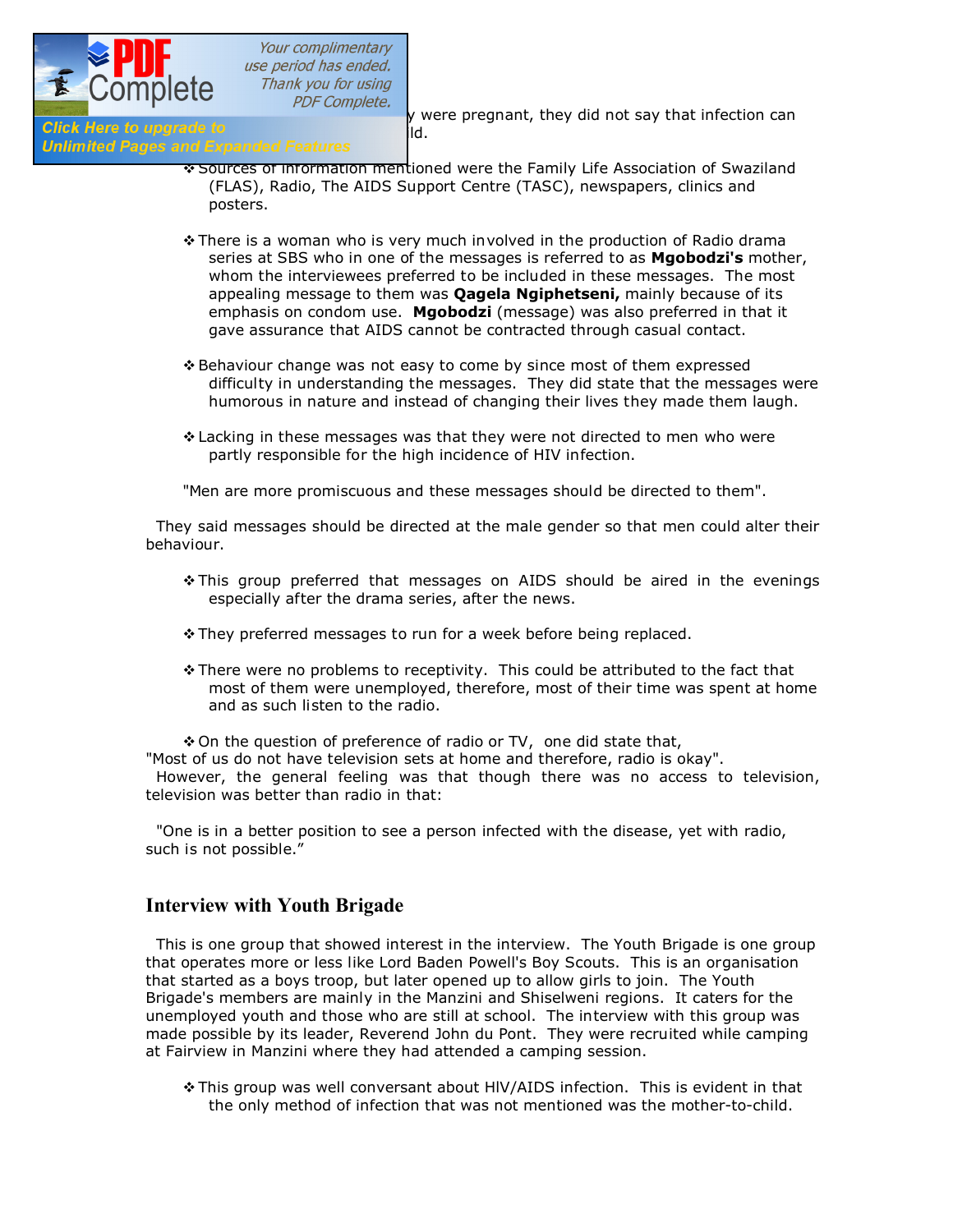

Methods of preventions of the prevention of the prevention were also discussed and there is still no cure for<br>Click Here to upgrade to

### **Unlimited Pages and Expanded Features**

- The economy was indeed going to be affected in the process and that the disease had an impact on the youth.
- \* This group wanted the youth to be involved in the dissemination of AIDS information campaigns and said elderly people should play an advisory role in the production of these messages. Mention was also made to the effect that people who know more about the disease should also be involved in the dissemination of any such information especially those who are already infected with the virus.

#### \* Messages were said to be too funny

"Instead of taking the advice, these messages provide, we make fun of the whole thing and as such do not benefit anything. The messages should be dignified in nature so that they could be accepted by their intended audience. **Mgobodzi** was the message that they appreciated most in that it taught individuals not to shun those already infected, they said.

- $\div$  On behaviour change, they did state that the messages have changed behaviour. The behaviour change was that of using a condom during intercourse especially the males.
- $\div$  However, there was a feeling that there was something lacking in these messages that needed to be included. For instance. they felt that the messages put more emphasis on the prevention of HIV infection and not on how seropositive individuals should behave themselves in society.

"These messages do not say as to how these people who are HIV positive should be cared for in society so that we can make them feel at home."

There was also the view that girls are promiscuous, and as such, focus should be on messages designed for them.

Interpersonal communication was thought to be the most effective among this group as a means of emphasis especially in schools.

- \* Recommended times for the dissemination of these messages, were between 6-7 pm in that during that time, they prepare for supper and that is the only time they listen to the radio much. The lunch hour was also recommended (1-2 pm).
- v Barriers to receptivity included herding cattle, studying and attending training sessions in the evenings for those who play soccer.
- \* Both TV and radio were preferred for these messages but as in the other groups the issue of television not readily available was also raised.
- $\triangle$  A point of concern raised was that most people do not understand the dangers and threats posed by AIDS especially in the rural areas therefore it would be proper to visit rural areas and clinics educating people so that they might get first had information.

### **Interview with factory workers**

The interview with this group was held at the Swazi Can Clinic in Malkerns, about thirty kilometres from Manzini. The workers were selected from various departments in the factory. Like in all the other groups, the purpose of the visit was discussed and introductions were made. As soon as they were informed of the aim and purpose of the interview, they began to talk about the disease and its dancers in society. However, they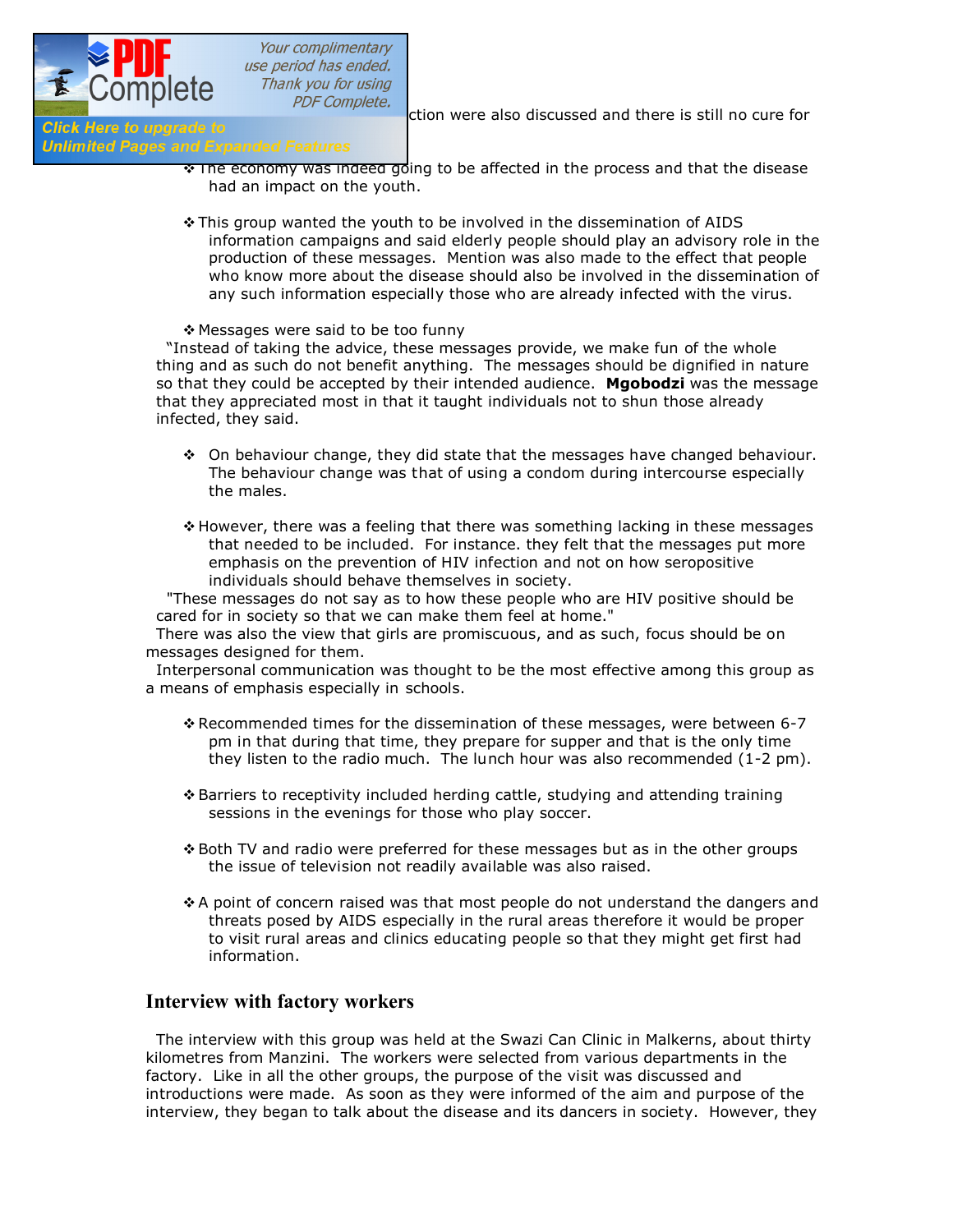

were to that the spots. After playing<br>Click Here to upgrade to the start after they had listened to the spots. After playing

# **CIICK Here to upgrade to spots formulations for the set of them**<br>**Unlimited Pages and Expanded Features**

- $\cdot$  There was a knowledge and awareness of HIV/AIDS. They were well conversant on issues of transmission and the fact that heterosexual transmission was the main factor behind the spread of this disease. However, mention was not made to mother-to-child infection.
- $\cdot$  Knowledge however, seemed to be lacking on the issue of whether transmission is possible through casual contact, kissing, using the same toilet sit etcetera.
- $\cdot \cdot$  The age range between 15-35 was said to be the group at high risk. Men and women blamed one another for the high incidence of HIV transmission.
- $\div$  AIDS was also said to be one way through which the country will benefit in that presently there is a call for birth control in the country, therefore, AIDS will reduce the population thus bolstering the economy.
- \* Radio personality, Percy Simelane was again chosen as the person who should transmit these messages. There was also the belief that a person who has expertise in this field should disseminate these messages. "We want someone who knows more about AIDS because newspapers are not likely to answer questions which we might have about the disease."

Elderly people like granny's should be involved in the production of these messages.

- $\cdot \cdot$  The radio was again quoted as being the source of information on HIV/AIDS.
- v Messages appealing to this group were that of **Mgobodzi** because of its assurance that a person infected with AIDS should not be isolated from society.
- $\div$  On the issue of behaviour change, there was a problem, in that the messages were said to be contradictory. "Reports on one day state that infection rate is 50% the next time it is reflected as 15%, this then creates the impression that such information is to instil fear, therefore, change is highly unlikely."
- $\cdot \cdot$  There were problems when a partner in a couple raised the issue of using the sheath when having sex in that it raises suspicion on the part of the other partner as to whether his/her mate is faithful or not. In fact, conflicts arise when the issue of condom use is raised.
- $\cdot \cdot$  The issue of the messages having too much humour was raised during the interview. ' There was a point raised that foreign people infected with the virus or dying of AIDS from other countries are not what they want to see but rather. locals. This, according to them. is interpreted as meaning that AIDS is a foreign disease and affects only foreigners.

Surprisingly however, when the issue of a seropositive Swazi male who is conscientising the public about AIDS was raised, they simply dismissed him, saying he is after money and nothing else.

- $\div$  Again, the time suggested for the presentation of these messages was after the 7.00 pm news and during the live soccer commentaries. Most people are said to listen to the radio during that time.
- $\div$  A barrier to receptivity was that during the day they were at work and as such they were in no position to listen to the radio.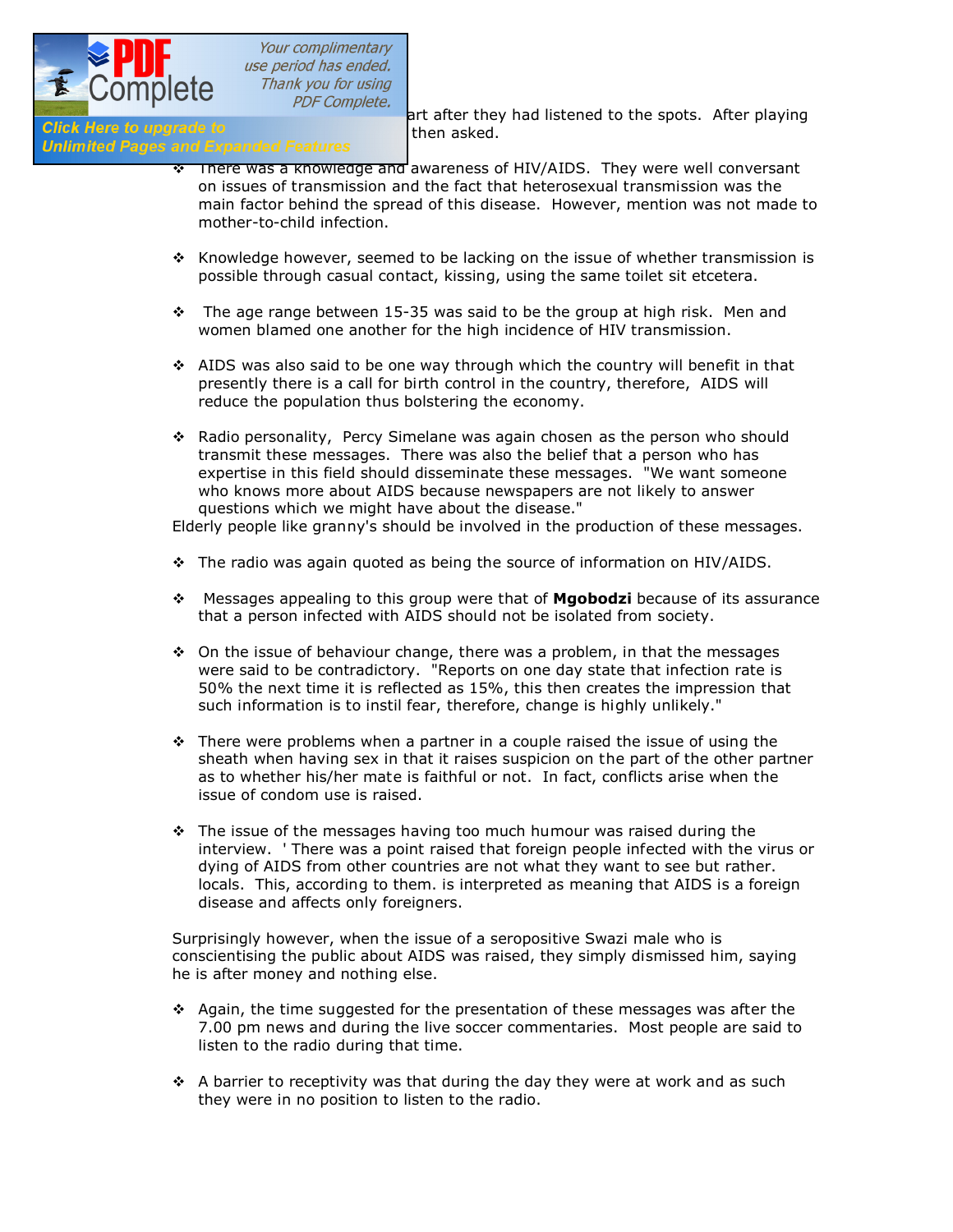

be easier.

**v** COTTIPICTC  $PDF Complete.$ <br>
were said to be effective. Therefore, they should all munication should be used when introducing a Girck Here to upgrade to early reader to the munication should be used when introducing a continuing a continuing a continuing a continuing a continuing a continuing a continuing a continuing a continuing would be there an arties would be there and its (condom) adoption would

> $\cdot$  There was a general feeling that AIDS talk is concentrated in and around Manzini and Mbabane, there is little that is done in rural areas. "That is why, people in the rural areas think that AIDS has always been there and it was known as **Ligola.**

The above discussions therefore give an insight about the position of the AIDS information campaigns in Swaziland. That is to say, how the general population views the messages. In the final chapter therefore, I try to give my conclusions into the whole issue of the AIDS information campaigns and how they can be improved from what they are at present. If there is to be a move towards behaviour change as a result of these messages, then there is need to change strategy and find a way more ideal for these messages.

# **CHAPTER 5 Discussion and researcher's conclusion**

The fight against HIV/AIDS infections in Swaziland, using the radio has undoubtedly created an awareness on this scourge to human kind this century. Most people, in Swaziland, are now aware that the epidemic is indeed a reality and that unless urgent steps are taken, a great majority of the nation will perish as a result. Indeed those to suffer most are within the 15-49 years age range. Most of these are the core to the survival of the Swazi economy.

A report by the External Review of the Swaziland National AIDS Programme released in July, 1995 states that the IEC, was the most frequent example given by respondents as an area of great achievement by SNAP. Among the specific achievements, mentioned, were a high level of general awareness of HIV/AIDS education materials and messages like posters, newsletters, radio programmes, plays etcetera.

However, I beg to differ from the External Review report in that though information has been disseminated to the general public, there are still a lot of people who have questions about the disease. This is mainly because the information that has been disseminated has provoked questions which have been left unanswered to many people. Therefore, there is need to sensitize people further so that they could be well versed with the disease. Some of the interviewees during the sessions still do not know whether one can get infected using the same toilet with an HIV infected person. This therefore, creates a problem in that there is a likelihood that such ignorant people might have a negative attitude about people who are seropositive and those dying of AIDS in the various societies. Moreover, if there could be a person who has access to radio and meets people at work everyday in her workplace, school and in other social settings then how much more with an individual who is in the rural areas where such contacts won't be there in comparisons?

Secondly, I differ in that the people interviewed by the external review Committee were professionals who only addressed the issue of dissemination of the information. What is of uppermost importance is that how much impact did these messages have on the audience. Though, efforts of the IEC should be commended on their part in disseminating information on HIV/AIDS, the IEC should have looked beyond that scope and addressed the issue of impact on the part of these messages.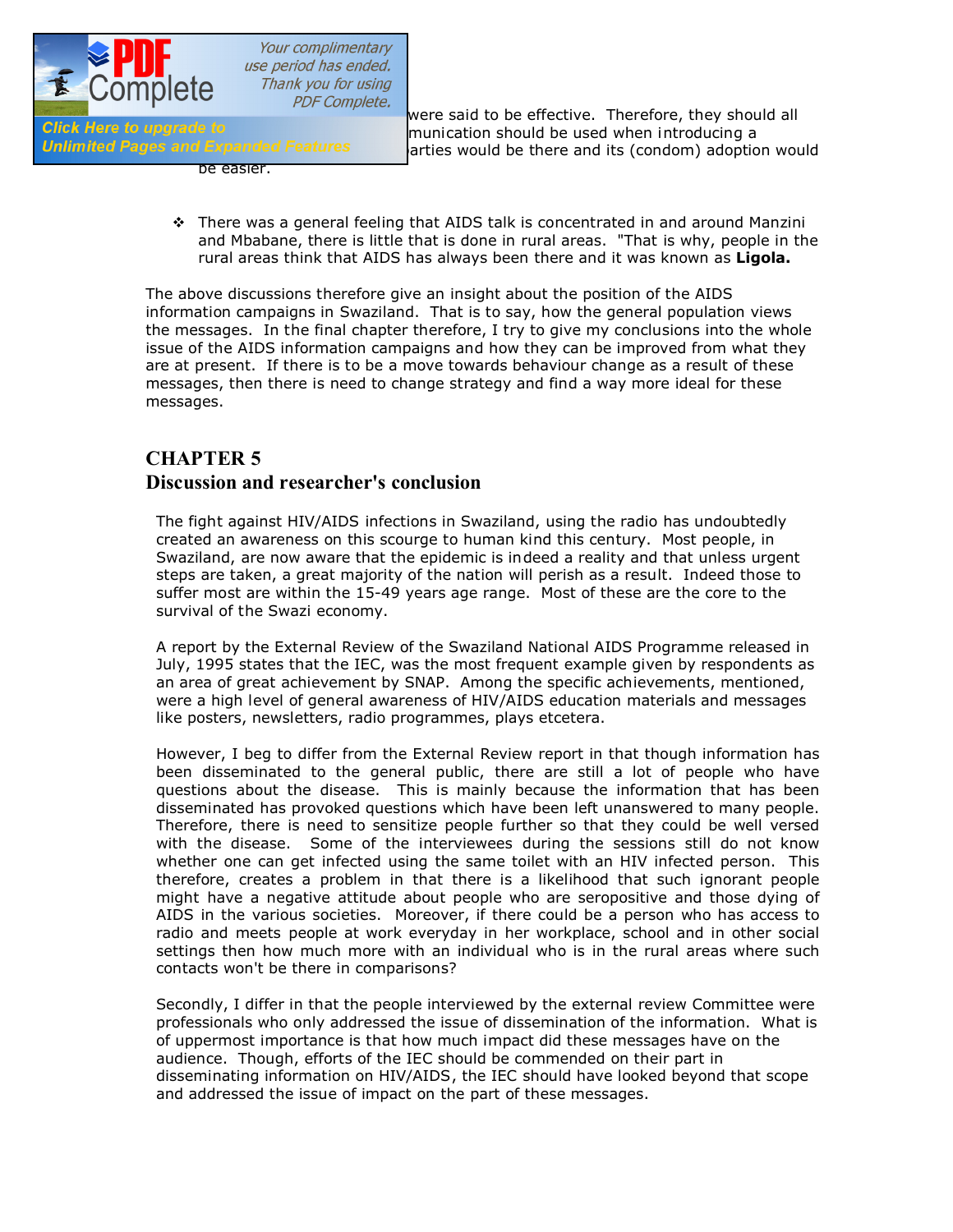

 $\frac{1}{\frac{1}{\sqrt{1-\frac{1}{\sqrt{1-\frac{1}{\sqrt{1-\frac{1}{\sqrt{1-\frac{1}{\sqrt{1-\frac{1}{\sqrt{1-\frac{1}{\sqrt{1-\frac{1}{\sqrt{1-\frac{1}{\sqrt{1-\frac{1}{\sqrt{1-\frac{1}{\sqrt{1-\frac{1}{\sqrt{1-\frac{1}{\sqrt{1-\frac{1}{\sqrt{1-\frac{1}{\sqrt{1-\frac{1}{\sqrt{1-\frac{1}{\sqrt{1-\frac{1}{\sqrt{1-\frac{1}{\sqrt{1-\frac{1}{\sqrt{1-\frac{1}{\sqrt{1-\frac{1}{\sqrt{1-\frac{1}{\sqrt{1-\frac{1}{\sqrt{$ Girck Here to upgrade to example and the setter for the society. Any form of education on radio should cater for<br>Unlimited Pages and Expanded Features and its tastes the media have done discourse and its tastes. The media have done

enough in conscientizing the population about HfV/A1DS. However, even though the media has played a part in creating an awareness, damage has already been done. There were a lot of issues that were raised in these interviews which prove beyond reasonable doubt that the dissemination of information has been misconceived by the audience. For instance, there has been confusion between HIV/AIDS. To most people, there is no distinction between the two. There is still a need to educate people on matters relating to HIV\AIDS.

Awareness should not be confused with knowledge. It was evident that those who seemed knowledgeable about the disease were those who had at least acquired information from AIDS clubs or workshops on HIV/AIDS. These were conversant about the disease and the implications of infection especially students who confessed to being members of Anti-AIDS Clubs in their schools and those who had attended workshops on HIV/AIDS.

The coverage of HIV/AIDS cases in the media has indeed done some damage to the population especially people dying of AIDS. People have drawn conclusions that those infected with HIV or dying of AIDS, can only be identified as thin. This is the "symptom" identified with this disease. If an individual physically was fat and all of a sudden, because of other factors loses weight, conclusions will be drawn that he has AIDS. Anybody who loses weight is linked to the disease. This has had an impact more so because most of the first AIDS cases were screened on television and shown on newspapers, had lost weight, and this led to wrong conclusions by the populace.

Therefore, when health professionals realised that there was a misconception about the disease, they turned to introducing an HIV, positive person who was normal like any other. 'There seemed to be little effect or no impact at all. This is what, I believe, led to the Swazi Can interviewees ridicule Honey Dlamini by saying that he is after money. Dlamini is the first seropositive individual in Swaziland to come out and announce that he is HIV positive. He is now educating people about the effects of HIV/AIDS. This shows that already damage has been done. Therefore, education should also focus on changing people's misconceptions about the disease. A person like Dlamini will, however, be effective in disseminating information to the youth and women. These are groups that are likely to take advice from such a person.

Moreover, there is a general belief among the great majority of the population, that the dissemination of information on HIV\AIDS is a move to encourage the use of condoms in order to prevent a population explosion. This they feel, is propaganda by the health professionals in trying to restrict them from having children as they so wish. Most people believe that AIDS is not a reality but rather a ploy by the health professionals to curb population growth. A large family in Africa is associated with wealth, honour and prestige. Hence a child is regarded as a good investment (Pratt 1986: Megwa 1994:101). This arises from the fact that there has been a far cry that the birth-rate has reached an alarming rate such that Swazis should take it upon themselves to reduce it. One such person who has expressed concern is the United States Ambassador to Swaziland, Dr John Sprott (July 1995). Others include ministers and officials from the various NGOs. It would prove difficult to change people's behaviour as a result.

However, there are some individuals who have come out strongly against the use of devices such as the condom. For instance, the role model of Swazi culture, Mr Jim Gama, in his radio programme, **Khalamdumbadumbane.** Mr Gama has voiced his dissatisfaction about the call to use condoms ever since the campaign for condom use was initiated. His argument is that nowhere the Bible does it state that people should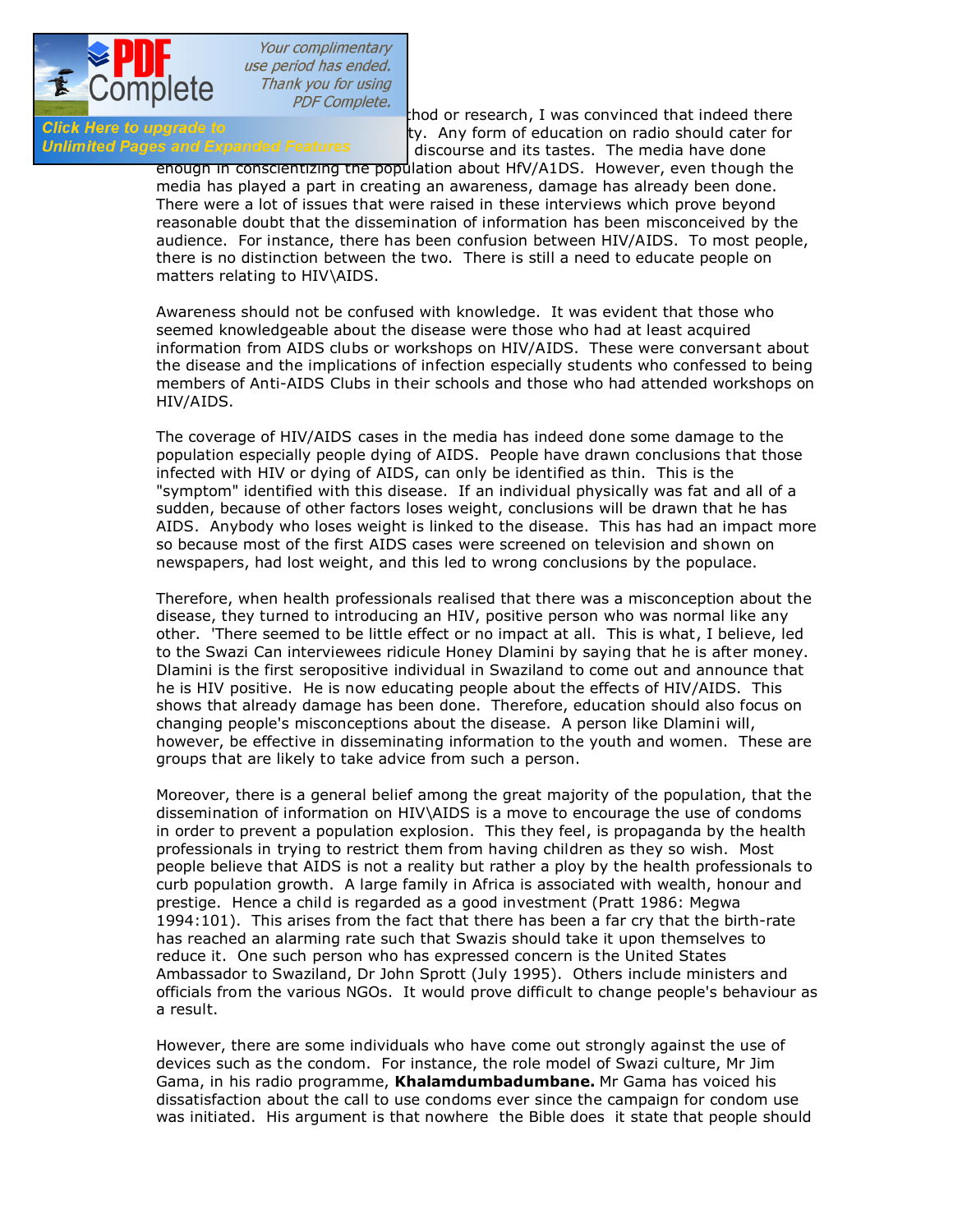

**CIICK Here to upgrade to knowled Features**<br>**Unlimited Pages and Expanded Features** 

**Make UCTTTPTCTC**<br>ethods. Instead, he advocates for the traditional way<br>click Here to upgrade to

Mr Garna wields power, mainly because he uses radio to propagate his ideas. He sports a large following, especially among men. According to the McLean (I988), the most favourite programmes in order of importance were the **Khalamdumbadumbane, Tindzaba** (news). **Ngishayele Lucingo** (dedications' phone in programme) etcetera. This shows how important the programme is and how much following it has in Swaziland.

Even though promotion of condom use is facing challenges from the religious sector and the traditionalists on the other, there are signs of condom use among the sexually active sectors of the population. However, my conclusions on this issue are that there seems to be inadequate knowledge on how to use condoms. It is evident that if a person still asks whether there can be any infection in the event of an overflow of semen from a condom, then there is still a lot of work to be done on educating people. On the one hand it shows that the person is ignorant about condom use in that if properly used, or rather instructions for its use are strictly adhered to, there could be no overflow of any kind. If people are not educated on the use of the sheath, they will in the near future be discouraged to use condoms.

Through my interaction with the interviewees, I concluded that a lot still, needs to be done educating the people both through the media and interpersonal communication. Even though the youth did state that there is nothing wrong with the use of the media, they did emphasize that they were more comfortable with interpersonal communication from members of their own age-group or a seropositive individual. Radio personality and Government Public Relations Officer, Mr Percy Simelane was also considered ideal for the dissemination of messages on HIV/AIDS. He seemed to be appealing to the youth and the adults. This however, could be attributed to the fact that he has been involved in the dissemination of other radio spots on AIDS and has taken part in a number of drama series. Another character who was recommended was woman actor. **Make wa Mgobodzi.**

Use of television in the dissemination of information was also one point that was seemingly raised by all the focus groups. They are interested in seeing local people who are already dying of AIDS or AIDS related diseases. The use of foreign people in documentaries, news and other TV programmes seem to create another meaning in the ordinary person. People want to identify with the disease. If foreigners are used, the impression created is that AIDS has nothing to do with them but rather it is a foreign disease or a disease "out there" . Any such programming using foreign people should be discouraged but rather local productions should be encouraged to which people can relate to.

The use of humour in these information campaigns seems to be having a side effect in that the groups interviewed felt that they were lacking in encouraging them to reconsider their sexual lives and change for the better. Therefore, action should be taken in the near future to ensure that such messages do lend weight to the issue of HIV\AIDS and alter behaviour. It is pathetic, to hear people making fun of HIV/AIDS prevention messages in pubs and drinking sessions. Message content needs to be pretested before being disseminated to the general public.

From the above we can deduce that the messages were pre-tested after they had been formulated. That in itself is the wrong approach to communication. Semiotics places emphasis on the reader. The readers should be involved in the formulation of AIDS information campaigns. Their involvement would make the text have relevance to their own life situations. Health professionals have their own experiences with the disease and as such they are likely to encode meanings that have come about as a result of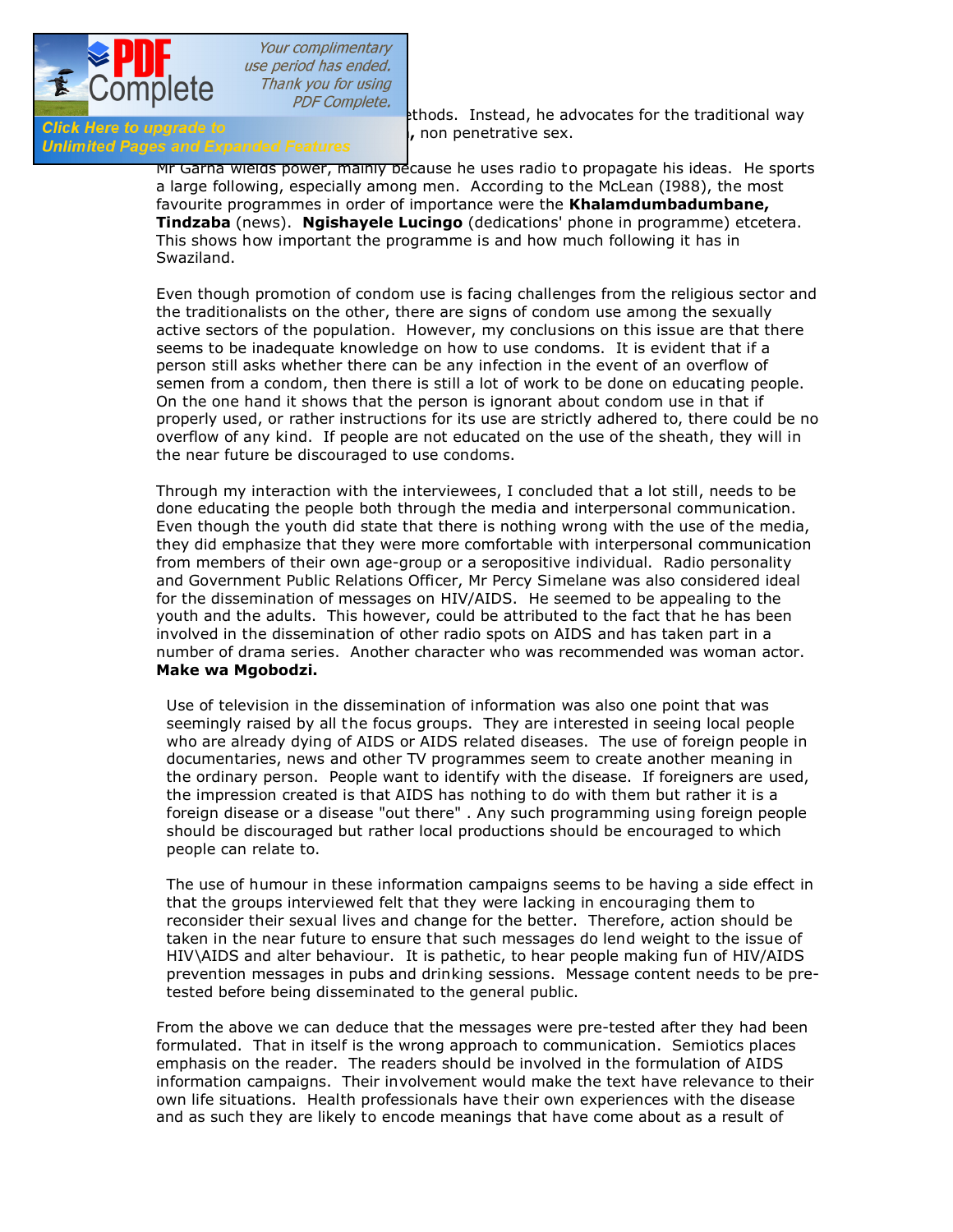

**CIICK Here to upgrade to verify the objectives have been achieved.**<br>Unlimited Pages and Expanded Features

 $t$  over the discussion of any of<br>Sease. Furthermore, there is no evaluation of any of<br>r the objectives have been achieved.

The formulation of these messages has been top-down in nature. That is to say there was no consultation with the intended audience. Members of the USDF and High school students did state that they should be involved in the formulation of these messages. This shows that unless there is some form of democratic practices in the formulation of these messages, there is a likelihood that the current fight against HIV/AIDS infection in Swaziland is an exercise in futility. If pretesting, of these messages had been done, the problems raised could have been identified and attended to prior to dissernination. For instance, there is a general belief among the youth that these messages are promoting promiscuity and focusing on condom use. There is therefore, need to rethink the strategy employed in the dissemination of these messages to cater for all the sections of the society at risk. The points raised, are of significance. For instance, no messages cater for sex workers, youth not yet sexually active and traditional healers.

On the issue of when should messages be disseminated, all the groups interviewed were for the idea that most radio listening is done between 6.00-7.00 pm. Weekends were also cited as ideal for these messages. There should therefore, be an initiative to air these messages before and after 6.00 pm as well as before and after 7.00 pm news.

During live soccer commentaries, there should be such messages because a great number of people do listen to these games over radio. Even though the question of language preference was not asked, preference would be in the use of SiSwati for such messages. Findings of the 1988 listenership survey state that 89.4% of the respondents preferred radio programmes in SiSwati McLean (1988).

Information campaigns should be specifically targeted at particular groups and not be general in nature. lf this is not urgently addressed, then surely, positive results should not be expected. When listening to these messages, one is convinced that they are general in nature, they do not in anyway target specific audiences. This is evident for instance in that Commercial Sex Workers are not at all for instance catered for. Likewise, the External Review report, did state that out of school youths, street children, Commercial Sex Workers, were most catered for in the current AIDS programmes. Therefore, any messages on AIDS should accommodate the various segments of the society. However, such risk groups should be enhanced. Take for instance, CSWs who in the evening are not at all in their homes but rather at work and spend the better part of the day sleeping. How does such a group get informed through radio information campaigns on this subject. These are some of the questions that need to be addressed by in any intervention strategies.

In order to curb the spread of the disease, some of the intervention programmes, should focus on the socioeconomic and political factors that contribute to the spread of the epidemic. Undoubtedly, women are most vulnerable to infection than men due to a number of factors some of which have been addressed in chapters two and three. Fieudenberg (I990) states that to enhance behaviour change people should be provided with the means to change behaviour.

To create high quality AIDS education prograrnmes, without providing the people with the means to change their behaviour, is like building a house with no foundation: it will inevitably collapse (Fieudenberg, 1990:594).

The plight of the unemployed should be addressed. The hardships faced by school children from disadvantaged families who would rather use their bodies in order to get money for transport and food at school need to be taken care of. CSWs who would sleep with anyone in order to get the money to survive and feed their children need to be addressed. At the moment, the Swazi economy is on the verge of collapsing, meaning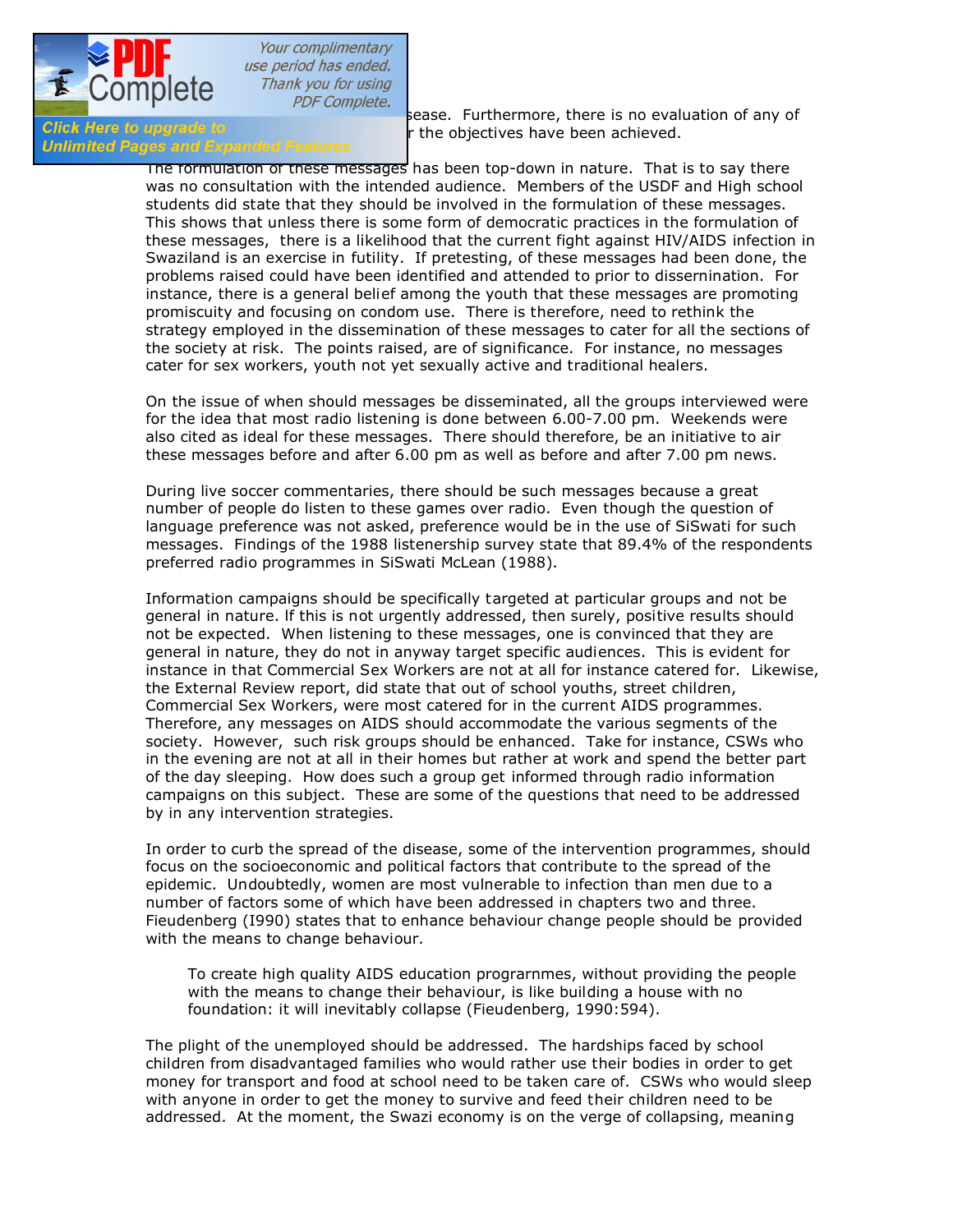

**Example that the number of**<br>Click Here to upgrade to out-of-school youths will be on the increase and the number of<br>lost neonle will find themselves without iobs. The Girck Here to upgrade to a result of the section of the will find themselves without jobs. This called the winter of the state of the virus called for the eradication inst the spread of the virus calls for the eradication of

all these factors.

The above factors can only be addressed by parliament. Therefore, there is need that the Minister of Health is made aware of these socio-economic, cultural and political factors which are drawing back any efforts to fight the spread of the disease, who in turn will put pressure to bear for laws which will be formulated to help curb the spread of the disease. With the prevailing status quo, it is highly unlikely that behaviour change can be attained by those at high risk as a result of these radio messages.

Several studies have been conducted world-wide which posit that radio messages do not at all change behaviour. However, there could be a problem with such studies in that they are in fact confirming that communication is a one-way process and not an interactive process. These studies I am convinced employed the linear models of communication (C-M-R) as their theoretical framework. This is in sharp contrast with the semiotic approach which advocates for a shift from communicator to reader. I am of the opinion that behaviour change is likely to take place with the use of the horizontal approach to communication. What has to be considered is that the media can alter behaviour depending on what the individual brings to the media. That is to say, there are various reasons why people use the radio. Some simply want to be entertained others, to be educated and informed. If some people do not alter behaviour as a consequence of these messages, other forms of communication should complement the radio information campaigns. For instance, interpersonal or group channels. Other considerations to be made include taking into considerations the culture and traditions of a people.

In designing intervention strategies in the area of population control in Swaziland, therefore, Swazi culture and traditions need to be taken into account. In addition, Swazi traditional institutions -for example, the Royal family- Tinkhudla (local administration should be taken into account when planning and executing information campaigns to change the reproductive behaviours of Swazis (Megwa, 1994:98).

Respondents, state that after hearing the AIDS information campaigns did change behaviour. Behaviour change from the mathematical theories, is difficult to attain in that the audience feel they have nothing to do with the messages. If the target audience, is not party to any form of information dissemination, they are likely to revolt and not engage in any form of introspection.

### **Towards a solution**

'Culture' as both the meanings and values which arise amongst the distinctive social groups and classes, on the basis of their given historical conditions and relationships, through which they 'handle' and respond to the conditions of existence, as the lived traditions and practices, through which those 'understandings' are expressed and in which they are embodied (Hall, 1986:39).

Within each social group, there are different social ways of life, of understanding situations and of interpreting things even though the Swazi more or less share the same language, there should be qualitative research in the form of focus group discussions. These would encompass different groups which are homogenous in nature or rather share the same demographic characteristics.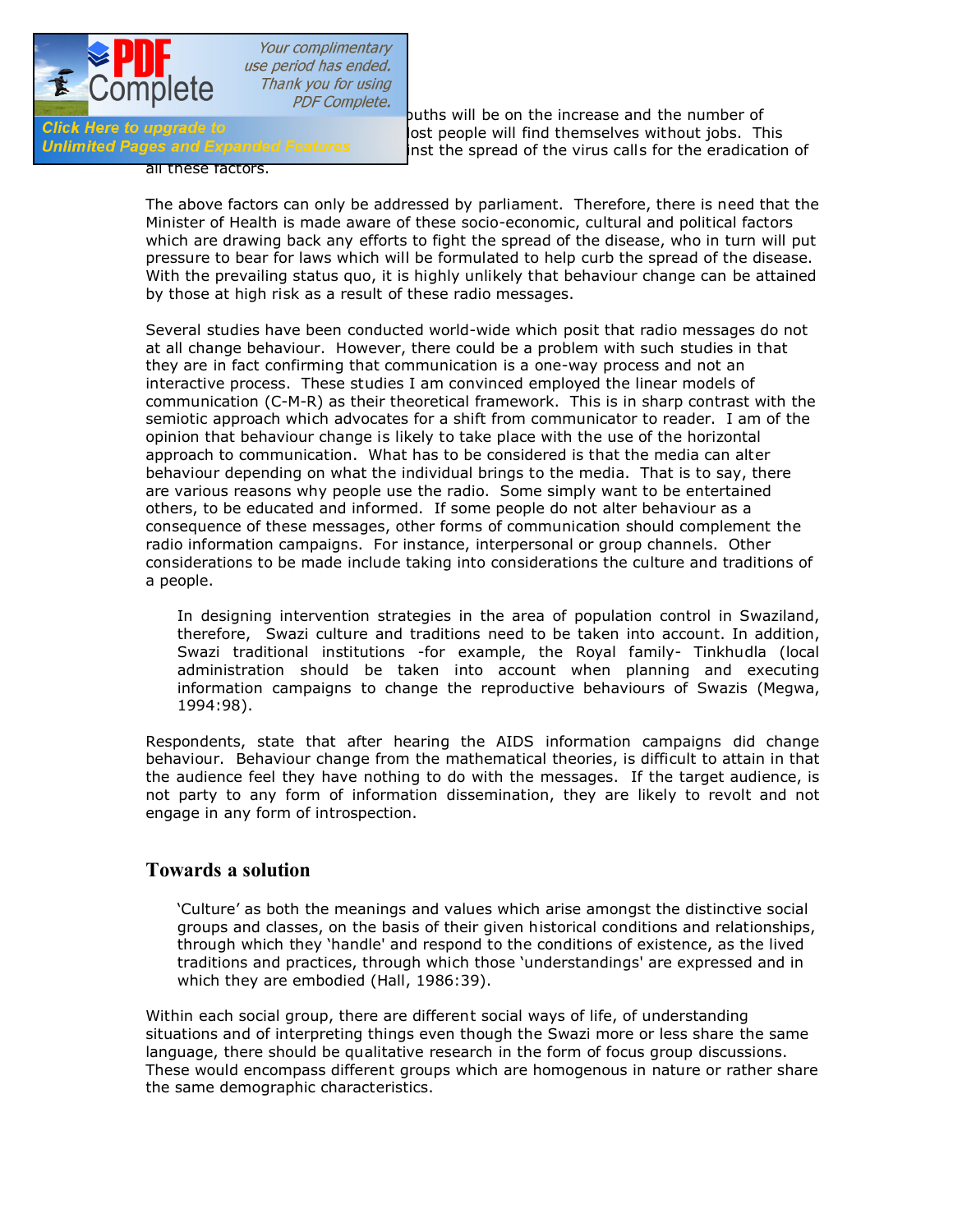

Your complimentary use period has ended. Thank you for using **PDF Complete.** 

Click Here to upgrade to<br>
Unlimited Pages and Expanded Features<br>  $\frac{1}{2}$  contract the views from the various groups it g gathered the views from the various groups, it would

be then that the messages are formulated as the groups had advocated for. Thereafter, these messages should be taken back to the people who advocated for that format to find out whether the massages meet their requirements. Again, is the people who would decide who to air these messages. It would only be after the approval of these groups that the messages can then be aired for their target audiences. These would be for each group at high risk. For instance, the youth, young men and women, school children, rural and urban dwellers alike etcetera as documented by Freimuth et al. (1990) that:

The most consistent advise for developing effective health messages is to target messages to specific groups in the audience rather than attempting to create messages appropriate for a diffuse general audience (Freirnuth et al. 1990:776).

The above statement substantiates the argument that life experiences are not the same. Different classes and groups from the same cultural background, have different experiences which internalise into 'common sense'. As a result, they thus tend to 'see' life differently, though not always Tomaselli (I994). There are certain factors that need to be taken into consideration when formulating messages. For instance within a group, there are those who are educated and those who are not. Messages, especially in the rural areas, should also be disseminated through involve face-to-face communication because people in such areas are I believe more comfortable with this form of communication.

Content of information campaigns is of prime importance. Even though content has to be decided upon by the participants involved in the formulation, Freimuth et al. (I990) posits that this has come about as a result of the not having messages deal which address the issue as it is, that is explicit in nature. One problem though is the position advocated for by the traditionalists/conservatives. They would argue that there are certain subject matters and language that cannot be used on radio. Such therefore, will tend to restrict producers of these messages. This point is not however trying to advocate for the use of vulgar language on radio. The argument put forth is that there should be at least information campaigns that will hide the truth from the public.

The production of these messages by health practitioners has affected the interpretation by the target audience. This lends weight to semiotics that encoded meaning, is likely to produce a discrepant text. I therefore advocate for a shift in the production of the information campaigns. They should not only concentrate on the awareness stage but should also advocate for behaviour change. Messages should touch on how a condom is used for instance, and also promote abstinence. Again the issue of alcohol intake cannot be left unchecked especially among the youth.

In the Swazi context, Maseko & Mthembu (I994a), postulate that the level of knowledge on what causes transmission and prevention on AIDS is very low. Therefore, they recommended that the school health education should address these areas to equip pupils with knowledge on HIV/AIDS, "It is increasingly becoming evident that for AIDS education programmes to be effective, they must have schools as their locus and school children as their focus" (Jameson & Glover 1993:675).

This system should complement AIDS information campaigns on radio. While the radio could be effective on the one hand, there should be school education on HIV/AIDS. In Uganda, this arrangement has proven to be successful. AIDS education programmes should address a number of obstacles such as:

- I) the belief held by many that it cannot happen to me;
- II) resistance to change in patterns of behaviour;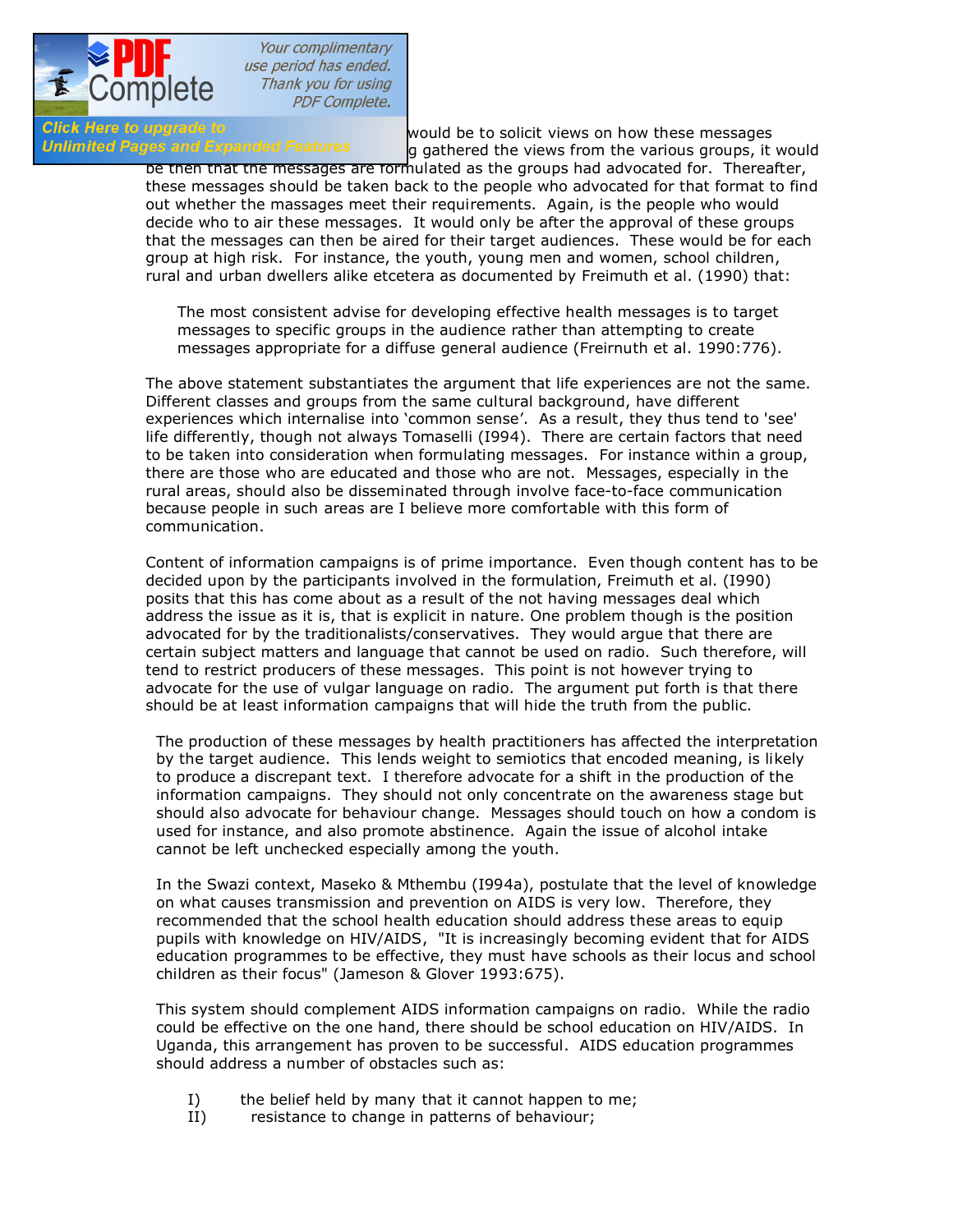

[III\) the difficulties of reach](http://www.pdfcomplete.com/cms/hppl/tabid/108/Default.aspx?r=q8b3uige22)ing (both literary and figuratively) the target

Id Expanded Features little time.

Indeed, school children, if the necessary precautions are not taken earnest are born to suffer as a consequence. Therefore, it is imperative that they are equipped with the necessary precautions to counter infection. Reports do state that there are a number of HIV positive students in schools and this number is increasing by the day. During the session with school children from Manzini Central High, the students did state that one of their problems with these messages was that they were formulated for sexually active people. I am sure that education in schools could help balance the problem and also empower the students.

The dissemination of information on radio by various organisations that are involved in trying to control the spread of the AIDS epidemic, seems to be confusing to most people. In construction of these messages, there is the Family Life Association of Swaziland, The AIDS Support Centre, HEU and SNAP. The professionals involved in the dissemination of these information campaigns, that is in the process of encoding, bring along their own meanings which are likely to have diverse interpretations by the audience. Whilst diversity is appreciated, there should in this case be some form of control at a particular point in the formulation and production of these messages. That being not the case, there is likelihood that the messages might produce various meanings to the different segments of the population.

There should be a rethinking of the composition of the IEC. This group is comprised of professionals. Professionals on have their discourse. The problem arises in that the coordinator of the IEC also responsible for the production of these messages therefore after having produced these messages, which still need approval of the IEC. I believe that the IEC should play a role of facilitator and the population decide what is ideal. The role of the IEC should be revisited as soon as the democratic mode of formulating these messages is adopted. The role played by the IEC therefore should change from that being approver of the messages and let the people be the approvers of their own messages.

The cultural negotiation, paradigm could be the most ideal in trying to solve the current problems regarding the dissemination of information on HIV/AIDS. What health professionals have to understand is that there is conflict between new culture they are advocating for and the way of life of the Swazi. Therefore, there has to be some form of negotiation between the health professionals and the people in society. 'Culture' and 'negotiation' are the foundation stones of discourse for systematically resolving civil conflicts (White 1994:6).

The dissemination of information on AIDS should be such that traditionalists, moderates and health professionals come together and form symbols that they shall all identify with. If there is no consensus then there is a likelihood that AIDS information campaigns will be disseminated now and again but the number of people infected will continue to be on the increase. What should be noted is that when people communicate, there is a likelihood that there is conflict, or cooperation or both (White 1994).

### **Conclusion**

This paper was an attempt to try and find a solution to the problem of AIDS information campaigns on radio having no impact on the target audience. In the first chapter, emphasis was placed on a broad overview on AIDS worldwide and in particular, with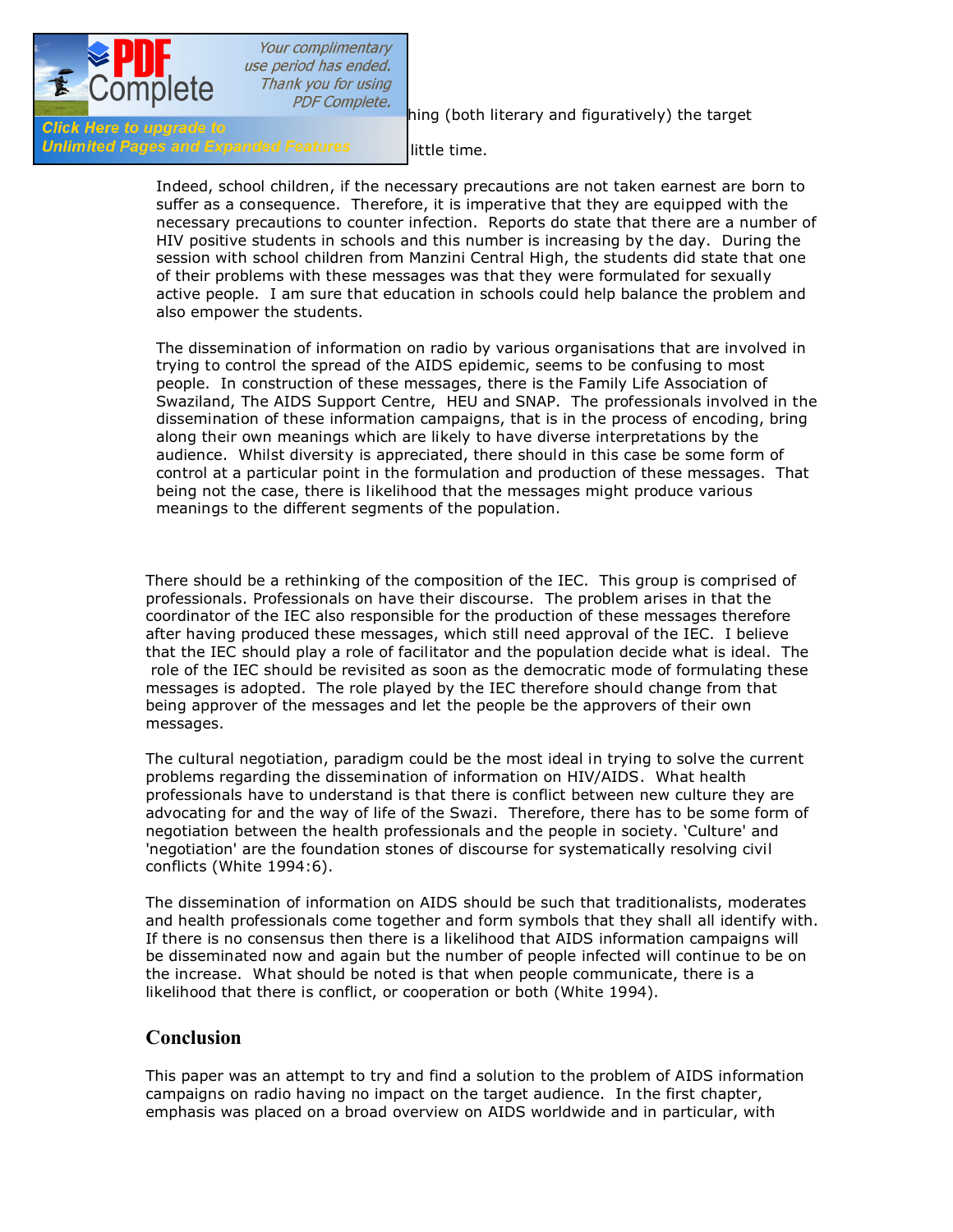

**reference to Symphono Complete.**<br>In trying to curb the spread of AIDS in Swaziland have<br>Initiative includes the use of the mass media to Girck Here to upgrade to<br>**Unlimited Pages and Expanded Features** and thus reduce the risk of infection. Radio is and thus reduce the risk of infection. Radio is the

mass medium extensively used in conscientising people about HIV/AIDS.

In Chapter One therefore, the study also focused on factors that contribute to the spread of HIV/AIDS in Swaziland. Again, strategies for control are discussed including educating school children about HIV/AIDS, condom use promotion etcetera. Generally in the first chapter, the argument is that despite the efforts that have been initiated by SNAP in collaboration with NGOs to conscientise the public about HIV/AIDS, the epidemic is still on the increase. This argument takes into account the fact that some of the infections might have occurred prior to the mobilisation of the mass media.

The role that has been played by the media in conscientising the masses has also been dealt with. In Chapter Two, focus was placed on the role played by the mass media. The media at first blew the issue out of proportion and somersaulting thereafter, playing the role of educator. Information disseminated by the mass media following the discovery of the disease, led to the stigmatisation of certain groups in society such as homosexuals, CSWs etcetera.

The theoretical framework of the study is based on implicit semiotic and explicit participatory approaches. The argument is that the present system of disseminating HIV/AIDS information campaigns is outdated and cannot yield the desired results. Therefore, there should be a shift towards the participatory model of communication where people will be involved in the formulation of their own messages which they will identify with. Involvement, will ensure that the audience develop its own codes which will be encoded and decoded by them. In such a set up there are less chances of discrepant readings. Information encoded will be the life experiences of the target audience. Therefore, this paper sees the empowerment of the people at risk of infection.

The methodology applied was qualitative in nature, involving focus groups. Using this methodology was to try and have an insight into the problems that the people have with the present messages through the discussions. In this section, I deliberated upon the proceedings of the study and how the groups went about discussing the impact of the messages on them. In the last and final chapter, I assess the impact of these messages on the general public and how they should be formulated in the near future to enhance behaviour change.

All in all, my argument was that there should be a change in the formulation of the HIV/AIDS information campaigns. Participation is the key. Any intervention in future, should include the people in the planning, production and evaluation of these messages.

### *Acknowledgements*

The completion of this dissertation was made possible by the contributions made by a number of people, which I gratefully acknowledge. In particular I would like to thank:

My supervisor, Professor Keyan Gray Tomaselli, for his generous support, guidance and advice;

The participants in the group discussions who took their time and expressed their sentiments to lend weight to this research;

Elaine Epstein for her advice and providing me with reference material;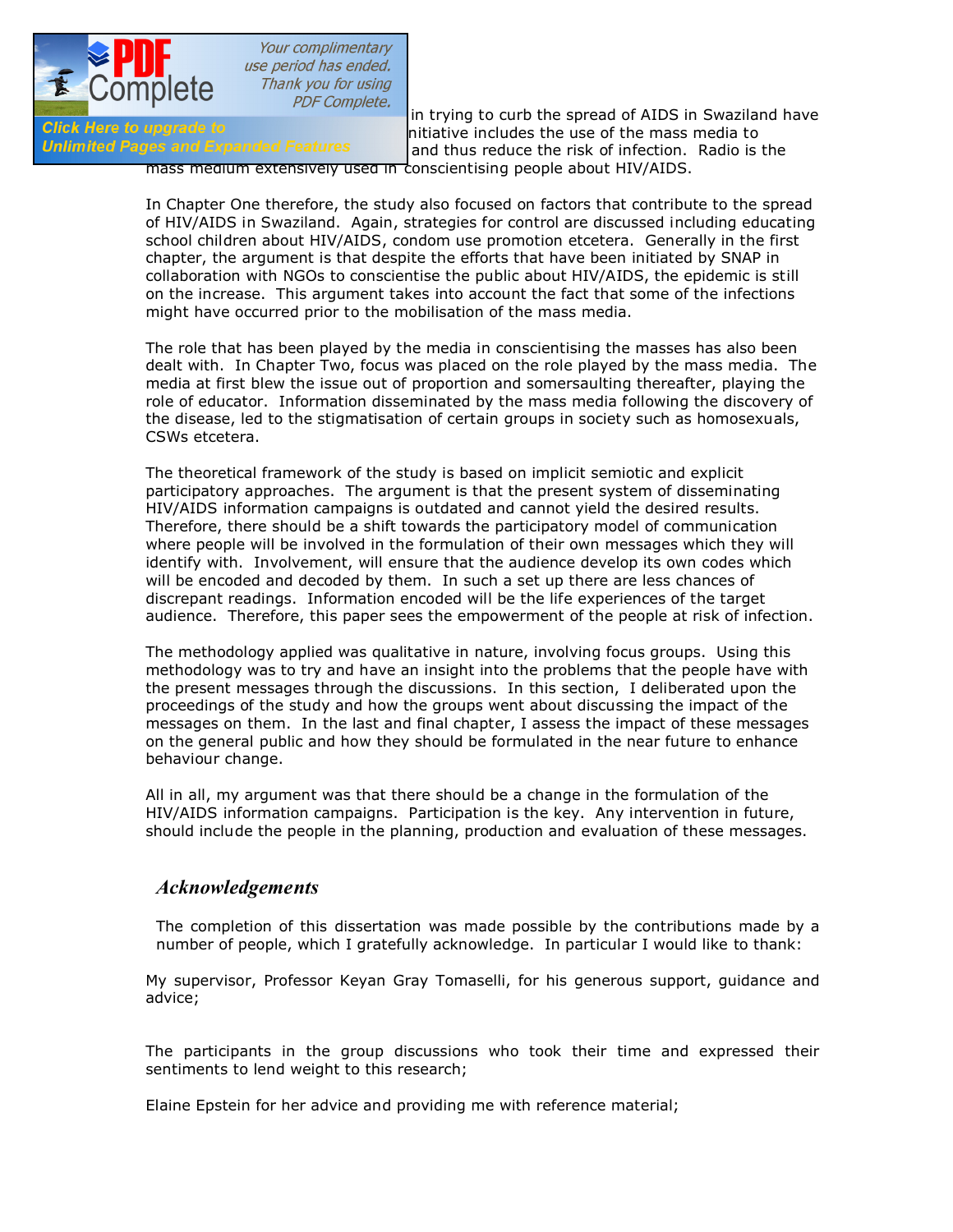

 $\frac{1}{\sqrt{1+\frac{1}{n}}}\sqrt{1+\frac{1}{n}}$  of to moderate in the focus group discussions;<br>Click Here to upgrade to moderate to the locate source material: helping me locate source material;

### Unlimited Pages and Expanded Features

Dr Naidoo of the Students Counselling Centre for his advice;

The Army Commander Brigadier Fonono Dube, The staff at the Swaziland National AIDS Programme, staff at Swazi Can Clinic, staff at King Sobhuza II Clinic, Reverend John Du Pont, Emmah Dvuba of the Salvation Army Clinic and Mrs L. Nxumalo, Senior Health Educator;

Last but not least, I would like to thank my dear mother who has struggled over the years laying the foundation for a brighter future and supported me throughout this research.

## **Bibliography**

Abraham, C. (1991). Young people learning about AIDS: A study of beliefs and information sources. *Health Education Research,* 6(l), 19-29.

Academy for Educational Development (1985). Introduction, (pp. 1-40).

- Ancelle-Park, R. & De Vincenzi, 1. (I 993). Epidemiology and natural history of HIV/AIDS in women. In A. Johnson & F.D. Johnstone (eds.). *HIV infection in women.* Edinburgh: Churchill Livingstone.
- Aubel, J. (I 994). *Guidelines for studies in using the group interview technique.* Geneva:ILO.
- Barnet, T. & Blaikie, P. (1992). *AIDS in Africa: Its present and future impact.* London: Belhaven Press.

Becker, M. H. & Joseph, J. (I988). AIDS and behaviour change to risk: A review'. *American Journal of Public Health*, 78(4), 394-4 1 0.

- Bomba, W. & Chaika, M. (1994 March 21-25). Promoting the effective delivery of health messages through the school system: The Malawi experience. Paper presented at a Workshop on Health through the school.
- Bremith, C.R. & Gunter, B. (I 988). Media professionals' view of the government's 1987 AIDS campaign. *Health Education Journal,* 47(4), 111-116.
- Carael, M. et al. (I 988). Human Immunedefeciency Virus transmission among heterosexual couples in Africa. *AIDS,* 2(3)1201-205.

Central Statistical Office. *Swaziland Population Projections (1986-2016) 5.*

- Chirimuuta, R.C. & Chirimuuta, R.J. (1987). *AIDS, Africa and racism.* Derbyshire: Chirimuuta.
- Chitanda, J. (1990). *Health education by radio. A Zambian experience.* Geneva
- Coates, T., Stall, R. Catania, J & Kegeles, S. (1988). Behavioral factors in the spread of HIV infection. *AIDS,* 2(suppl 1), S239-246.

Care International in Swaziland (1992). *School HIV/AIDS & Population Education Project*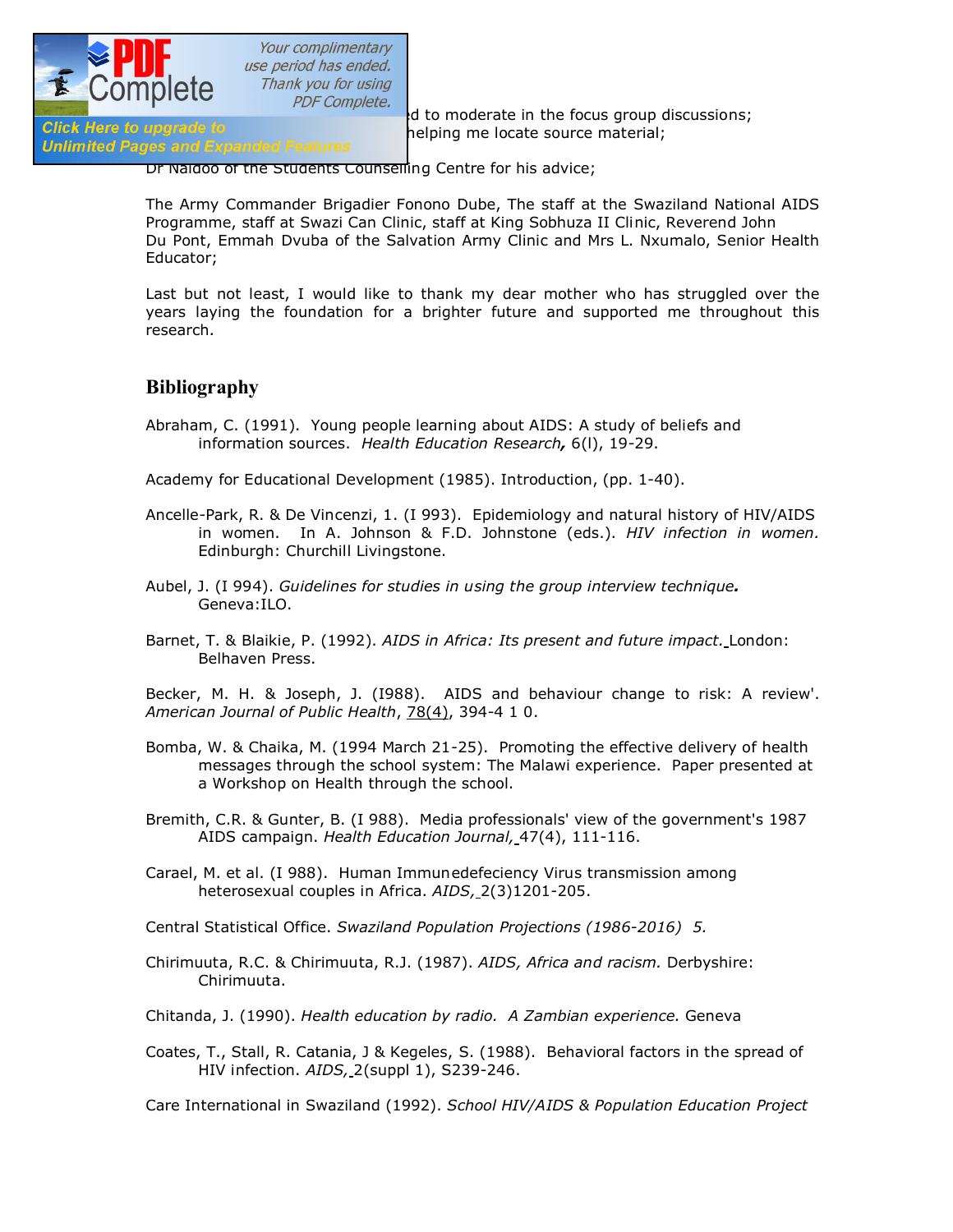

Your complimentary use period has ended. Thank you for using **PDF Complete.** 

Click Here to upgrade to<br>Unlimited Pages and Expanded Features and stational analysis. In R. Collins, J. Curran. N. Garnham. P. ). Media culture and society: A critical reader (pp. 49-

#### 62). London: Sage.

- Curnberbatch, G. (I 989). A measure of uncertainity: The effects of the mass media. In G. Cumberbatch & D. Howitt (eds.) *Overview of the effects of the mass media* (pp. 1-27). London: John Libbey &Company LTD.
- Curran, J.. Gurevitch. M. & Woollacott J. (1982). The study of the media: Theoretical approaches. In M. Gurevitch. T. Bennet, J. Curran, & J. Woollacott (eds). *Culture, Media and Society* (pp. 11-29). London: Routledge.
- Dlamini. B. (I 995). Coordinator, Information, Education and Communication. Mbabane. Interviewed, in July, 1995.
- Dlarnini, V. (I 995, July). Women at risk HIV and pregnancy. *Swazi AIDS Newsletter***,** p. 7.
- Dvuba, E. (1995). Counsellor, Salvation Army Clinic Counsellor. Mbabane. Swaziland. Interviewed in July, 1995.
- Earickson. R. J. (1990). International behavioral responses to a health hazard: AIDS*. Social Science Medical Journal,* 3](9). 951-962.
- Ezewu. E. (I 983 ). *Sociology of education***.** London:Longman.
- Fiske, J. (1982). *Introduction to communication studies.* London: Methuen.
- Flora, J. & Maibach. C. (1990). Cognitive responses to AIDS information and the effects of issue involvement and message appeal. *Communication Research* 17(6), 759-774.
- Freimath, V.. Hammond, S., Edgar, T. & Monahan, J. (1990). Reaching those at risk: A content analytic study of AIDS PSAs. *Communication Research,* 17(6), 775-791.
- Freire., P. (1972). *Pedagogy of the oppressed.* London: Penguin.
- Freudenberg, N. (I990). AIDS prevention in the United States: Lessons from the past decade. *International Journal of Health Services*, 20(4), 589-599.
- Gama, J. (I993 July). *Khalamdumbadumbane.* Mbabane. Swaziland.
- George, N. (1993). Using radio for community mobilization: Experiences in Zimbabwe and Kenya. *Africa Media Review*, 7(2), 52-67.
- Griffith. R., Sundhiya, M., Eduard, B., Kenny, C., Watkins, P.. Claydon, E. & Harris J. (1995). HIV media campaigns and HIV-1 testing trends at a London Genitourinary Medicine Clinic 1985-1993. *AIDS*, 9 (12), 1367-1372.
- Hall. S. (I 986). Cultural Studies: Two paradigms. In R. Colins, J. Curran, N. Garnham, P. Scannel, P. Schlesinger & S. Colin (eds.), *Media, Culture and Society: A critical reader* (pp.33-48). London: Sage.
- Heggs, A. (I 990). Confrontation with a seropositive woman: Prevention work. Maria Paarlman (ed.), *Promoting safer sex,* (pp.53-71). Amsterdam: Swets & Zeitlinger.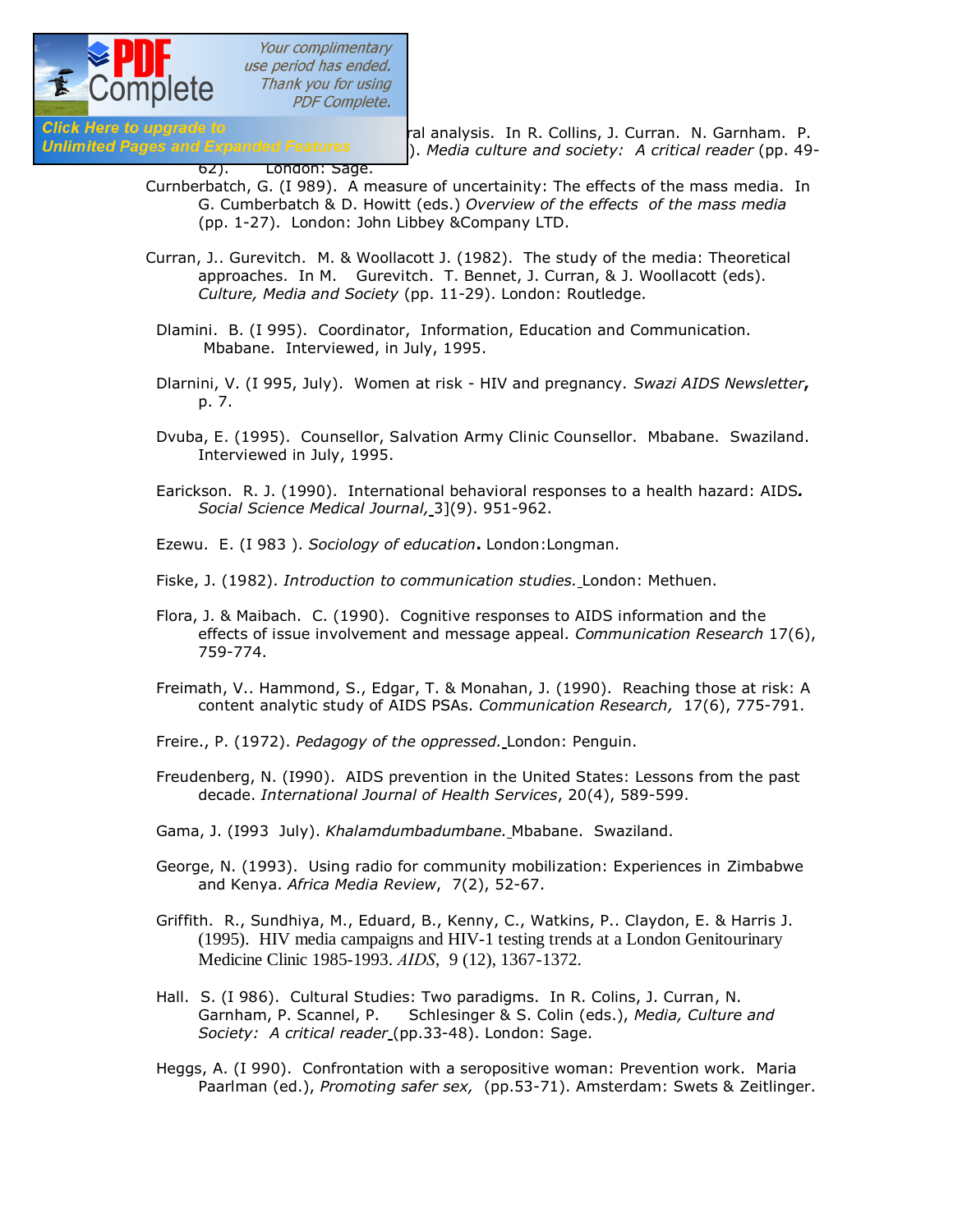

 $\frac{1}{\text{PDF} \text{Complete}}$ <br>Click Hare to upgrade to the transmission of Human<br>Africa, Reviews of Infectious Diseases 9(6), 1109 Africa. Reviews of Infectious Diseases,9(6), 1109-

**Unlimited Pages and Expanded Features** 

- Hubley, J. (I 993). *Communicating Health: An action guide for Applied research.* London: Macmillan.
- Hubley J. (1988). *Health education and the control of AIDS in Swaziland*. Hubley. J. (I988). Understanding behaviour: The key to successful health education. *Tropical Doctor,* 18, 134-138.
- Jameson, C.P.. & Glover. P.H. (I993). AIDS education in schools awareness, attitudes & opinions among health educators, theology students and health professionals. *South African Journal,* 83. 675-679.
- Khumalo. E. (I988). Radio broadcasting and rural communication in Swaziland. pp. 80- 84.
- Maseko F. D., & Mthembu, P. P. (1994). *A knowledge, attitudes, beliefs and practices survey on school health education in Swaziland.*
- Kreiss, J., Koech, D., Plummer, F., Holmes, K., Lightfoote, M., Piot, P., Ronald, A., Ndiya-Achiola, J., D'Costa, L., Roberts, P., Ngungi, E., Quinn, T. (I 986). AIDS virus infection in Nairobi prostitutes: Spread of the epidemic in East Africa. *The New England Journal of Medicine,* 314(7), 414-417.
- Krueger, R. A. (1994). *Focus groups: A practical guide for applied research*. California: Sage.
- Lachman. S. J. (1990). *The challenge: AIDS in the 1990s: A guide for medical practitioners and health care workers.* South Africa: Lennon Limited.
- Mahler. H. (I981). The meaning of 'health for all by the Year 2000 '. *World Health Forum* 2(l), *5*-22.
- Mann. J. (1987, March). AIDS in Africa. *New Scientist*, pp. 40-43.
- Maseko. F.D.. & Mthembu, P.P. (1994 November 28-December 2). Acquired Immune Defeciency Syndrome and sexually transmitted diseases education in Swaziland. A paper presented at the regional consultation/workshop on AIDS/STDs education in schools held in Lilongwe - Malawi.
- McLean, P. (1992). Radio and rural development in Swaziland. *Africa Media Review,*  6(3), 1992.
- McLean. P. (1990). *Swaziland: Perceptions and attitudes of men and women towards family planning.* Mbabane.
- McQuail, D. (1987). *Mass Communication.* London: Sage.
- Megwa E.R. (I 994). Population information campaign in Swaziland: Balancing individual values and national development goals. *Africa Media Review,* 8(3), 96- 109.
- Ministry of Health. (1988). *A Three Year Medium Term Plan for the Prevention and Control of AIDS in Swaziland* (1988-1991). Mbabane.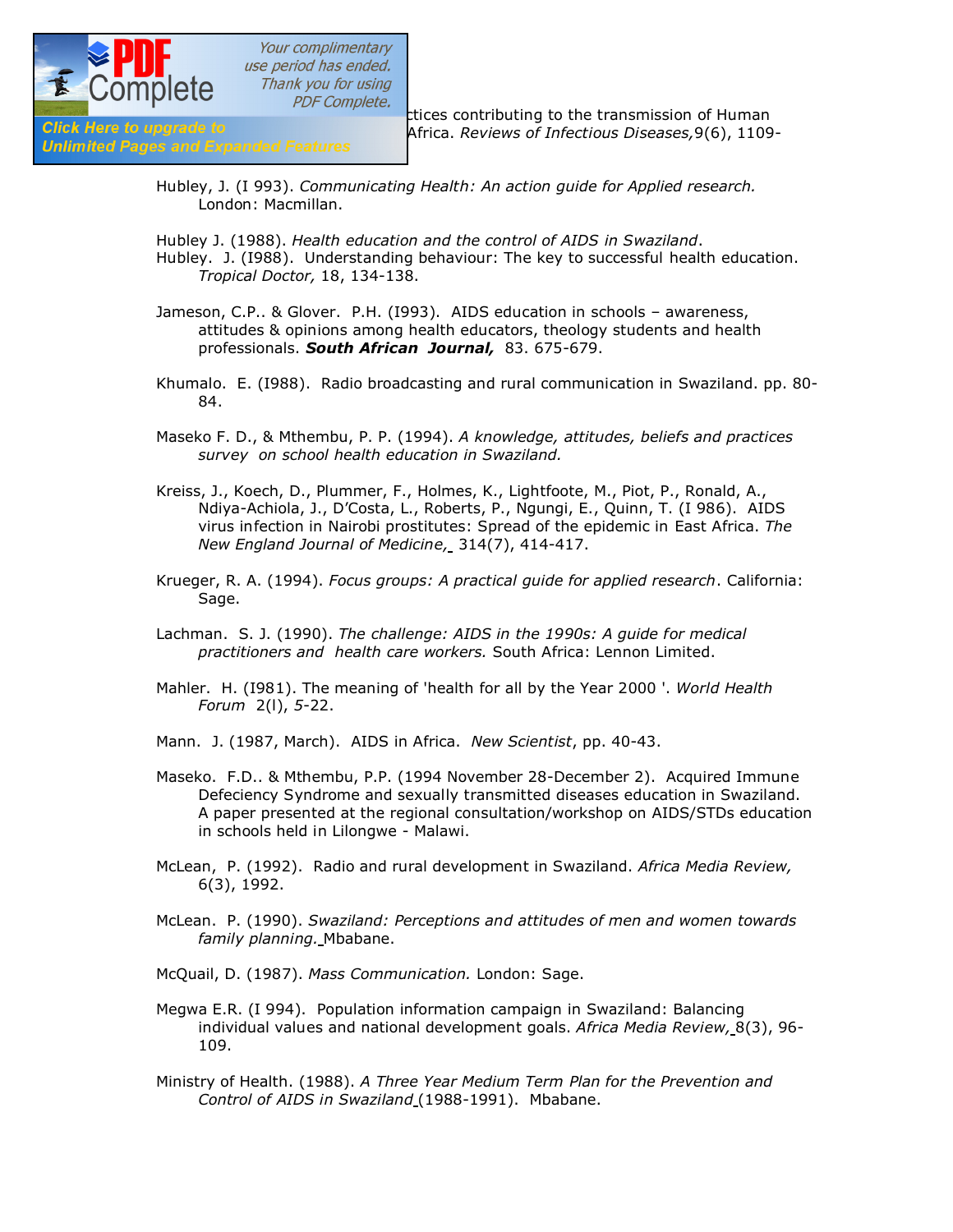

**Ministry of Health (1988).** *PDF Complete. Alucation and information in Zambia.* Lusaka. **Click Here to upgrade to** 

Unlimited Pages and Expanded Features **Follow Firm plan for AIDS prevention and control in** 

*Swaziland.* Mbabane.

Ministry of Health (I983). *National Health Policy.* Mbabane.

- Ministry of Health (1987). *Short-Term Plan for AIDS Prevention and Control in Swaziland.* Mbabane.
- Nxumalo. R. (1995). Counselling and Support Services Coordinator. Mbabane. Swaziland. Interviewed in July, 1995.
- Obaso, M. (1995). *The External Review Report of the Swaziland National AIDS Programme.* Mbabane.
- Osborn. J. E. (I988). AIDS prevention and control strategies. *AIDS,* 2, S229-S23 )3.
- Parker, W. (I994). *The development of a community based media for AIDS education and prevention in South Africa: Towards an action based participatory research*. MA Thesis, University of Natal, Durban.
- Perez, M.L. (1990). *Knowledge, attitudes, beliefs and practices on AIDS: A national survey of Swaziland.*
- *Population Reports* (1990 September).
- Quinn. T.. Mann. J., Curran. J. & Piot, P. (I 986). AIDS in Africa: An epidemiological paradigm. *Science,* 234. 955-963.
- Reyes M. F. (I981). A model for democratic communication. *Development Dialogue,* 2. 79-97.
- Riano. P. (I994). Women in grassroots communication: Furthering social change. In Riano Pillar (ed.), *Women in grassroots communication* (pp. 3-29). London: Sage.
- Seidel. G. Women at risk: Gender and AIDS in Africa. *Disasters,* 17(2), 133-142.
- Sepulveda, J., Fineberg, H. & Mann, J. (eds.). (1992). *AIDS: Prevention through Education: A world view.* New York: Oxford University Press.
- Servaes. J. (1995). Development communication for whom and for what? *Communicatio,* 21 (I), 39-49.
- Sher, R. (I985). AIDS and related conditions Infection control. *South African Medical Journal, 67*. 843-848.
- Sherris, J. (ed.). (1994). Condoms protect against STDs and HIV: correct and consistent use is key. *Outlook,* 12(4).
- Simooya, O. Phiri. A., Sanjobo, N. & Sichilima, W. (1995). Sexual behaviour and issues of HIV/ AIDS prevention in an African prison. *AIDS, 9*(12), 1388.
- Stroman, C. A. & Seltzer, R. (I 99-). Mass media use and knowledge of AIDS. *Journal Quarterly,* 881-887.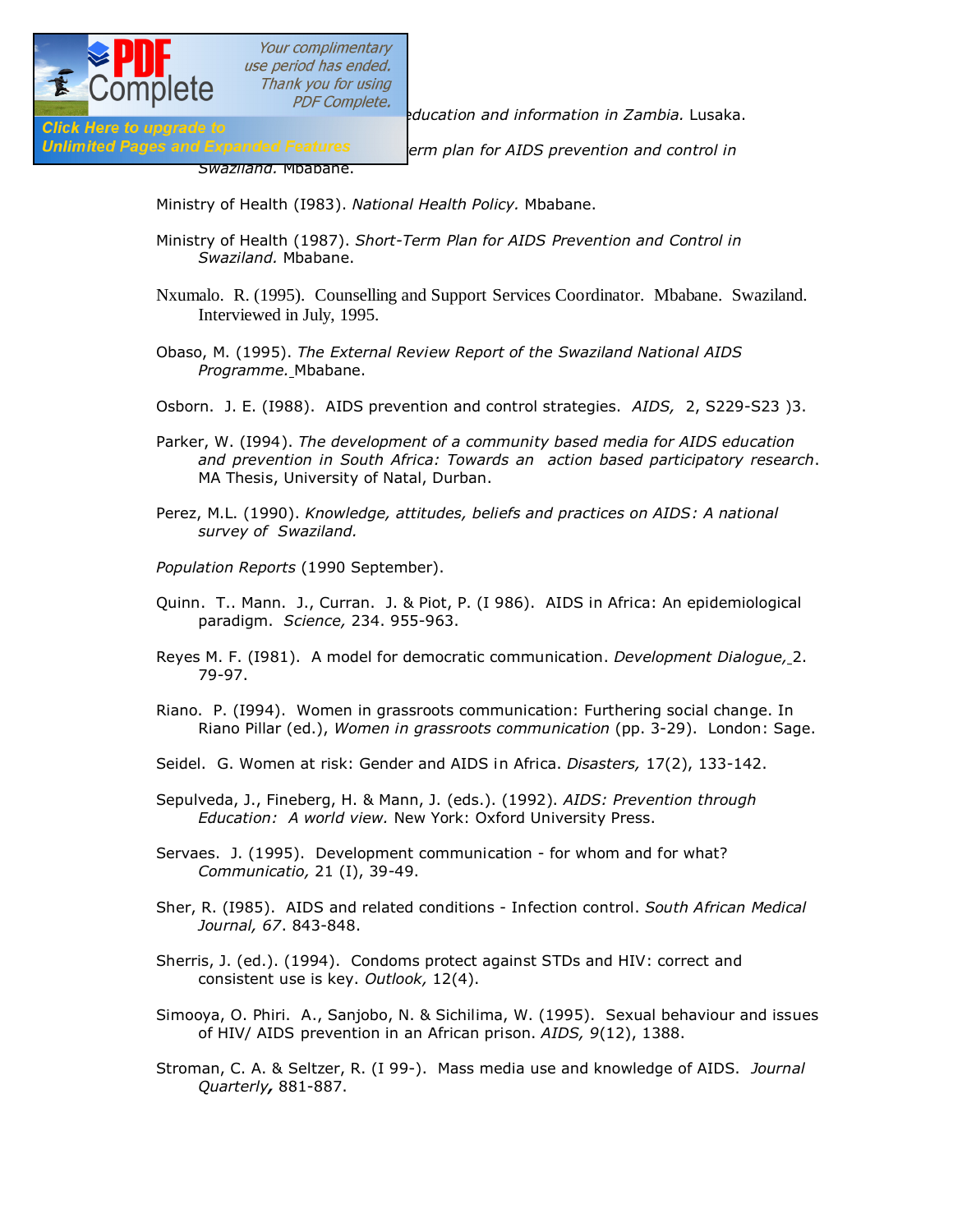

 $\frac{1}{\text{SUSR}}$  COTTIPICTC  $\frac{1}{\text{PDF} \text{Complete}}$ .<br>Critical perspectives on communication and Third<br>Sussman & 11ent (eds.). Transnational Glick Here to upgrade to **Click development of the Sussman & J** Lent (eds.), *Transnational*<br>Unlimited Pages and Expanded Features **Bullet In Third World (pp. 1-27)** California: Sa *communications: Wiring the Third World* (pp. 1-27). California: Sage.

- Tan, M.. de Leon, A., Stoltzfus, B., & O'Donnell, C. (1989). AIDS as a political issue: Working with the sexually prostituted in the Philippines. *Community Development Journal,* 24(3). 187-1931.
- Tawil, O., Verster, A. & O'Reilly, K. (I 995). Enabling approaches for HIV/AIDS prevention: Can we modify the environment and minimize the risk? *AIDS,* 9(12), 1299-1306.
- Tomaselli. K. (1995). *Appropriating images: The semiotics of Visual Anthropology.* Aarhus: Intervention Press.
- Tornaselli. K. & Shepperson, A. Popularising Semiotics. *Communication Research Trends,* 11, (2), 1-20.

Tornaselli. K. (ed.). (I988). *Rethinking Culture.* Belville: Anthropos.

- Ulin, P. (I 992). African women and AIDS: Negotiating behavioral change. *Social Science Medical Journal,* 34(l), 63-73.
- Valente, T., Young. M.K., Lettenmaier. C. & Glass, W. (1993). *Radio promotion of family planning in the Gambia.*
- Walters. J., Canady, R. & Stein.T. (1994). Evaluating multicultural approaches in HIV\AIDS educational material. *AIDS Education and Prevention*, 6(5), 446-453).
- White, R. (1989). Communication popular: Language of Liberation. *Media Development,* 3, 3-9.
- White. R. (1991). Democratisation of communication: Normative theory and sociopolitical process. In K. Greenberg (ed.). *Conversations in Communication Ethics* (pp. 141-164). Norwood: Ablex.
- White. R. (I984 May). The need for new strategies of research on the democratisation of communication. Paper presented at the Conference of International Communication Association. San Francisco. USA.
- White. R. (1994). The Conditions from Cultural Negotiation in Civil Conflict: The Case of Religio-Ethnic Groups. Paper presented at the Conference on Ethno-religious National Conflicts, Universitv of Ljubljana, Slovenia.
- WHO AIDS Series 5 (1989). *Guide to planning health promotion for AIDS prevention and control.*Geneva: WHO.
- WHO AIDS Series 10 (1992). *School health education to prevent AIDS and sexually transmitted diseases.* Geneva: WHO.

World Health Organization (I994). *AIDS: images of the epidemic.* Geneva: WHO. World Health Organisation (I 992). *AIDS Programme Managers' Meeting.* Brazzaville: WHO.

World Health Organisation (1992). *Global Programme on AIDS: 1991 Progress Report.*  Geneva: WHO.

Williams. K. (I992). AIDS stories covered up. *Media Development,* **(**4) 9-1 0.